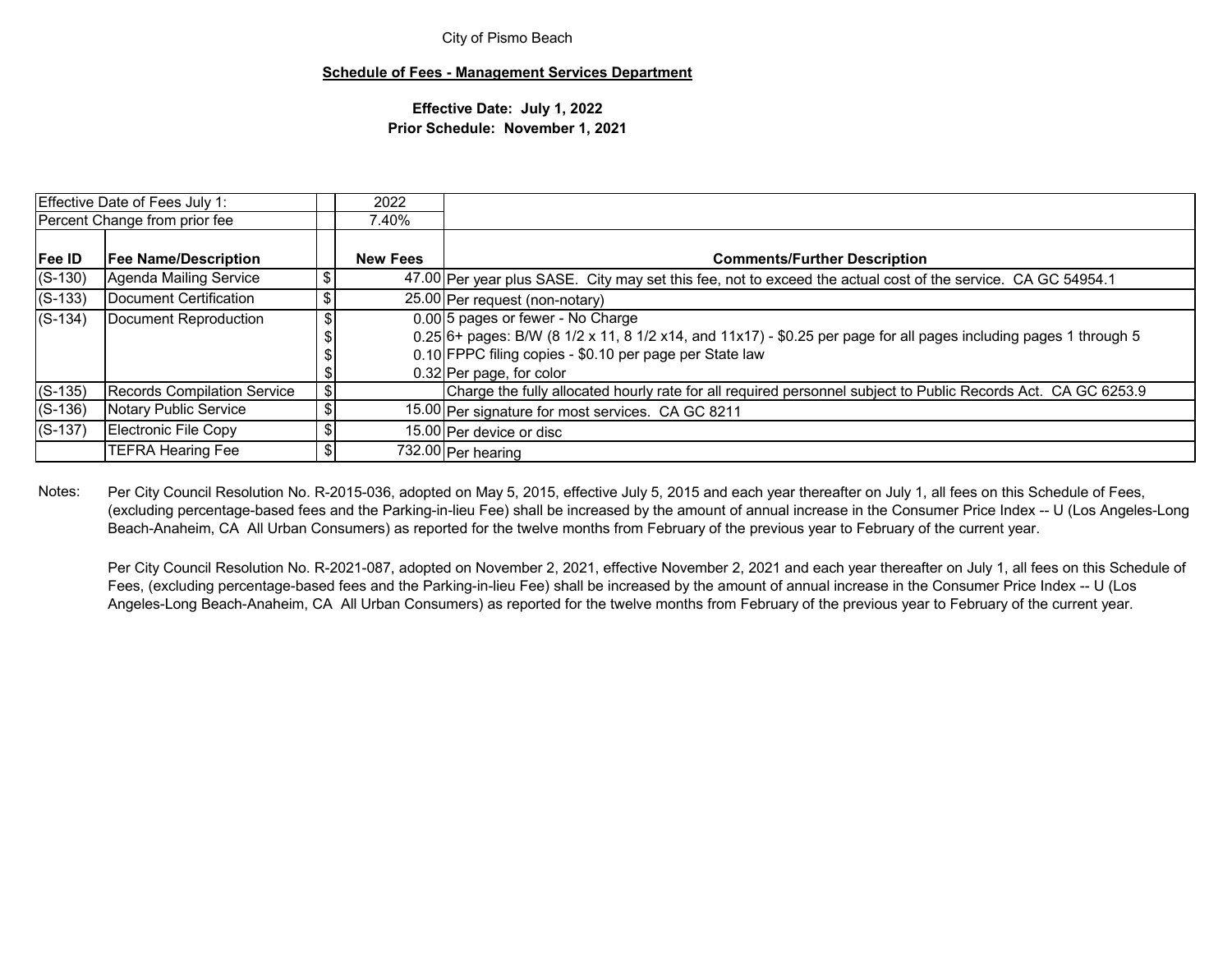### **Schedule of Fees - Administrative Services Division**

**Effective Date: July 1, 2022 Prior Schedule: July 1, 2021**

| Effective Date of Fees July 1:     |                                          | 2022            |                                                                                                                     |
|------------------------------------|------------------------------------------|-----------------|---------------------------------------------------------------------------------------------------------------------|
|                                    | Percent Change from prior fee            | 7.40%           |                                                                                                                     |
| Fee ID                             | <b>Fee Name/Description</b>              | <b>New Fees</b> | <b>Comments/Further Description</b>                                                                                 |
| $(S-113A)$                         | <b>Water Service</b>                     |                 | Various rates depending on classification of consumer and meter size                                                |
| $(S-114)$                          | New Utility Account Set-up               | \$              | 60.00 Per account plus:                                                                                             |
|                                    |                                          |                 | 180.00 Deposit for property owner or tenant                                                                         |
|                                    |                                          |                 | Government Code Section 6157. Payments returned or not accepted by the bank or third party payment                  |
| $(S-128)$                          | <b>Returned Payment Processing</b>       |                 | 39.00 processor, regardless of reason, will incur the fee.                                                          |
| $(S-134)$<br>Document Reproduction |                                          | \$              | 0.00 5 pages or fewer - No Charge                                                                                   |
|                                    |                                          |                 | $0.25$ 6+ pages: B/W (8 1/2 x 11, 8 1/2 x14, and 11x17) - \$0.25 per page for all pages including pages 1 through 5 |
|                                    |                                          |                 | 0.32 Per page, for color                                                                                            |
| $(S-138)$                          | <b>Business Registration Processing</b>  | \$              | 30.00 New - per application                                                                                         |
|                                    |                                          |                 | 6.00 Renewal - Per renewal                                                                                          |
|                                    |                                          |                 | 6.00 Business License Reprint                                                                                       |
|                                    |                                          |                 | 4.00 SB1186 Fee (mandated by the State of California)                                                               |
| $(S-142)$                          | Special Event Business Tax               | \$              | 50.00 \$30.00 Process fee plus \$20.00 - For sales between Oct 1st and Sept 30th                                    |
|                                    |                                          |                 | 40.00 \$30.00 Process fee plus \$10.00 - For sales between April 1st and Sept 30th                                  |
|                                    |                                          |                 | 40.00 \$30.00 Process fee plus \$10.00 - one time event only                                                        |
|                                    |                                          |                 | 4.00 SB1186 Fee (mandated by the State of California)                                                               |
|                                    | $(S-141X)$ Business Tax and License Fees | \$              | See Title 5 of the Pismo Beach Municipal Code for specific Business Taxes and Fees                                  |

Notes: Per City Council Resolution No. R-2015-036, adopted on May 5, 2015, effective July 5, 2015 and each year thereafter on July 1, all fees on this Schedule of Fees, (excluding percentage-based fees and the Parking-in-lieu Fee) shall be increased by the amount of annual increase in the Consumer Price Index -- U (Los Angeles-Long Beach-Anaheim, CA All Urban Consumers) as reported for the twelve months from February of the previous year to February of the current year.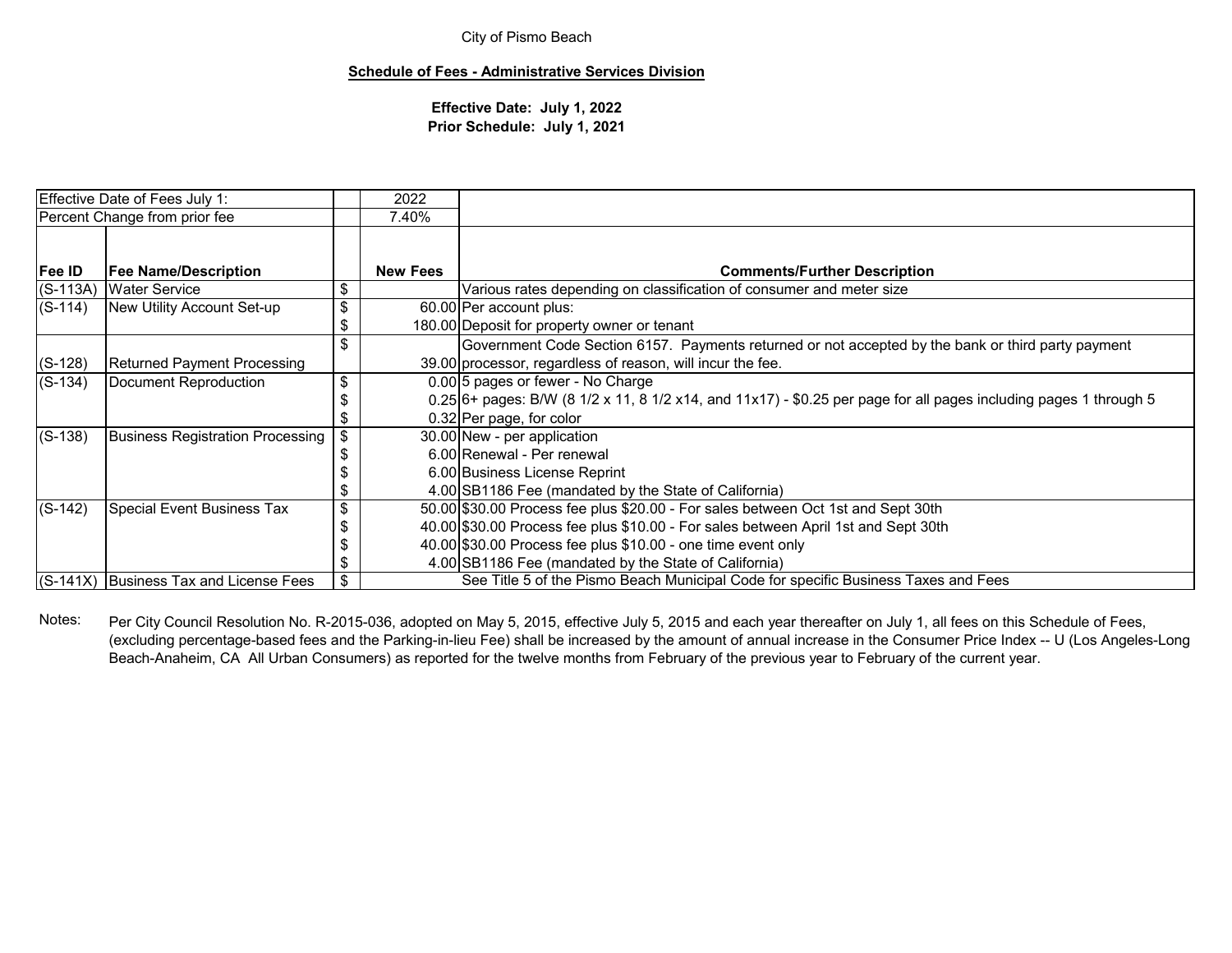## **City of Pismo Beach Gross Receipt Fees**

| <b>Amount of Business Gross Receipts</b><br>(exclusive of liquor sales) | Fee Amount | <b>Comments</b>                      |
|-------------------------------------------------------------------------|------------|--------------------------------------|
| New applications \$30.00 plus:                                          |            |                                      |
| SB 1186 Fee \$4.00 plus:                                                |            |                                      |
| $\overline{00,000}$ -25,000                                             | \$20       |                                      |
| 25,001-50,000                                                           | 30         |                                      |
| 50,001-75,000                                                           | 40         |                                      |
| 75,001-100,000                                                          | 50         |                                      |
| 100,001-125,000                                                         | 60         |                                      |
| 125,001-150,000                                                         | 65         |                                      |
| 150,001-175,000                                                         | 70         |                                      |
| 175,001-200,000                                                         | 75         |                                      |
| 200,001-225,000                                                         | 80         |                                      |
| 225,001-250,000                                                         | 85         |                                      |
| 250,001-275,000                                                         | 90         |                                      |
| 275.001-300.000                                                         | 95         |                                      |
|                                                                         |            | \$95   plus \$10 for each additional |
| \$300,001-750,000                                                       |            | \$50,000 or portion thereof          |
|                                                                         |            | over \$300,001.                      |
|                                                                         | \$230      | plus \$20 for each additional        |
| \$750,001 and up                                                        |            | \$50,000 or portion thereof          |
|                                                                         |            | over \$750,001.                      |

Note: Per City of Pismo Beach Municipal Code, Title 5, Section 5.04.170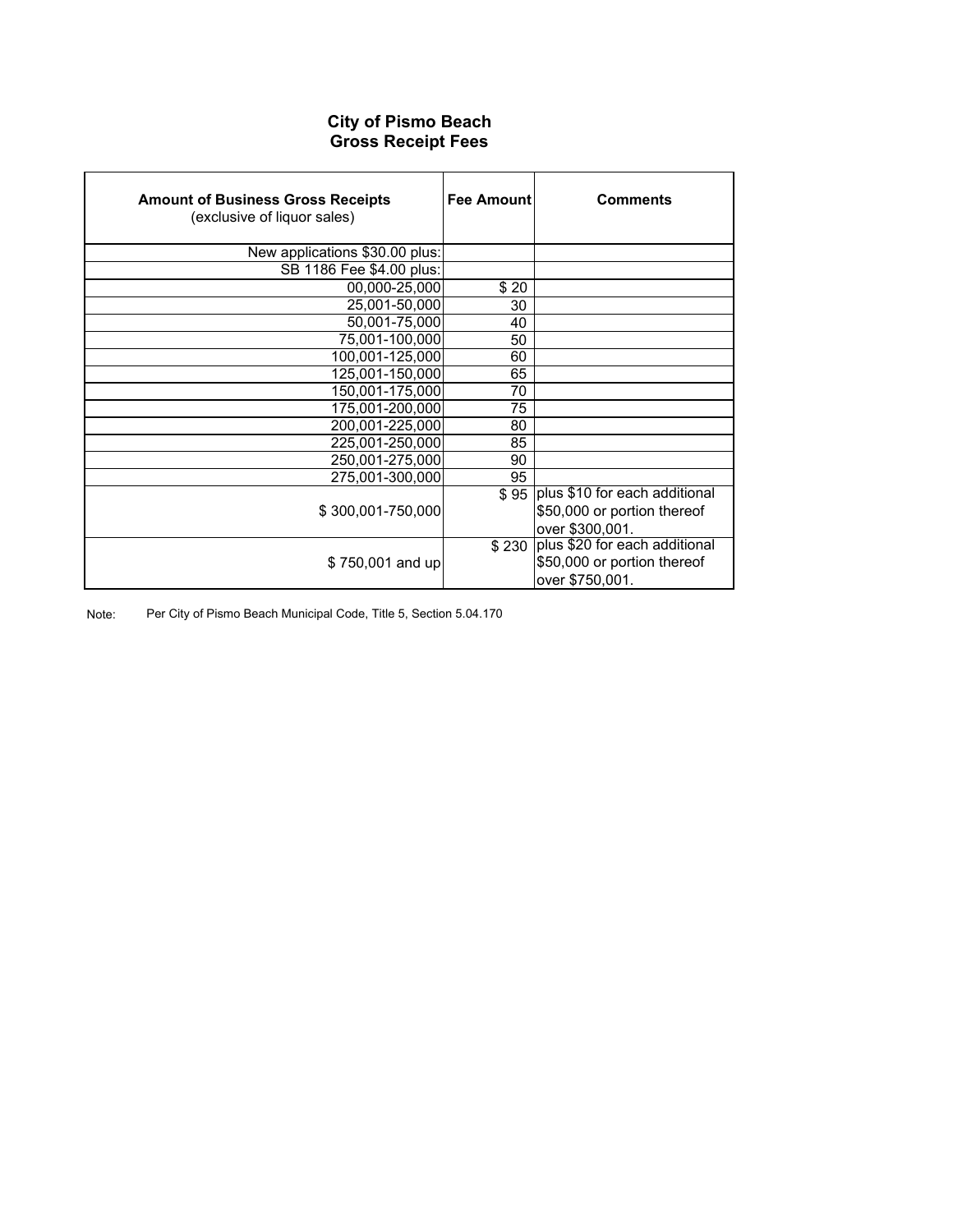## **CITY OF PISMO BEACH BUSINESS LICENSE SCHEDULE OF FEES (CONTRACTOR)**

| <b>CONTRACTOR CLASSIFICATION</b>                                                                 | 10/01-09/30<br>Annual | 04/01-09/30<br>Semi-annual |
|--------------------------------------------------------------------------------------------------|-----------------------|----------------------------|
| New Applications \$30.00 plus:                                                                   |                       |                            |
| SB 1186 Fee \$4 plus:                                                                            |                       |                            |
| Electrical                                                                                       | \$30.00               | \$15.00                    |
| Excavating                                                                                       | 40.00                 | 20.00                      |
| General                                                                                          | 35.00                 | 17.50                      |
| Grading                                                                                          | 40.00                 | 20.00                      |
| House moving or wrecking                                                                         | 50.00                 | 25.00                      |
| Paving                                                                                           | 40.00                 | 20.00                      |
| Pipeline                                                                                         | 40.00                 | 20.00                      |
| Plumbing                                                                                         | 30.00                 | 15.00                      |
| Sewer                                                                                            | 40.00                 | 20.00                      |
| <b>Street</b>                                                                                    | 40.00                 | 20.00                      |
| Trenching                                                                                        | 40.00                 | 20.00                      |
| Other                                                                                            | 25.00                 | 12.50                      |
| One time job (General, Electric, Plumbing,<br>Subcontractor or Specialty Contractor)             | 10.00                 | 10.00                      |
| One time job (Pipeline, sewer, grading, street,<br>paving, house-moving, trenching or excavating |                       |                            |
| contractor)                                                                                      | 15.00                 | 15.00                      |

Note: Per City of Pismo Beach Municipal Code, Title 5, Section 5.04.060 and 5.04.190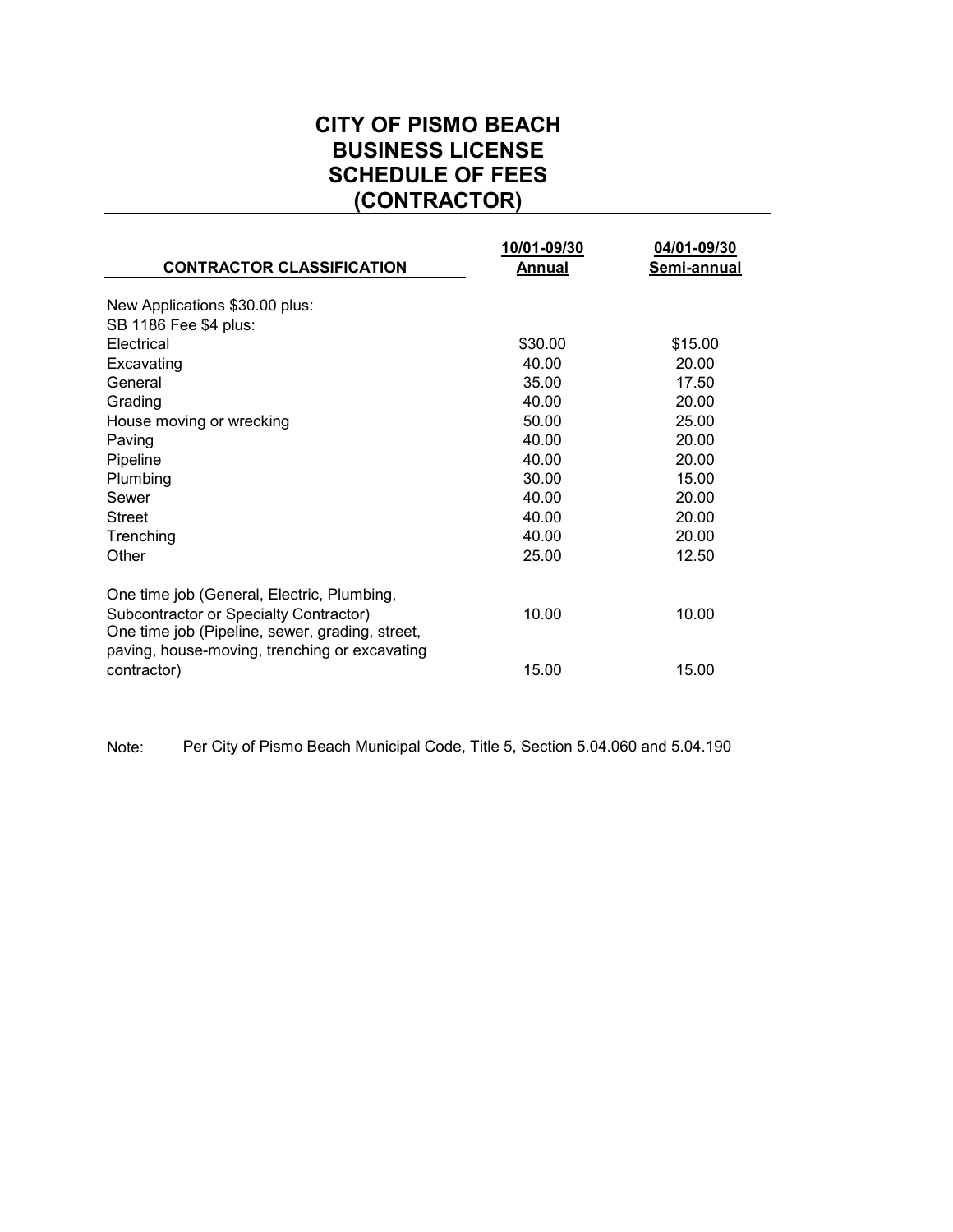## **CITY OF PISMO BEACH BUSINESS LICENSE SCHEDULE OF FEES (RENTAL UNITS)**

SB 1186 Fee \$4 plus:

| <b>Units</b> | <b>Annual License Fee</b> |
|--------------|---------------------------|
| $3 - 6$      | 30.00                     |
| $7 - 10$     | 40.00                     |
| $11 - 25$    | 50.00                     |
| 26--50       | 60.00                     |
| 51 units or  | 70.00                     |
| Imore        |                           |

Notes:

1. A "rental unit" means a residential unit having facilities for permanent residential needs of the family within such residence unit. The number of units shall be based on the total number of units in all buildings operated by the licensee within the city; provided, however, that a unit actually occupied by the licensee or by his agent or employee as manager of the apartment house shall not be counted as a unit for purposes of this provision.

2. Per City of Pismo Beach Municipal Code, Title 5, Section 5.04.060 and 5.04.180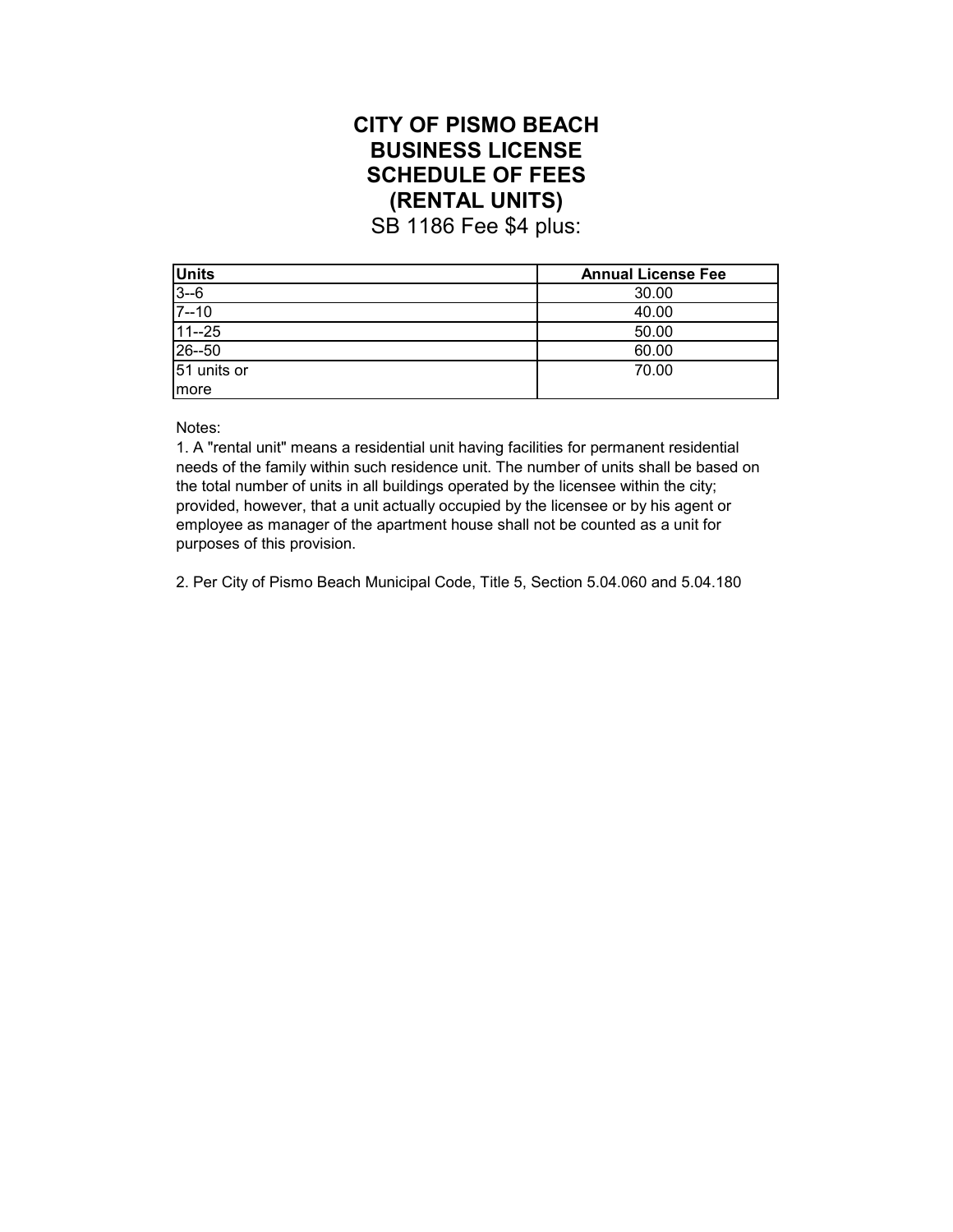

**760 Mattie Road Water: January 1, 2022 805-773-4655**

**Sewer: January 1, 2022** 

**ub@pismobeach.org Resolution NO. R-2019-023**

|               | <b>Water Rates:</b>                        |                    |          | <b>Water Service Charge by Meter Size</b>     |                  |
|---------------|--------------------------------------------|--------------------|----------|-----------------------------------------------|------------------|
|               |                                            | Per HCF:           |          |                                               |                  |
| WSFR          | <b>Tier One (0-10 HCF)</b>                 | 4.98               | (49.80)  | 5/8"                                          | 34.17            |
|               | <b>Tier Two (11-16 HCF)</b>                | 5.68               | (34.08)  | 3/4"                                          | 34.17            |
|               | <b>Tier Three (17-32 (HCF)</b>             | 6.51               | (104.16) | 1"                                            | 52.15            |
|               | Tier Four (Over 32 HCF)                    | 8.72               |          | 11/2"<br>2"                                   | 96.52            |
| WMF           | <b>Multi Family</b>                        | 5.79               |          | 3"                                            | 150.77<br>303.93 |
|               |                                            |                    |          | 4"                                            | 466.19           |
| WMH           | <b>Mobile Home</b>                         | 5.88               |          | 6"                                            | 1,089.64         |
| WCM           | <b>Commercial</b>                          | 7.21               |          |                                               |                  |
| IRR           | <b>Irrigation</b>                          | 6.38               |          |                                               |                  |
| WCH           | <b>Const/Hyd</b>                           | 7.35               |          |                                               |                  |
| WMU           | <b>Municipal</b>                           | 7.21               |          |                                               |                  |
| WMI           | <b>Municipal Irrigation</b>                | 6.38               |          |                                               |                  |
|               | <b>Sewer Rates:</b>                        |                    |          | <b>Sewer Service Charge by Meter Size</b>     |                  |
| SFR           | <b>Single Family Residential</b>           | <b>71.72 Fixed</b> |          | 5/8"                                          | 30.26            |
| APT           | <b>Apartments/Multi</b>                    | <b>45.27 Fixed</b> |          | 3/4"                                          | 43.55            |
| MН            | <b>Mobile Homes</b>                        | <b>31.38 Fixed</b> |          | 1"                                            | 70.15            |
|               |                                            |                    |          | 11/2"                                         | 136.65           |
|               |                                            | Per HCF:           |          | 2"                                            | 216.45           |
| COM           | <b>Commercial</b>                          | 8.78               |          | 3"                                            | 429.25           |
| DR            | <b>Dual Residential/Restaurant</b>         | 12.38              |          | 4"                                            | 668.65           |
| DRC           | <b>Dual Residential/Commercial</b>         | 8.48               |          | 6"                                            | 1,599.63         |
| <b>GROC</b>   | <b>Grocerv</b>                             | 15.72              |          |                                               |                  |
| НM            | <b>Hotel</b><br><b>Hotel w/ Restaurant</b> | 7.28<br>11.81      |          | Flat Sewer SFR (Fixed & Meter Charge)<br>5/8" | 101.98           |
| HMR<br>swc    | <b>School w/ Cafeteria</b>                 | 7.23               |          | 3/4"                                          | 115.27           |
| swoc          | <b>School</b>                              | 4.65               |          | 1"                                            | 141.87           |
| NSC           | <b>Shopping Center</b>                     | 6.30               |          | 11/2"                                         | 208.37           |
| BRDWALK       | <b>Shopping Center w/ Rest</b>             | 15.27              |          | 2"                                            | 288.17           |
| <b>IRRIG</b>  | <b>Irrigation</b>                          | <b>NO CHG</b>      |          |                                               |                  |
| SMU           | <b>City Meter</b>                          | 6.11               |          | <b>SFR Flat Charges Water &amp; Sewer</b>     |                  |
| <b>CTYIRR</b> | <b>City Meter Irrigation</b>               | <b>NO CHG</b>      |          | with 0 Consumption                            |                  |
| CTYDF         | <b>City Meter Drinking Fount.</b>          | <b>NO CHG</b>      |          | 5/8"                                          | 136.15           |
| <b>CTYSS</b>  | <b>City Meter Sand Shower</b>              | <b>NO CHG</b>      |          | 3/4"                                          | 149.44           |
| <b>SEPSFR</b> | <b>Septic Tank</b>                         | <b>NO CHG</b>      |          | 1"                                            | 194.02           |
| <b>TRVP</b>   | <b>Trailer/RV</b>                          | 3.94               |          | 11/2"                                         | 304.89           |
| <b>STAT</b>   | <b>Service Station</b>                     | 7.04               |          | 2"                                            | 438.94           |
| RB            | <b>Restaurant/Bakerv</b>                   | 15.82              |          |                                               |                  |
| CONST         | <b>Construction</b>                        | <b>NO CHG</b>      |          |                                               |                  |
| HYD           | <b>Hydrant</b>                             | <b>NO CHG</b>      |          |                                               |                  |
|               |                                            |                    |          |                                               |                  |
| VACLOT        | <b>Vacant Lot</b>                          | <b>NO CHG</b>      |          |                                               |                  |

**SFRLI Single Family Residential Low Income - Consumption Charges Only** Must have proof of enrollment in CARE program from either PG&E or The Gas Co.

| <b>48 Hour Notice Fee</b>     | 39.00  |
|-------------------------------|--------|
| <b>Water Lock Out Fee</b>     | 96.00  |
| After Hours Water Turn On Fee | 226.00 |
| <b>Returned Check Fee</b>     | 39.00  |
| <b>Account Set Up Fee</b>     | 60.00  |
|                               |        |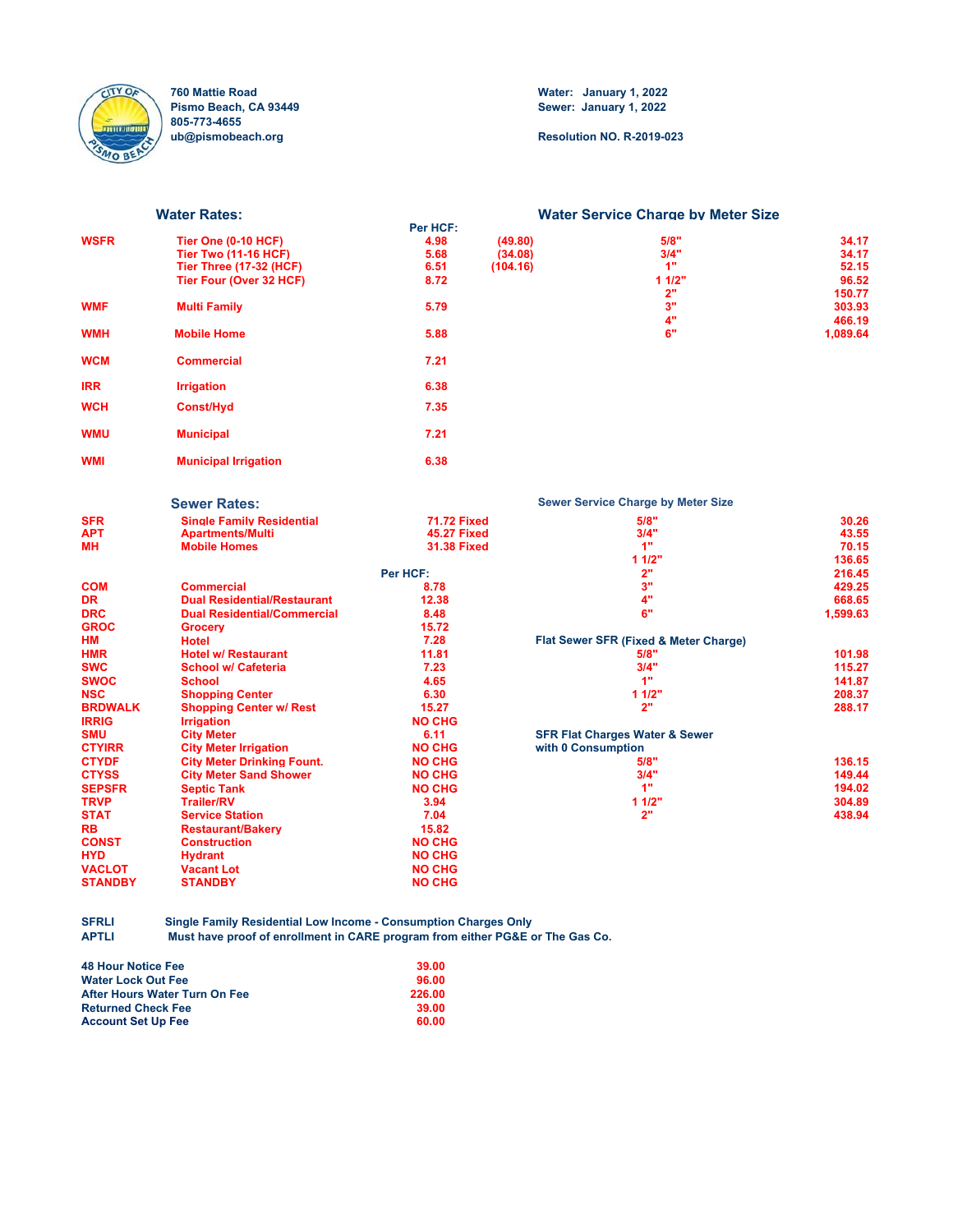#### **Schedule of Fees - Building Division**

**Effective Date: July 1, 2022 Prior Schedule: July 1, 2021**

|                             | <b>Effective Date of Fees July 1:</b>            |     | 2022            |                                                                                                                                                                                    |
|-----------------------------|--------------------------------------------------|-----|-----------------|------------------------------------------------------------------------------------------------------------------------------------------------------------------------------------|
|                             | Percent Change from prior fee                    |     | 7.40%           |                                                                                                                                                                                    |
| Fee ID                      | <b>Fee Name/Description</b>                      |     | <b>New Fees</b> | <b>Comments/Further Description</b>                                                                                                                                                |
| S-055                       | <b>Building Plan</b><br>Check/Inspection/Permits |     |                 | See Building & Safety Fee Schedule                                                                                                                                                 |
| $S-057$                     | Extra Building Plan Check/<br>Inspection         |     |                 | 213.00 Per hour                                                                                                                                                                    |
| S-059                       | Lost Inspection Card                             | \$  |                 | 172.60 Per card                                                                                                                                                                    |
| $S-060$                     | <b>Digital Archive Services</b>                  |     |                 | 3% 3% of building construction Plan Review and Permit fees (includes BEMP, Stormwater, Energy and Accessibility<br>Compliance Fees)                                                |
| $S-134$                     | Document Reproduction                            | \$  |                 | 0.00 5 pages or fewer - No Charge<br>0.25 6+ pages: B/W (8 1/2 x 11, 8 1/2 x14, and 11x17) - \$0.25 per page for all pages including pages 1 through 5<br>0.32 Per page, for color |
| S-139                       | <b>Accessibility Compliance Fee</b>              | \$  |                 | 20% 20% of BEMP Permit Fee                                                                                                                                                         |
| $S-140$                     | Storm Water Mgmt Fee                             | \$  |                 | 15% 15% of the building permit fees                                                                                                                                                |
| S-X144                      | Parking-in-Lieu                                  |     |                 | 36,000.00 Per parking space.                                                                                                                                                       |
| $\overline{\text{S}}$ -X146 | <b>Administrative Citation</b>                   | \$  |                 | 100.00 1st violation                                                                                                                                                               |
|                             |                                                  |     |                 | 200.00 2nd violation of same ordinance within any twelve month period                                                                                                              |
|                             |                                                  |     |                 | 500.00 3rd violation of same ordinance within any twelve month period                                                                                                              |
| $S-X146$                    | Code Enforcement Surcharge                       | 1\$ |                 | Charge the fully allocated hourly rate for all personnel plus any material costs                                                                                                   |
|                             | Short Term Rental Application<br>Fee             |     |                 | 445.00 Short-Term Rental application fee                                                                                                                                           |

- Notes: 1. Per City Council Resolution No. R-2015-036, adopted on May 5, 2015, effective July 5, 2015 and each year thereafter on July 1, all fees on this Schedule of Fees, (excluding percentage-based fees and the Parking-in-lieu Fee) shall be increased by the amount of annual increase in the Consumer Price Index -- U (Los Angeles-Long Beach-Anaheim, CA All Urban Consumers) as reported for the twelve months from February of the previous year to February of the current year.
	- 2. Also included on this Schedule of Fees Building Department Fee ID #S-X146, which is authorized by Council Resolution No. R-2010-005, adopted February 2, 2010.
	- 3. Also included on this Schedule of Fees Building Department Fee ID #S-X144, which is authorized by Council Resolution No. R-2019-010, adopted February 19, 2019.
	- 4. Short Term Rental Application Fee effective as of October 4, 2018 per Council Resolution No. R-2018-073, and each year thereafter on July 1, this fee shall be increased by the amount of annual increase in the Consumer Price Index -- U (Los Angeles-Long Beach-Anaheim, CA All Urban Consumers) as reported for the twelve months from February of the previous year to February of the current year.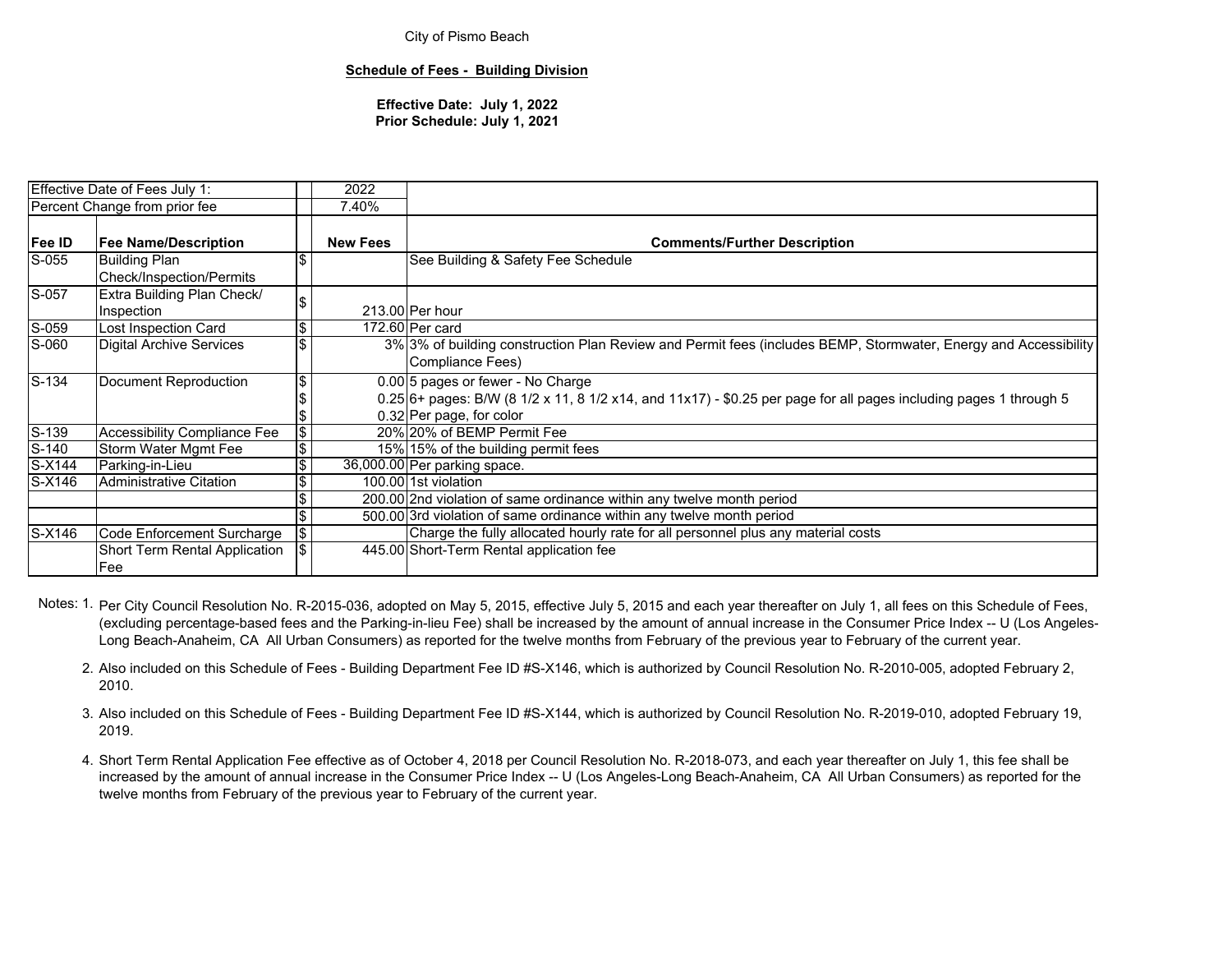| Fee ID #'s | <b>Description</b>                                                                                       | Fee               |
|------------|----------------------------------------------------------------------------------------------------------|-------------------|
|            | 117323, 117259 Accessibility Compliance Fee (% of BMEP) - S-139                                          | 20.00%            |
| 117073     | Administrative hourly rate - S-057                                                                       | \$217.02          |
|            | 117234, 117260 Energy Consumption Compliance Fee (% of BMEP) - S-056                                     | 8.00%             |
|            | 117257, 117258 Mech, Elec, Plumbing Permit Fees (% of Building Fee) - S-055                              | 13.33%            |
|            | 117261, 117235 General Plan Maintenance fee (% of BMEP) - S-015                                          | 5.00%             |
|            | 117276, 117279 Green Building Fee (per 25K of valuation) - State mandated                                | \$1.00            |
|            |                                                                                                          | \$2.42            |
|            |                                                                                                          | minimum flat      |
|            | Laserfische fee (\$2.42 minimum flat rate or 3% of total Plan Review and Permit fees                     | rate or 3% of     |
| 117231     | (includes BEMP, Storm water, Energy and Accessibility Compliance Fees). - S-060                          | valuation         |
| 117054     | Lost Inspection Card - S-59                                                                              | \$172.60          |
| 117278     | Minimum Fire Alarm Plan Check & Permit - S-062                                                           | \$81.40           |
| 117279     | Minimum Permit Fee - S-055                                                                               | \$81.40           |
|            | Affordable Housing Fee Residential - By Ordinance No. 2000-03 (% of                                      |                   |
|            | valuation                                                                                                | 5.00%             |
|            | Affordable Housing Fee Residential - By Ordinance No. 2000-03 (% of                                      |                   |
|            | valuation                                                                                                | 2.00%             |
| 117075     | Parking In-lieu per space                                                                                | \$36,000.00       |
| 117147,    |                                                                                                          |                   |
|            | 117236, 117263 Plan Review Fee (% of BMEP & applicable Storm water, Energy & Accessibility Fees) - S-055 | 100.00%           |
| 117147,    |                                                                                                          |                   |
|            | 117236, 117263 Repetitive Plan Review - Duplicate Plan/Same Development (% of Plan Review)               | 75.00%            |
|            | 117263, 117153 Revision Permit Fee - S-055                                                               | \$97.47           |
|            |                                                                                                          | Minimum fee       |
|            |                                                                                                          | is \$0.50.        |
|            |                                                                                                          | Commercial is     |
|            | SMIP \$28.00 per \$100,000 Commercial or for over 3 story residential - per                              | valuation         |
|            | 117272, 117273 the State of California Department of Conservation Fee schedule                           | x.00028           |
|            |                                                                                                          | Minimum fee       |
|            |                                                                                                          | is \$0.50. 1 to 3 |
|            |                                                                                                          | story             |
|            |                                                                                                          | residential is    |
|            | SMIP \$13.00 per \$100,000 Residential - per the State of California                                     | valuation         |
|            | 117274, 117275 Department of Conservation Fee schedule                                                   | x.00013           |
|            | 117262, 117233 Storm water compliance fee (% of Building Permit Fee) - S-140                             | 15.00%            |

## **General Fees & Percentages**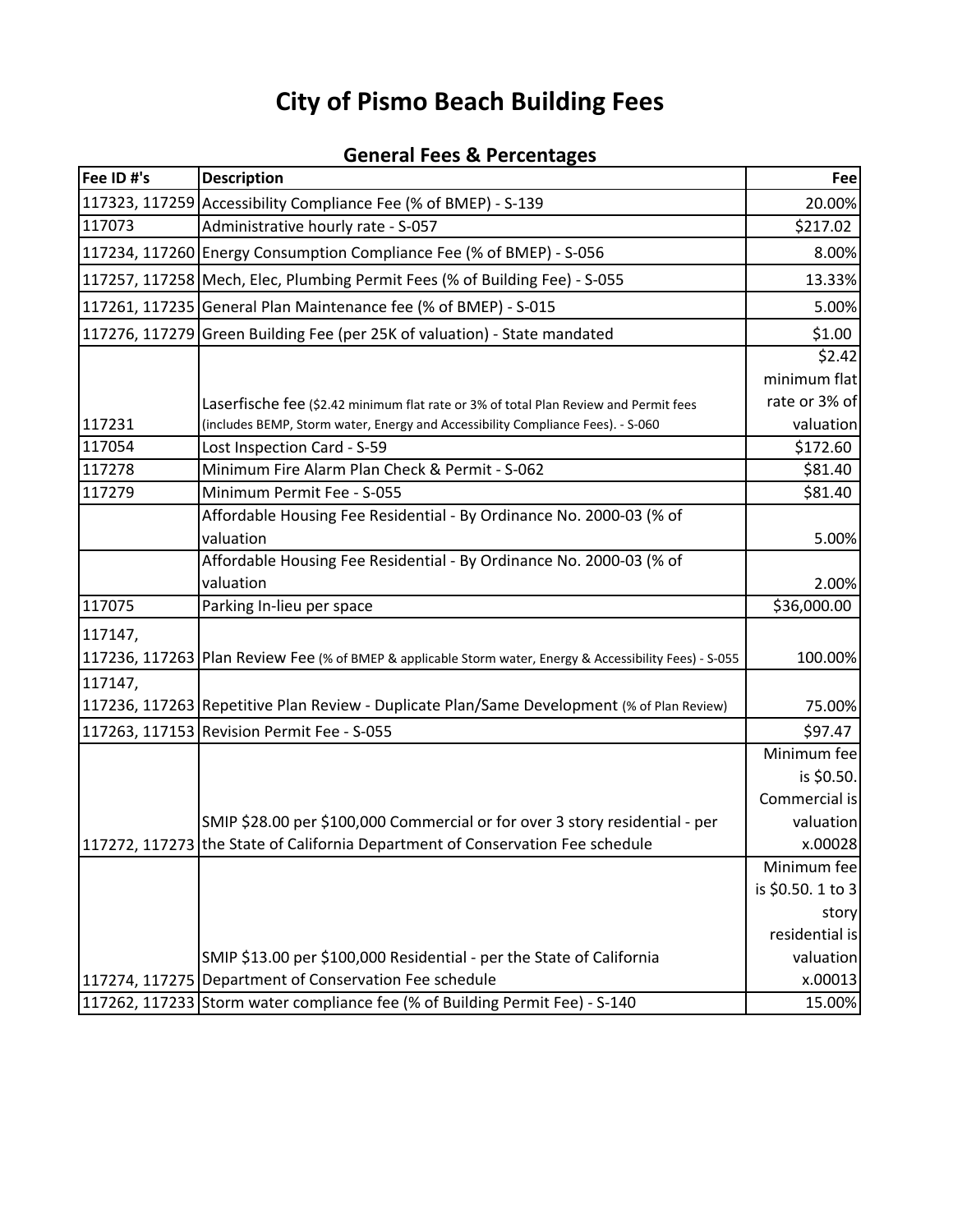| 117265 | Valuation \$1 to \$500                                     | \$<br>62.62     |
|--------|------------------------------------------------------------|-----------------|
| 117277 | Valuation \$501 to \$2,000 for first \$500                 | \$<br>62.62     |
| 117277 | Valuation \$501 to \$2,000 each additional \$100           | \$<br>6.26      |
| 117266 | Valuation \$2,001 to \$5,000 for first \$2,000             | \$<br>156.52    |
| 117266 | Valuation \$2,001 to \$5,000 each additional \$1,000       | \$<br>27.16     |
| 117280 | Valuation \$5,001 to \$25,000 for first \$5,000            | \$<br>238.00    |
| 117280 | Valuation \$5,001 to \$25,000 for each additional \$1,000  | \$<br>27.16     |
| 117267 | Valuation \$25,001 to \$50,000 for first \$25,000          | \$<br>781.20    |
| 117267 | Valuation \$25,001 to \$50,000 each additional \$1,000     | \$<br>29.04     |
| 117268 | Valuation \$50,001 to \$100,000 for first \$50,000         | \$<br>1,507.20  |
| 117268 | Valuation \$50,001 to \$100,000 each additional \$1,000    | \$<br>29.04     |
| 117269 | Valuation \$100,001 to \$250,000 for first \$100,000       | \$<br>2,959.20  |
| 117269 | Valuation \$100,001 to \$250,000 each additional \$1,000   | \$<br>7.50      |
| 117281 | Valuation \$250,001 to \$500,000 for first \$100,000       | \$<br>4,084.20  |
| 117281 | Valuation \$250,001 to \$500,000 each additional \$1,000   | \$<br>9.38      |
| 117270 | Valuation \$500,000 to \$1,000,000 for first \$500,000     | \$<br>6,429.20  |
| 117270 | Valuation \$500,000 to \$1,000,000 each additional \$1,000 | \$<br>9.70      |
| 117271 | Valuation \$1,000,000 and up                               | \$<br>11,279.20 |
| 117271 | Valuation \$1,000,000 and up each additional \$1,000       | \$<br>5.25      |

## **Building Permit Fees ‐ (S‐055)**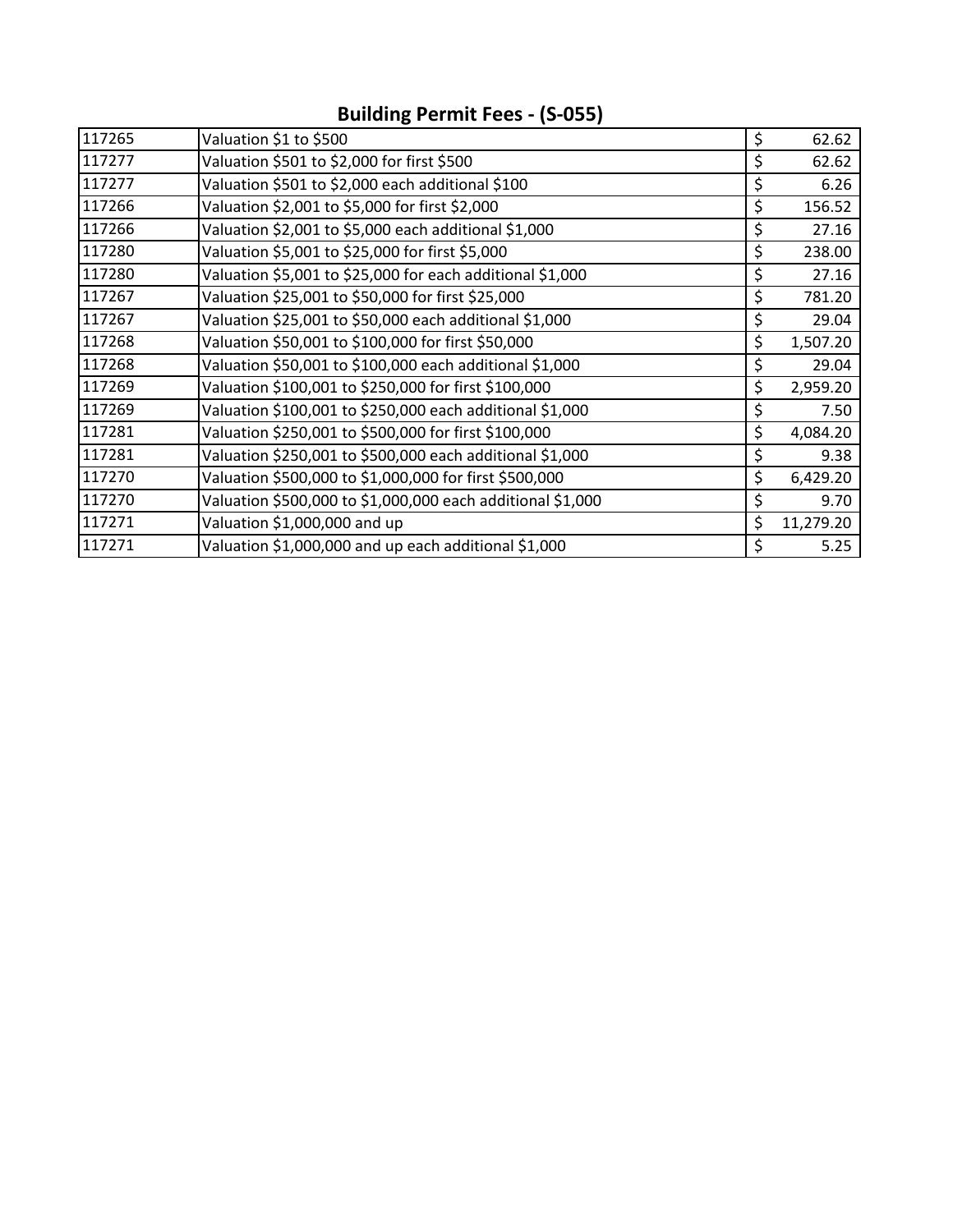| Fee ID #'s | <b>Description</b>                                                          |                                 | Fee    |
|------------|-----------------------------------------------------------------------------|---------------------------------|--------|
| 117084     | Permit Fee                                                                  | \$                              | 40.07  |
| 117085     | Swimming Pool/Spa Alteration                                                | $\overline{\xi}$                | 262.97 |
| 117086     | <b>Residential Appliances</b>                                               | \$                              | 65.11  |
| 117087     | <b>Non-Residential Appliances</b>                                           | $\overline{\xi}$                | 82.65  |
|            | Electric Sign Power Apparatus/Motors/Refrigeration Equipment (Ratings in    |                                 |        |
| 117088     | HP, KW, KVA or KVAR):                                                       | \$                              | 82.65  |
| 117089     | 1-10 HP/KW                                                                  | $\overline{\xi}$                | 132.74 |
| 117090     | 11-50                                                                       | \$                              | 132.74 |
| 117091     | 51-100                                                                      | \$                              | 132.74 |
| 117092     | More than 100                                                               | $\overline{\xi}$                | 132.74 |
| 117093     | Transformer                                                                 | $\overline{\xi}$                | 132.74 |
| 117094     | <b>ATM</b>                                                                  | \$                              | 132.74 |
|            | Vehicle Charging Station                                                    |                                 |        |
| 117095     | Residential                                                                 | \$                              | 260.47 |
| 117152     | Commercial                                                                  | $\overline{\boldsymbol{\zeta}}$ | 390.71 |
| 117098     | Antenna - TV/Radio/Cell Dist. Systems                                       | \$                              | 323.10 |
| 117159     | Generator                                                                   | $\overline{\xi}$                | 129.62 |
|            | Photovoltaic System                                                         |                                 |        |
| 117240     | Single-family Residential 1 KW to 15 KW                                     | \$                              | 442.06 |
| 117241     | SFR each additional 1 KW over 15 KW                                         | \$                              | 942.99 |
| 117289     | SFR over 1 KW to 50 KW                                                      | $\overline{\boldsymbol{\zeta}}$ | 920.80 |
|            | Other each additional 1 KW from 51-250 KW                                   | N/A                             |        |
| 117087     | Commercial each additional 1 KW over 251 KW                                 | N/A                             |        |
| 117089     | <b>Storage Battery</b>                                                      | \$                              | 196.60 |
|            | Temporary Power Pole for construction site services/main panels/sub-        |                                 |        |
| 117155     | panels/meters/sub-meters/switch gears                                       | \$                              | 82.65  |
| 117096     | Less than 400 amps                                                          | $\overline{\xi}$                | 160.19 |
| 117097     | 400 amps or more                                                            | $\overline{\xi}$                | 242.11 |
|            | Branch circuit/busway/cable tray system/feeder receptacle, switch, lighting |                                 |        |
| 117156     | outlet, and lighting fixtures                                               | \$                              | 85.15  |
| 117157     | First ten                                                                   | $\overline{\xi}$                | 63.80  |
| 117158     | Each additional                                                             | \$                              | 3.74   |
| 117236     | Plan Review                                                                 | Hourly rate                     |        |
| 117099     | Other electrical work for which no fee is specified                         | \$                              | 96.31  |

## **Equipment Fees Electrical ‐ (S‐055)**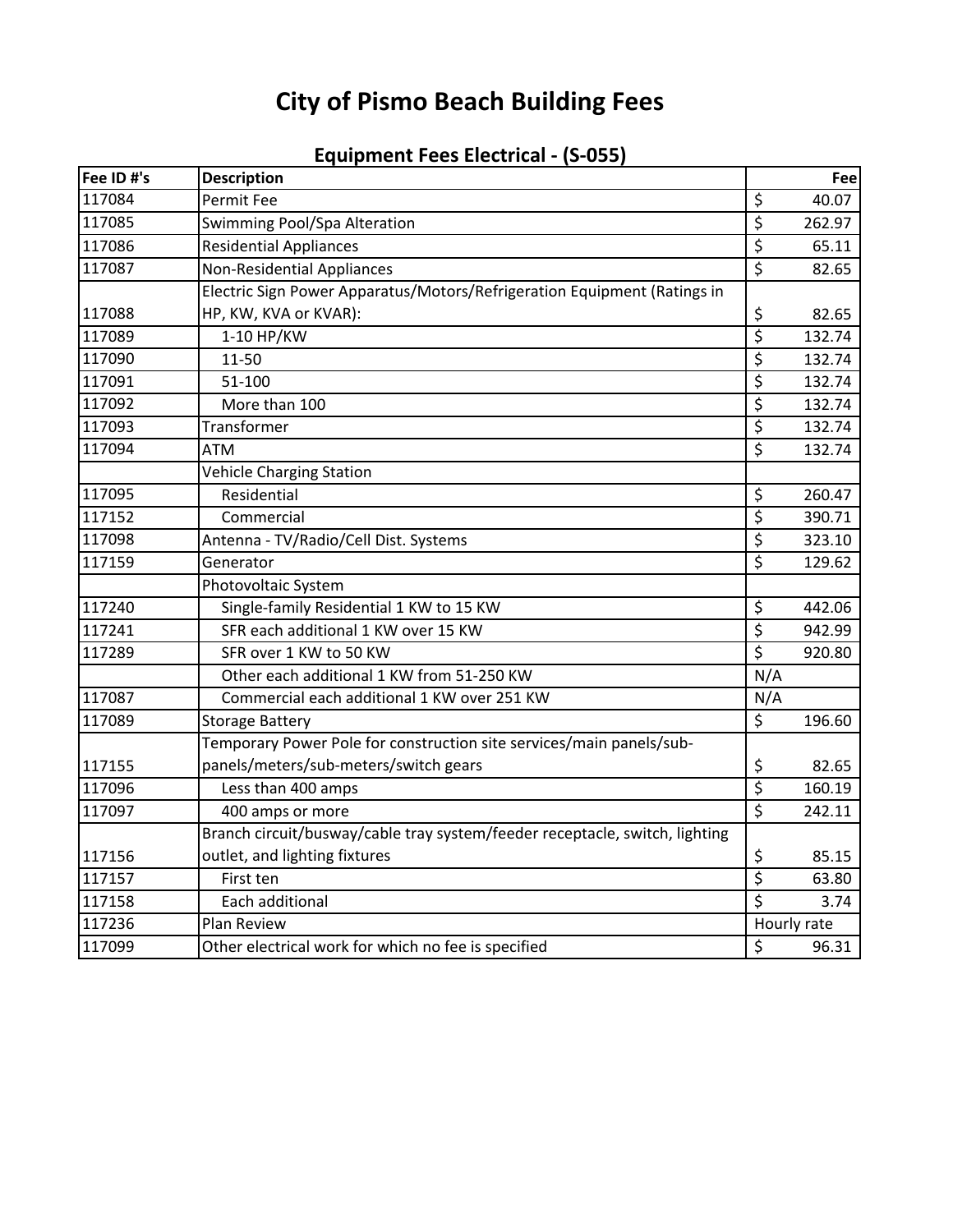| Fee ID #'s | <b>Description</b>                                  |             | Fee    |
|------------|-----------------------------------------------------|-------------|--------|
| 117128     | Permit Fee                                          | \$          | 40.07  |
|            | <b>Mechanical Units</b>                             |             |        |
| 117101     | Less than 100,000 BTU                               | \$          | 82.65  |
| 117102     | 100,000 BTU or more                                 |             | 196.60 |
| 117103     | <b>Heat Pump</b>                                    |             | 146.51 |
| 117104     | <b>Boiler</b>                                       |             | 232.91 |
| 117105     | Repair/Replace Duct Work                            |             | 82.65  |
| 117106     | <b>Refrigeration Compressor</b>                     |             | 98.92  |
| 117107     | Non-Conditioned Air Vent System                     |             | 108.95 |
| 117108     | Garage Exhaust System                               |             | 309.32 |
| 117109     | <b>Decorative Gas Appliance</b>                     |             | 85.15  |
|            | <b>Hourly Rate</b>                                  | Plan Review |        |
| 117110     | Other Mechanical Work for which no fee is specified |             | 98.92  |

## **Equipment Fees Mechanical ‐ (S‐055)**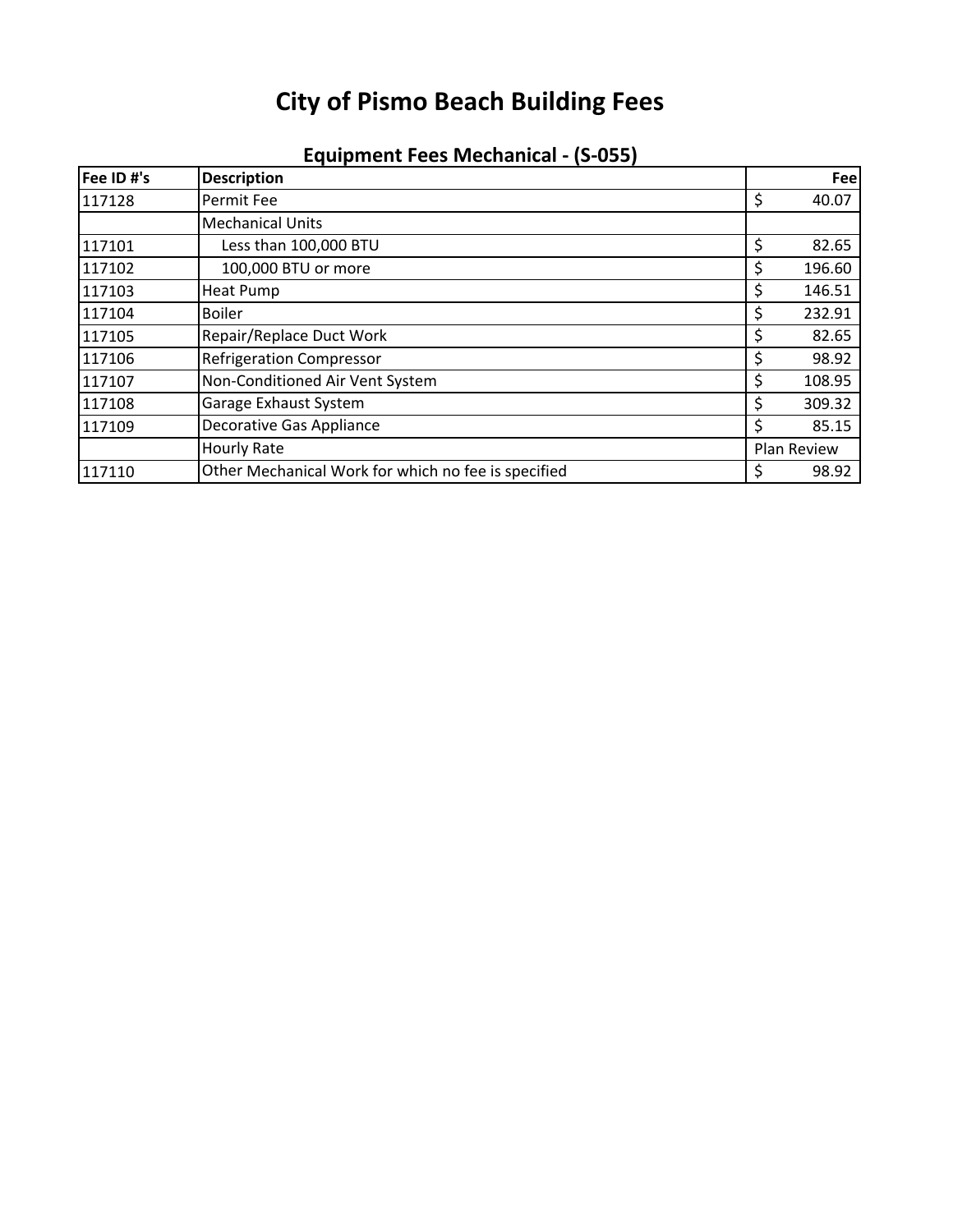| Fee ID #'s | <b>Description</b>                                      |    | Fee                |
|------------|---------------------------------------------------------|----|--------------------|
| 117129     | Permit Fee                                              | \$ | 40.07              |
| 117111     | New Plumbing Fixtures - First 5                         |    | 63.87              |
| 117112     | New Plumbing Fixtures - Each Additional                 | \$ | 6.26               |
| 117117     | Repair or Alteration Plumbing Fixture - First 5         | \$ | 63.87              |
| 117118     | Repair or Alteration Plumbing Fixture - Each Additional | \$ | 6.26               |
| 117119     | Gas System - First 5 Outlets                            | \$ | 63.87              |
| 117120     | Gas System - Each Additional Outlet                     | \$ | 63.87              |
| 117113     | <b>Backwater Valve</b>                                  | \$ | 82.65              |
| 117115     | Clarifier                                               | \$ | 196.60             |
| 117121     | Ejector Pump                                            | \$ | 196.60             |
| 117116     | Grease Interceptor                                      | \$ | 196.60             |
| 117122     | Industrial Waste Interceptor (Non-Grease)               | \$ | 196.60             |
| 117123     | House Sewer Connection to Public Sewer                  | \$ | 82.65              |
| 117124     | Grey Water System                                       | \$ | 260.47             |
| 117125     | On-Site Sewer                                           | \$ | 323.10             |
| 117126     | Water Heater (Residence)                                | Ś. | 25.03              |
|            | Plan Review                                             |    | <b>Hourly Rate</b> |
| 117127     | Other Plumbing Work for which no fee is specified       | \$ | 98.92              |

## **Equipment Fees Plumbing ‐ (S‐055)**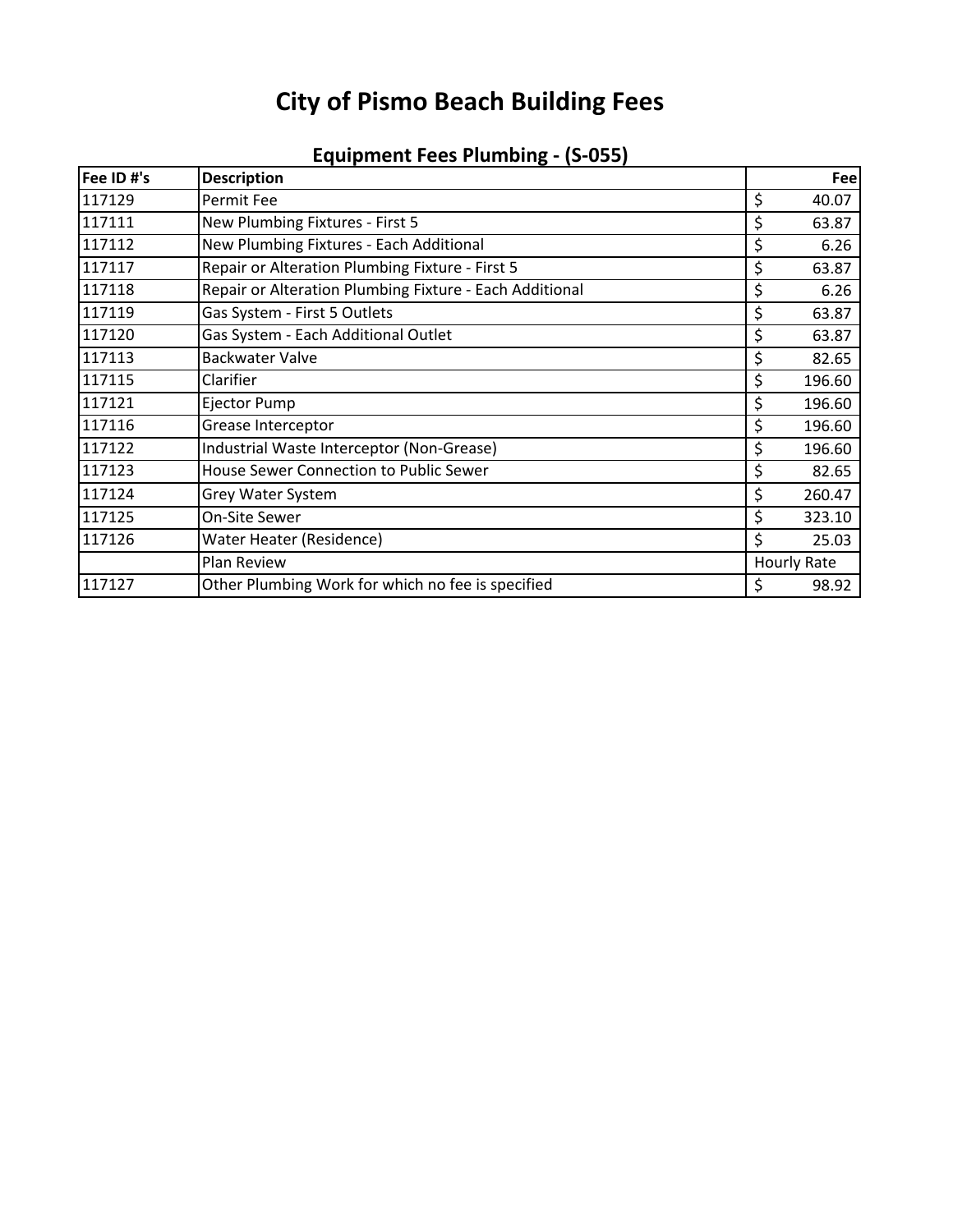## **Grading Permit Fees ‐ (S‐040)**

| Fee ID #'s  | <b>IDescription</b>                   |             | <b>Feel</b> |
|-------------|---------------------------------------|-------------|-------------|
| 121432.507  | Grading Permit 50 cubic yards or less |             |             |
| 121326.7738 | Grading Permit 51 to 999 cubic yards  |             | 413.26      |
| 121327.8104 | Grading Permit over 1,000 cubic yards | Hourly rate |             |

## **Grading Plan Review Fees ‐ (S‐039)**

| 121329.8836 | Grading Plan Review 100 Cubic Yards or Less           |             | 947.70 |
|-------------|-------------------------------------------------------|-------------|--------|
| 121334.03   | Grading Plan Review Above 100 Cubic Yards             |             | 970.54 |
| 121334.03   | Grading Plan Review per additional 100 yards over 100 |             | 26.31  |
| 121328.847  | Grading Plan Review over 1,000 cubic yards            | Hourly rate |        |

## **Drainage Plan Review Fees ‐ (S‐039A)**

| 121330.9202 | Drainage Plan Review 100 Cubic Yards or Less           |             | 463.35 |
|-------------|--------------------------------------------------------|-------------|--------|
| 121331.9568 | Drainage Plan Review Above 100 Cubic Yards             |             | 463.35 |
| 121330.9202 | Drainage Plan Review per additional 100 yards per plan |             | 9.78   |
| 117049      | Drainage Plan Review over 1,000 cubic yards            | Hourly rate |        |

## **Water Meter Fees ‐ (S‐116)**

| 117077 | 3/4" Meter with Shut Off   | 273   |
|--------|----------------------------|-------|
| 117078 | 1" Meter with Shut Off     | 345   |
| 117079 | 1-1/2" Meter with Shut Off | 663   |
| 117080 | 2" Meter with Shut Off     | 846   |
| 117081 | 3" Meter with Shut Off     | 2,121 |
| 117082 | 4" Meter with Shut Off     | 2,794 |
| 117083 | l6" Meter with Shut Off    | 4,384 |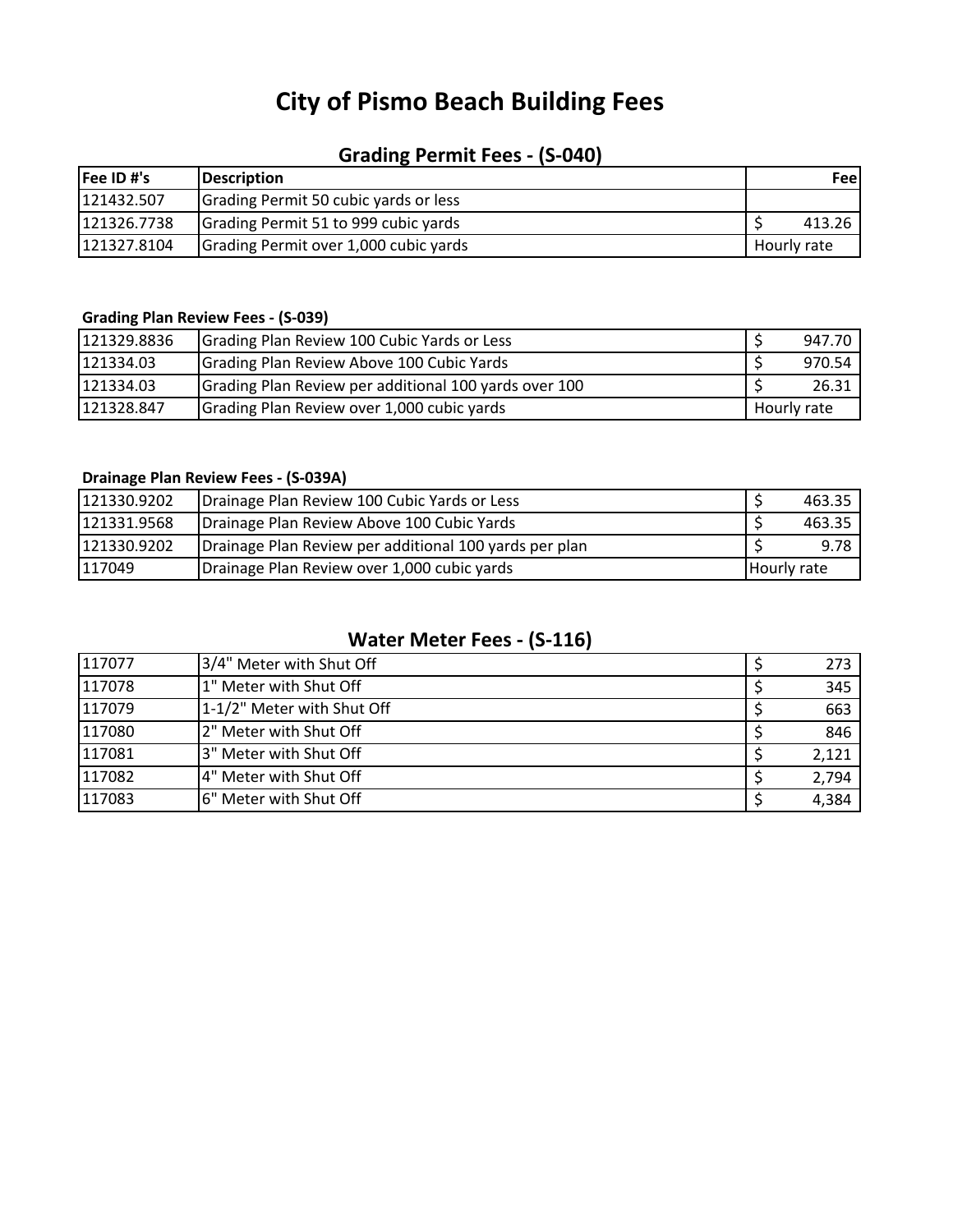## **Schedule of Fees - Tourism & Events Department**

|        | Effective Date of Fees July 1:                              |              | 2022            |                                                                                                                                                 |
|--------|-------------------------------------------------------------|--------------|-----------------|-------------------------------------------------------------------------------------------------------------------------------------------------|
|        | Percent Change from prior fee                               |              | 7.40%           |                                                                                                                                                 |
| Fee ID | <b>Fee Name/Description</b>                                 |              | <b>New Fees</b> | <b>Comments/Further Description</b>                                                                                                             |
|        | Chapman Estate Entrance Fee                                 | $\mathbb{S}$ |                 | 5.00 Per visit                                                                                                                                  |
|        | Chapman Estate Individual                                   |              |                 |                                                                                                                                                 |
|        | Season Pass                                                 | \$           |                 | 25.00 Per year, per person                                                                                                                      |
|        | Chapman Estate Family Season                                |              |                 |                                                                                                                                                 |
|        | Pass                                                        | \$           |                 | 50.00 Per year, per family<br>Per docent led tour. The City collects these funds on behalf of the Chapman Estate Foundation (CEF) and pays them |
|        | Chapman Estate Docent Tour                                  | \$           |                 | 5.00 out monthly to the CEF.                                                                                                                    |
|        | Chapman Estate Private Event                                |              |                 |                                                                                                                                                 |
|        | Fee - Cleaning Deposit                                      | \$           |                 | 390.00 Per event. Cleaning Deposit                                                                                                              |
|        | Chapman Estate Private Event<br>Fee - Use of Table & Chairs | \$           |                 | 110.00 Per event. Use of tables and chairs                                                                                                      |
|        |                                                             |              |                 | Per event. Use of designated portions of the Pier Plaza Promenade from 10am to 6pm, maintaining access to the                                   |
|        | Pier Plaza Promenade                                        | \$           | 2,802.00 public |                                                                                                                                                 |
|        | Pier Plaza Parking Space                                    |              |                 |                                                                                                                                                 |
|        | Rental / Day                                                | \$           |                 | 64.00 Per space, per day from 10am to 6pm, maintaining access to the public                                                                     |
|        | July 4th VIP Ticket with Dinner                             | \$           |                 | 75.00 Per person, \$37.50 for children 10 years old and under                                                                                   |
|        | <b>Hats</b>                                                 | \$           |                 | 15.00 Per item                                                                                                                                  |
|        | <b>Blankets</b>                                             | \$           |                 | 15.00 Per item                                                                                                                                  |
|        | Chapman Estate - Private                                    |              |                 |                                                                                                                                                 |
|        | outdoor @ 25 people max                                     | \$           |                 | 537.00 Per event for residents                                                                                                                  |
|        | Chapman Estate - Private                                    |              |                 |                                                                                                                                                 |
|        | outdoor @ 25 people max                                     | \$           |                 | 1,611.00 Per event for non-residents                                                                                                            |
|        | Chapman Estate - Private                                    |              |                 |                                                                                                                                                 |
|        | outdoor @ 50 people max                                     | \$           |                 | 896.00 Per event for residents                                                                                                                  |
|        | Chapman Estate - Private                                    |              |                 |                                                                                                                                                 |
|        | outdoor @ 50 people max                                     | \$           |                 | 2.685.00 Per event for non-residents                                                                                                            |
|        | Chapman Estate - Private<br>indoor @ 25 people max          | \$           |                 | 896.00 Per event for residents                                                                                                                  |
|        |                                                             | \$           |                 | 719.00 For second day for residents                                                                                                             |
|        | Chapman Estate - Private<br>indoor @ 25 people max          | \$           |                 | 2.685.00 Per event for non-residents                                                                                                            |
|        |                                                             | \$           |                 | 2,148.00 For second day for non-residents                                                                                                       |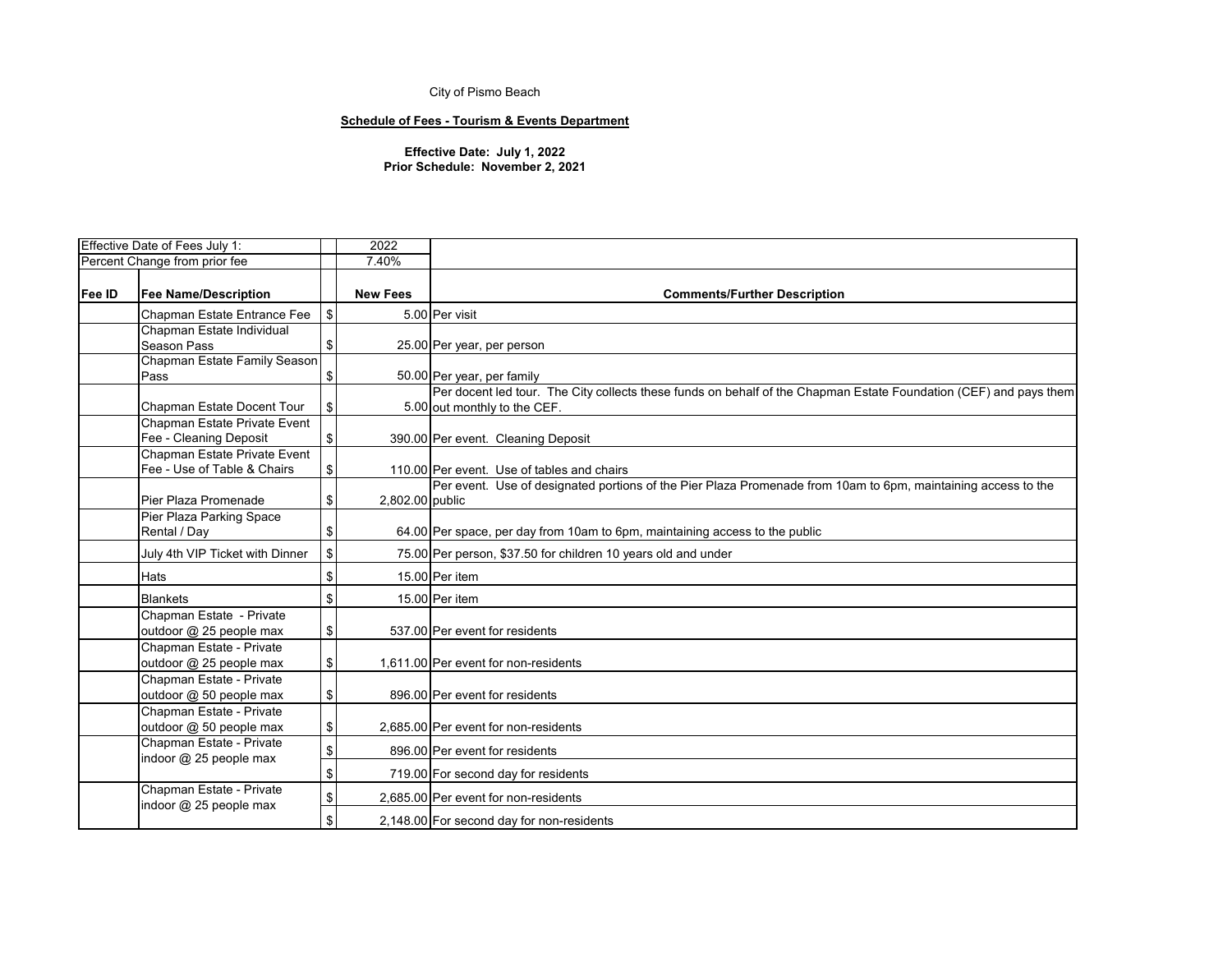#### **Schedule of Fees - Tourism & Events Department**

#### **Effective Date: July 1, 2022 Prior Schedule: November 2, 2021**

#### Notes:Per City Council Resolution No. R-2018-038, adopted May 15, 2018, effective May 15, 2018, Establish Chapman Estate Entrance, Tours and Season Pass Fees. These fees are not subject to CPI increase.

Per City Council Resolution No. R-2020-018, adopted on February 18, 2020, effective February 18, 2020 and each year thereafter on July 1, all fees (unless otherwise noted) on this Schedule of Fees, (excluding percentage-based fees and the Parking-in-lieu Fee) shall be increased by the amount of annual increase in the Consumer Price Index -- U (Los Angeles-Long Beach-Anaheim, CA All Urban Consumers) as reported for the twelve months from February of the previous year to February of the current year.

Per City Council Resolution No. R-2021-087, adopted on November 2, 2021, effective November 2, 2021 and each year thereafter on July 1, all fees (unless otherwise noted) on this Schedule of Fees, (excluding percentage-based fees and the Parking-in-lieu Fee) shall be increased by the amount of annual increase in the Consumer Price Index -- U (Los Angeles-Long Beach-Anaheim, CA All Urban Consumers) as reported for the twelve months from February of the previous year to February of the current year.

For Chapman Estate Private indoor and outdoor events for up to 25 and up to 50 people, the hours are from 9am - 9pm (includes set up, event until 8pm, and tear down).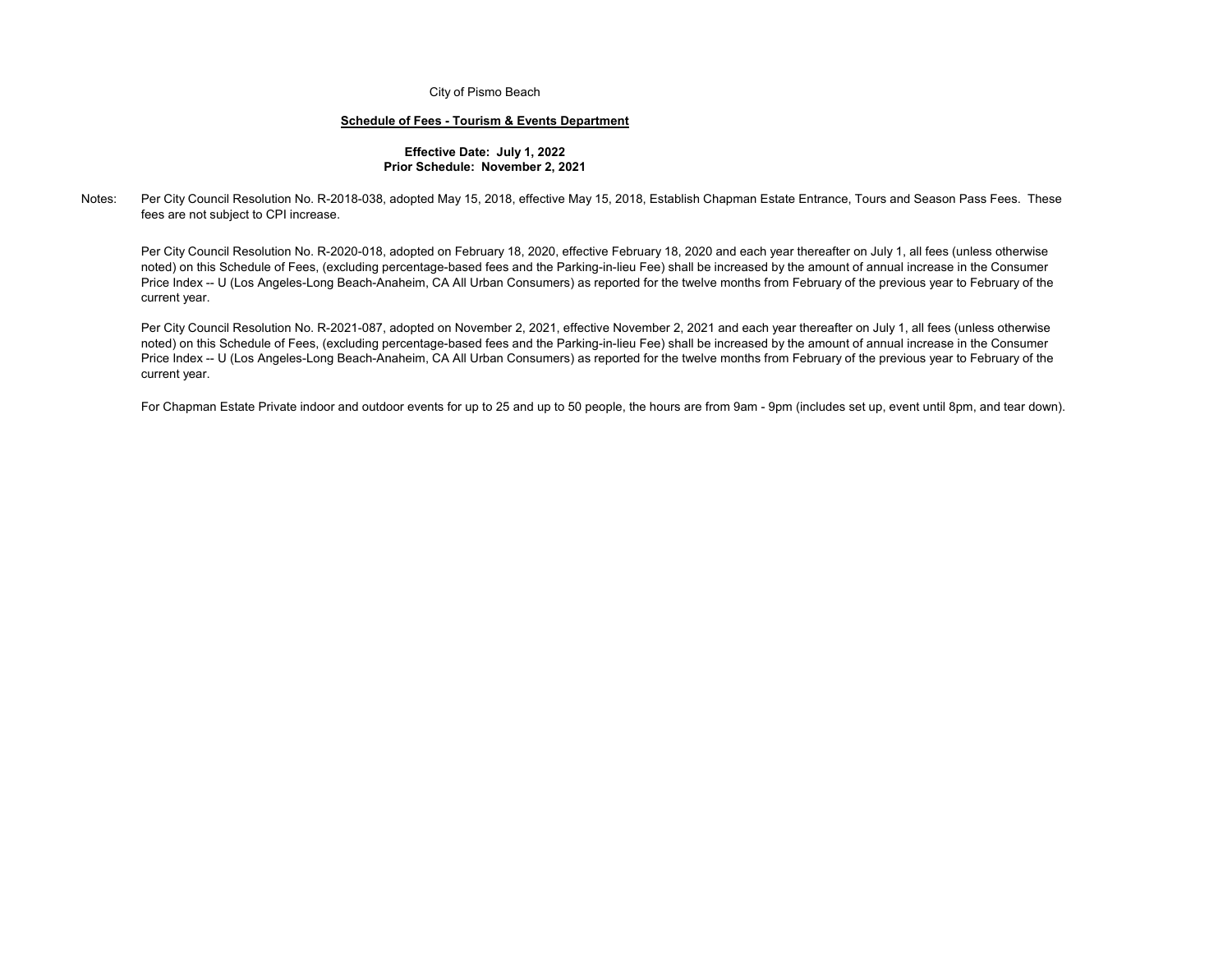## **Schedule of Fees - Engineering Division**

## **Effective Date: July 1, 2022 Prior Schedule: January 4, 2022**

| Effective Date of Fees July 1:           |                                                     |                                  | 2022            |                                                                                                                                   |
|------------------------------------------|-----------------------------------------------------|----------------------------------|-----------------|-----------------------------------------------------------------------------------------------------------------------------------|
|                                          | Percent Change from prior fee                       |                                  | 7.40%           |                                                                                                                                   |
| Fee ID                                   | <b>Fee Name/Description</b>                         |                                  | <b>New Fees</b> | <b>Comments/Further Description</b>                                                                                               |
| S-039                                    | Grading plan check                                  | \$                               |                 | 958.00 < 100 CY - per plan:                                                                                                       |
|                                          |                                                     | \$                               |                 | 958.00 = > 100 CY - per plan plus:                                                                                                |
|                                          |                                                     | \$                               |                 | 22.00 Per additional 100 CY                                                                                                       |
|                                          |                                                     | \$                               |                 | Over 1,000 CY - charge the fully allocated hourly rate for involved personnel plus any outside costs                              |
| S-039A                                   | Drainage plan check                                 | $\overline{\boldsymbol{\theta}}$ |                 | 455.00 < 100 CY - per plan:                                                                                                       |
|                                          |                                                     | \$                               |                 | 455.00 = > 100 CY - per plan plus:                                                                                                |
|                                          |                                                     | \$                               |                 | 8.00 Per additional 100 CY                                                                                                        |
|                                          |                                                     | \$                               |                 | Over 1,000 CY - charge the fully allocated hourly rate for involved personnel plus any outside costs                              |
| $S-040$                                  | Grading / drainage inspection /                     | $\overline{\$}$                  |                 | < 50 CY - no permit required                                                                                                      |
|                                          | permit                                              |                                  |                 |                                                                                                                                   |
|                                          |                                                     | \$                               |                 | 405.00 < 1,000 CY - per permit                                                                                                    |
|                                          |                                                     | \$                               |                 | Over 1,000 CY - charge the fully allocated hourly rate for involved personnel plus any outside costs                              |
| $S-041$<br>Public improvement plan check |                                                     |                                  |                 | 5% 5% of the Engineer's estimate, plus charges at the fully allocated hourly rates for all personnel involved, plus any           |
|                                          | / inspection                                        |                                  |                 | outside costs, if over the standard number of plan checks and inspections                                                         |
| S-042                                    | Final Parcel Map review                             | $\overline{\mathbf{S}}$          |                 | 6,048.00 Per map                                                                                                                  |
| $S-043$                                  | Final Tract Map review                              | $\overline{\mathbf{e}}$          |                 | 6,048.00 Per map plus:                                                                                                            |
|                                          |                                                     | \$                               |                 | 155.00 Per lot for every lot over 4 lots                                                                                          |
| S-043A                                   | Final Condominium Map                               | $\overline{\$}$                  |                 | 6,048.00 Per map plus:                                                                                                            |
|                                          |                                                     | \$                               |                 | 591.00 Per unit                                                                                                                   |
| $S-044$                                  | Final Map amendment review                          | $\sqrt[6]{\frac{1}{2}}$          |                 | 1,374.00 Per application                                                                                                          |
| $S-045$                                  | Lot line adjustment review                          | $\overline{\mathbf{S}}$          |                 | 1,424.00 Per application                                                                                                          |
| S-045A                                   | Lot merger                                          | $\overline{\mathbf{S}}$          |                 | 1,317.00 Per application                                                                                                          |
| $S-047$                                  | Street / right of way                               | $\overline{\boldsymbol{\theta}}$ |                 | 7,511.00 Deposit with charges at the fully allocated hourly rates for all personnel involved, plus any outside costs              |
|                                          | abandonment Proc.                                   |                                  |                 |                                                                                                                                   |
| $S-048$                                  | Certificate of compliance                           | \$                               |                 | 2,781.00 Per application                                                                                                          |
| S-049                                    | Counter encroachment permit                         | $\overline{\$}$                  |                 | 71.00 Per permit                                                                                                                  |
| $S-050$                                  | Encroachment permit                                 | $\overline{\mathbf{e}}$          |                 | 236.00 Per permit - surface encroachment                                                                                          |
|                                          |                                                     | \$                               |                 | 516.00 Per permit - subsurface encroachment                                                                                       |
| $S-051$                                  | Encroachment agreement                              | \$                               |                 | 1,819.00 Per application, plus actual cost for City Attorney if a title report is needed then the costs are paid out of this fee. |
|                                          | Large Utility Project<br><b>Encroachment Permit</b> | \$                               |                 | 1,120.00 Per project - up to 300 linear feet of trench, plus \$2 / foot for additional linear feet                                |
|                                          | <b>Annual Utility Encroachment</b>                  | \$                               |                 | 1,120.00 Per year to Utility companies for routine maintenance in the City Right of Way to existing facilities and new            |
|                                          | Permit                                              |                                  |                 | services not requiring a separate permit (trenching less than 30 sq. ft.)                                                         |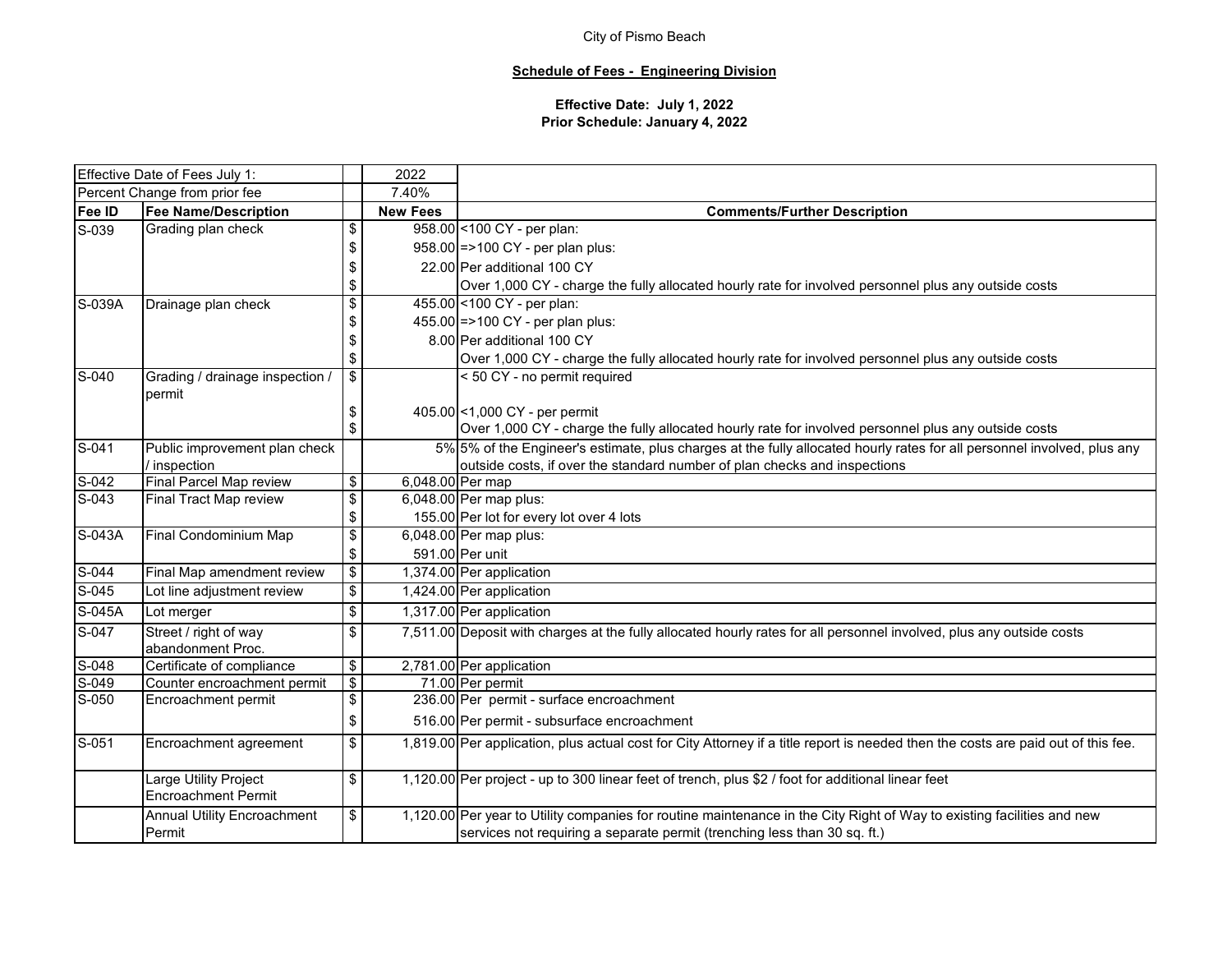#### **Schedule of Fees - Engineering Division**

#### **Effective Date: July 1, 2022 Prior Schedule: January 4, 2022**

|        | Effective Date of Fees July 1: |    | 2022            |                                                                                                                     |  |  |  |  |  |  |  |
|--------|--------------------------------|----|-----------------|---------------------------------------------------------------------------------------------------------------------|--|--|--|--|--|--|--|
|        | Percent Change from prior fee  |    | 7.40%           |                                                                                                                     |  |  |  |  |  |  |  |
| Fee ID | <b>Fee Name/Description</b>    |    | <b>New Fees</b> | <b>Comments/Further Description</b>                                                                                 |  |  |  |  |  |  |  |
| S-052  | Assessment district            | \$ |                 | 2,407.00 Parcel map per apportionment                                                                               |  |  |  |  |  |  |  |
|        | apportionment                  |    |                 | 4,692.00 Tract map per apportionment plus:                                                                          |  |  |  |  |  |  |  |
|        |                                | S  |                 | 26.00 Per parcel                                                                                                    |  |  |  |  |  |  |  |
| S-053  | Wide/overweight/long load      |    |                 | Fees are set by California State Administrative Code 1411.3:                                                        |  |  |  |  |  |  |  |
|        | review                         |    |                 | 16.00 Daily permit                                                                                                  |  |  |  |  |  |  |  |
|        |                                | \$ |                 | 90.00 Annual permit                                                                                                 |  |  |  |  |  |  |  |
| S-054  | Blueprint/Map reproduction     | \$ |                 | 6.00 Per sheet - in-house blueprinting                                                                              |  |  |  |  |  |  |  |
|        |                                |    |                 | Actual costs plus 20% - outside blueprinting                                                                        |  |  |  |  |  |  |  |
|        | <b>Bid Protest Fee</b>         | \$ |                 | 279.00 Per protest - evaluation of bid protest                                                                      |  |  |  |  |  |  |  |
|        | <b>Public Facilities Fee</b>   | S  |                 | Per unit for Residential, Per lot per Commercial development related to changing land subdivisions, including       |  |  |  |  |  |  |  |
|        |                                |    |                 | 460.00 changes to a tract or parcel map.                                                                            |  |  |  |  |  |  |  |
| S-134  | Document Reproduction          | \$ |                 | 0.00 5 pages or fewer - No Charge                                                                                   |  |  |  |  |  |  |  |
|        |                                |    |                 | $0.25$ 6+ pages: B/W (8 1/2 x 11, 8 1/2 x14, and 11x17) - \$0.25 per page for all pages including pages 1 through 5 |  |  |  |  |  |  |  |
|        |                                |    |                 | 0.32 Per page, for color                                                                                            |  |  |  |  |  |  |  |
|        | <b>Parklet Fee</b>             | \$ |                 | 622.00 Per month, or any part of a month, per parking space or equivalent area of right-of-way.                     |  |  |  |  |  |  |  |

Notes:Per City Council Resolution No. R-2015-036, adopted on May 5, 2015, effective July 5, 2015 and each year thereafter on July 1, all fees on this Schedule of Fees, (excluding percentage-based fees and the Parking-in-lieu Fee) shall be increased by the amount of annual increase in the Consumer Price Index -- U (Los Angeles-Long Beach-Anaheim, CA All Urban Consumers) as reported for the twelve months from February of the previous year to February of the current year.

Per City Council Resolution No. R-2020-018, adopted on February 18, 2020, effective February 18, 2020 and each year thereafter on July 1, all fees (unless otherwise noted) on this Schedule of Fees, (excluding percentage-based fees and the Parking-in-lieu Fee) shall be increased by the amount of annual increase in the Consumer Price Index -- U (Los Angeles-Long Beach-Anaheim, CA All Urban Consumers) as reported for the twelve months from February of the previous year to February of the current year.

Per City Council Resolution No. R-2022-002, adopted and effective on January 4, 2022, parklet fee shall be increased by the amount of annual increase in the Consumer Price Index -- U (Los Angeles-Long Beach-Anaheim, CA All Urban Consumers) as reported for the twelve months from February of the previous year to February of the current year, effective July 1, 2022, and year thereafter on July 1st.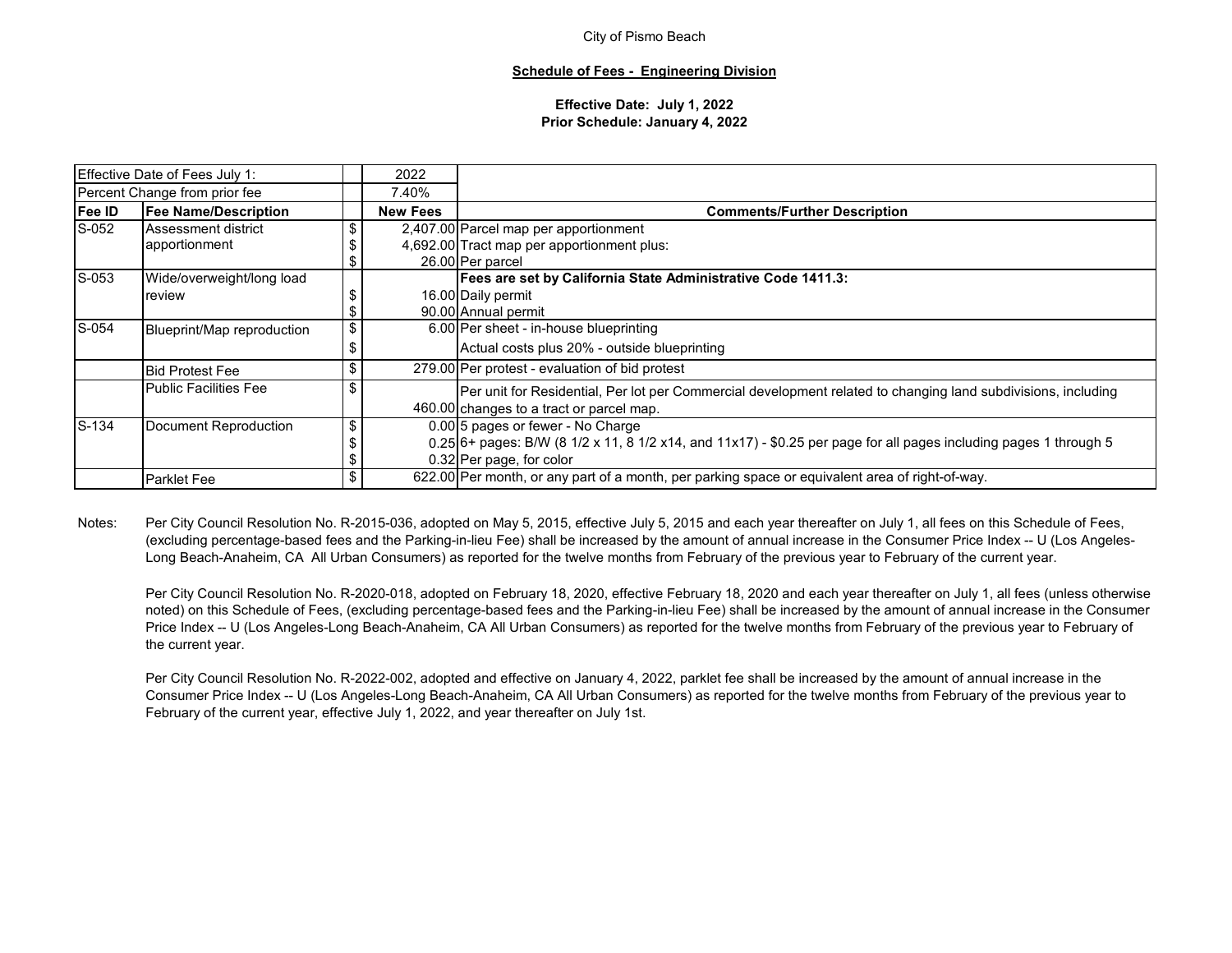## **Schedule of Fees - Fire Department**

|            | Effective Date of Fees July 1:      |                          | 2022            |                                                                                                                     |
|------------|-------------------------------------|--------------------------|-----------------|---------------------------------------------------------------------------------------------------------------------|
|            | Percent Change from prior fee       |                          | 7.40%           |                                                                                                                     |
|            |                                     |                          |                 |                                                                                                                     |
| Fee ID     | <b>Fee Name/Description</b>         |                          | <b>New Fees</b> | <b>Comments/Further Description</b>                                                                                 |
| $(S-134)$  | Document Reproduction               | $\overline{\mathbf{e}}$  |                 | 0.00 5 pages or fewer - No Charge                                                                                   |
|            |                                     | \$                       |                 | $0.25$ 6+ pages: B/W (8 1/2 x 11, 8 1/2 x14, and 11x17) - \$0.25 per page for all pages including pages 1 through 5 |
|            |                                     | \$                       |                 | 0.32 Per page, for color                                                                                            |
| $(S-061)$  | Fire sprinkler plan                 |                          |                 |                                                                                                                     |
|            | check/inspection                    | \$                       |                 | Charge the Building Plan Review and Permit Fee (S-055)                                                              |
| $(S-062)$  | Fire Alarm plan                     |                          |                 |                                                                                                                     |
|            | check/inspection                    | \$                       |                 | Charge the Building Plan Review and Permit Fee (S-055)                                                              |
| $(S-063)$  | New Fire Suppression System         | $\overline{\$}$          |                 | 236.00 Per Plan Review                                                                                              |
|            | Plan Check/ Inspection              |                          |                 |                                                                                                                     |
|            |                                     | \$                       |                 | 279.00 Per Permit / Inspection                                                                                      |
| $(S-064)$  | <b>Code Enforcement</b>             | \$                       |                 | Recover the full costs related to the enforcement of the city's codes at a particular parcel if the parcel is not   |
|            |                                     |                          |                 | brought into compliance and court action is necessary                                                               |
| $(S-093)$  | Annual Engine Company               | \$                       |                 | 0.00 First 2 inspections - No Charge                                                                                |
|            | Inspection                          | \$                       |                 | 258.00 3rd and each subsequent inspection                                                                           |
| $(S-094)$  | State mandated (Title 19)           | $\overline{\mathcal{E}}$ |                 | First 2 inspections - No Charge                                                                                     |
|            | Inspections                         |                          |                 | Third and subsequent inspections: (per inspection)                                                                  |
|            |                                     | \$                       |                 | 541.00 School                                                                                                       |
|            |                                     | \$                       |                 | 296.00 Day Care/Convalescent Hospital                                                                               |
|            |                                     | \$                       |                 | 1,017.00 Hotel/Motel                                                                                                |
|            |                                     | \$                       |                 | 541.00 Public Assemblies                                                                                            |
| $(S-094B)$ | <b>Barbeque Permit</b>              | \$                       |                 | 178.00 Per permit                                                                                                   |
| $(S-095)$  | <b>Public Assembly Permit</b>       | \$                       |                 | 405.00 Carnival/Circus                                                                                              |
| and        |                                     | \$                       |                 | 161.00 All others                                                                                                   |
| $(S-107)$  | Special Event / Private Parade      |                          |                 |                                                                                                                     |
|            | Application                         |                          |                 | Special Event / Private Parade Application:                                                                         |
|            |                                     | \$                       |                 | 197.00 Event involving the public right-of-way                                                                      |
|            |                                     | \$                       |                 | 74.00 Event not involving the public right-of-way                                                                   |
|            |                                     | \$                       |                 | 240.00 Appeal of Staff rejection to City Council                                                                    |
| $(S-096)$  | Fire False Alarm Response           |                          |                 | Per Calendar year:                                                                                                  |
|            |                                     | \$                       |                 | 300.00 3rd response                                                                                                 |
|            |                                     | \$                       |                 | 401.00 4th response                                                                                                 |
|            |                                     | \$                       |                 | 505.00 5th response and subsequent responses                                                                        |
| $(S-097)$  | <b>Hazardous Materials Response</b> | \$                       |                 | Charge the fully allocated hourly rate for all responding personnel plus State OES equipment rates.                 |
| $(S-098)$  | <b>Fire Flow Test Witness</b>       | $\overline{\mathbf{e}}$  |                 | 115.00 Per test for up to 3 hydrants.                                                                               |
| $(S-099)$  | <b>Fire Company Standby</b>         | $\overline{\mathbf{e}}$  |                 | Charge the fully allocated hourly rate for all responding personnel plus State OES equipment rates.                 |
| $(S-100)$  | <b>Emergency Response Cost</b>      | \$                       |                 | No charge for routine "rescue" services; otherwise, charge the fully allocated hourly rate for all responding       |
|            | Recovery                            |                          |                 | personnel plus State OES equipment rates.                                                                           |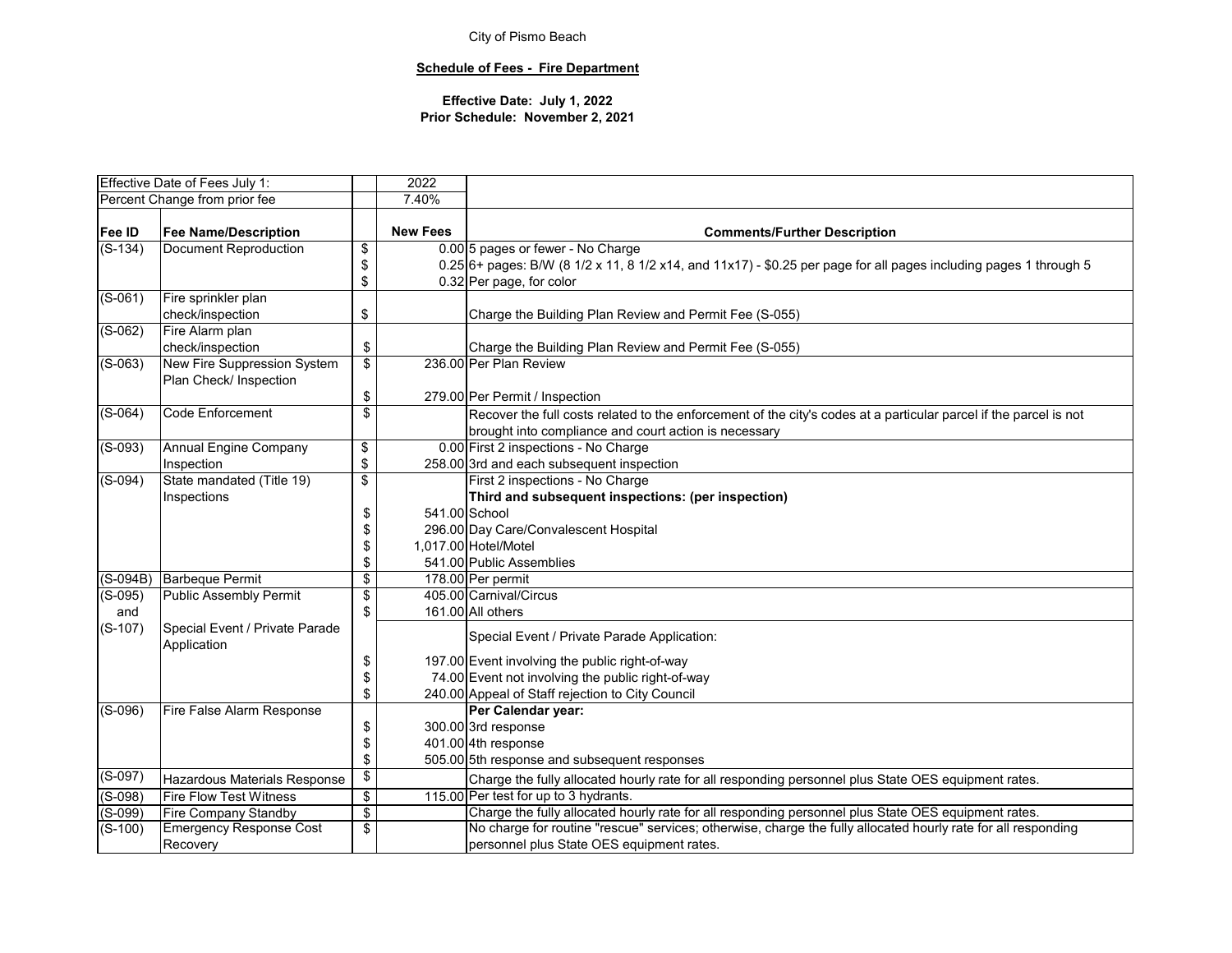#### **Schedule of Fees - Fire Department**

#### **Effective Date: July 1, 2022 Prior Schedule: November 2, 2021**

|                                              | <b>Effective Date of Fees July 1:</b> |  | 2022            |                                                                                                   |
|----------------------------------------------|---------------------------------------|--|-----------------|---------------------------------------------------------------------------------------------------|
| Percent Change from prior fee                |                                       |  | .40%            |                                                                                                   |
| <b>Fee ID</b><br><b>Fee Name/Description</b> |                                       |  | <b>New Fees</b> | <b>Comments/Further Description</b>                                                               |
| $(S-101)$<br>Weed Abatement Program          |                                       |  |                 | Actual costs + 100% with a \$100 minimum                                                          |
| $(S-102)$                                    | Cause and Origin Investigation        |  |                 | Charge the fully allocated hourly rate for all required personnel plus State OES equipment rates. |
| $(S-106)$                                    | Junior Lifeguard Program              |  |                 | 375.00 Per 3-week program participant (see note 4)                                                |
| $(S-145X)$                                   | <b>Fire Assistance Rates</b>          |  |                 | See Table of Fire Department Fees for Equipment in Note 2 below.                                  |
| Fire Permit Fire/Life Safety                 |                                       |  |                 | 284.00 Fire/Life safety inspection for commercial film production (if required).                  |
|                                              | Inspection                            |  |                 |                                                                                                   |

Notes: 1. Per City Council Resolution No. R-2015-036, adopted on May 5, 2015, effective July 5, 2015 and each year thereafter on July 1, all fees on this Schedule of Fees, (excluding percentage-based fees and the Parking-in-lieu Fee) shall be increased by the amount of annual increase in the Consumer Price Index -- U (Los Angeles-Long Beach-Anaheim, CA All Urban Consumers) as reported for the twelve months from February of the previous year to February of the current year.

- 2. The Fees for Fire Department Resources are based on the most current California Fire Assistance Agreement Rates approved by the California Office of Emergency Services (CAL OES). The fees in the table below were approved by Cal OES and are effective May 1, 2022. These Cal OES rates are NOT subject to the CPI adjustments in Note 1 above.
- 3. The Fees for Fire Department Equipment, specifically the Jet Ski, are based on the most current, 2021 Schedule of Equipment Rates per FEMA, Federal Emergency Management Agency. These FEMA rates are NOT subject to the CPI adjustments in Note 1 above.
- 4. Per City Council Resolution No. R-2021-087, adopted on November 2, 2021, effective November 2, 2021 and each year thereafter on July 1, all fees on this Schedule of Fees, (excluding percentage-based fees and the Parking-in-lieu Fee) shall be increased by the amount of annual increase in the Consumer Price Index -- U (Los Angeles-Long Beach-Anaheim, CA All Urban Consumers) as reported for the twelve months from February of the previous year to February of the current year.

|                             | <b>FIRE DEPARTMENT FEES FOR EQUIPMENT</b> |                          |            |  |  |  |  |  |  |  |  |  |  |  |
|-----------------------------|-------------------------------------------|--------------------------|------------|--|--|--|--|--|--|--|--|--|--|--|
|                             |                                           |                          |            |  |  |  |  |  |  |  |  |  |  |  |
| <b>Apparatus - Typing</b>   | <b>Hourly Rate</b>                        | <b>Support Equipment</b> | Daily Rate |  |  |  |  |  |  |  |  |  |  |  |
| Type I                      | \$141.96                                  | Sedan                    | \$120.00   |  |  |  |  |  |  |  |  |  |  |  |
| Type II                     | \$133.85                                  | Pickup                   | \$127.00   |  |  |  |  |  |  |  |  |  |  |  |
| Type III                    | \$128.27                                  | Van                      | \$194.00   |  |  |  |  |  |  |  |  |  |  |  |
| Type IV - VII               | \$123.14                                  | <b>SUV</b>               | \$197.00   |  |  |  |  |  |  |  |  |  |  |  |
| Water Tender Tactical I     | \$121.17                                  | Other (3/4 ton & above)  | \$201.00   |  |  |  |  |  |  |  |  |  |  |  |
| Water Tender Tactical II    | \$104.11                                  |                          |            |  |  |  |  |  |  |  |  |  |  |  |
| Jet Ski - 3 seater - Note 3 | \$28.09                                   |                          |            |  |  |  |  |  |  |  |  |  |  |  |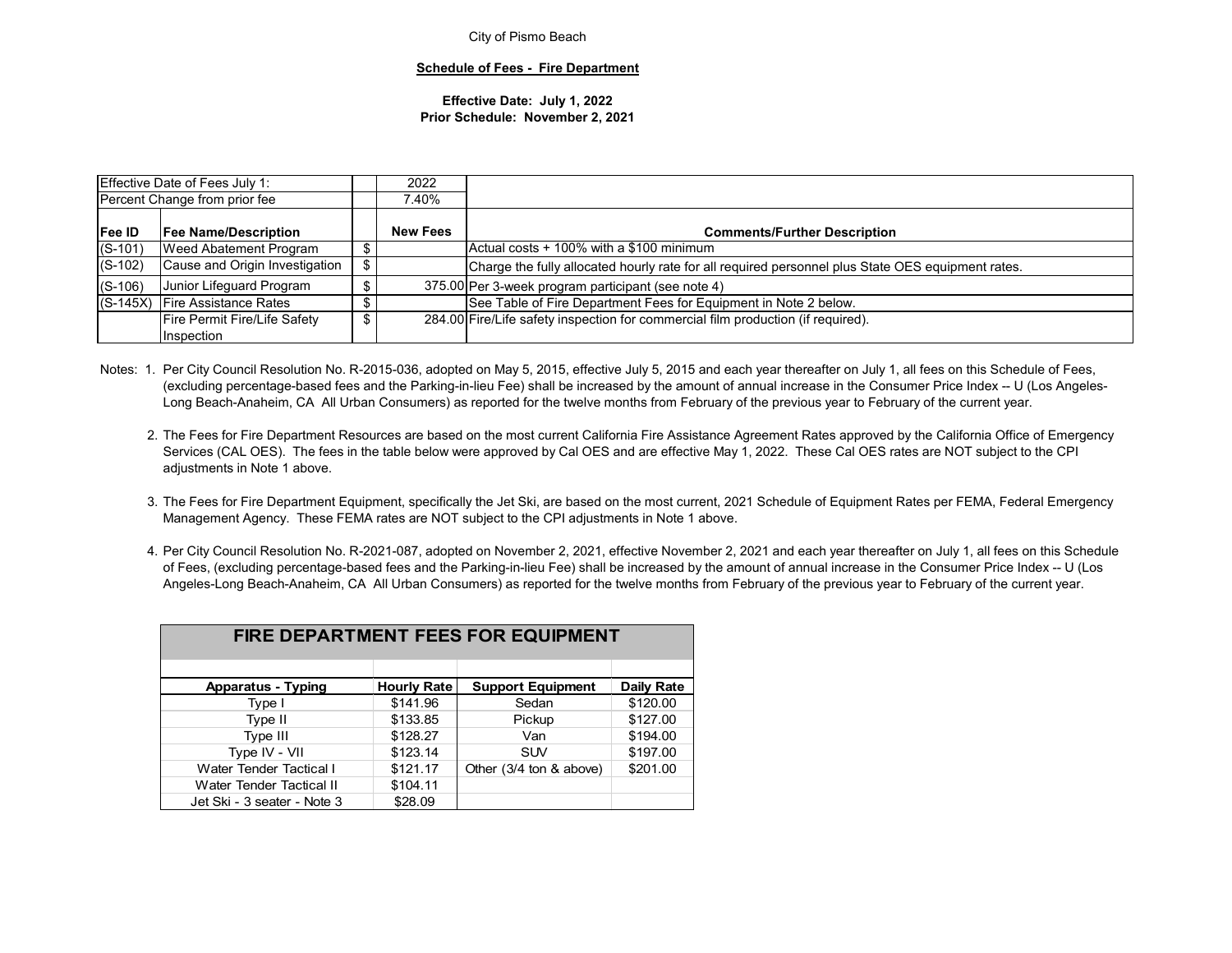#### **Development Impact Fee Schedule Effective January 1, 2022**

 $\mathbf{u}$ 

 $\mathbf{u}$ 

#### Per Resolution No. R-2019-011

| Type                                              | General<br>Government<br><b>Facilities</b> |       |      | <b>Police</b><br><b>Facilities</b> | Fire<br><b>Protection</b><br><b>Facilities</b> |            | Parks-Land<br>Acquisition<br>(Quimby) |           | Park Improve-<br>ments |            | Wastewater<br><b>Facilities</b> |            | <b>Water System</b><br>Improvements |            | <b>State Water</b><br><b>Supply</b> |        | Recycled<br>Water<br>(Water) <sup>3</sup> |            | Recycled<br>Water<br>(Wastewater) <sup>3</sup> |       | Traffic<br><b>Facilities</b> |       | Total                     | <b>Total Excluding</b><br>Parks-Land<br><b>Acquisition</b><br>(Quimby) Fees |
|---------------------------------------------------|--------------------------------------------|-------|------|------------------------------------|------------------------------------------------|------------|---------------------------------------|-----------|------------------------|------------|---------------------------------|------------|-------------------------------------|------------|-------------------------------------|--------|-------------------------------------------|------------|------------------------------------------------|-------|------------------------------|-------|---------------------------|-----------------------------------------------------------------------------|
| <b>Residential (per Dwelling Unit)</b>            |                                            |       |      |                                    |                                                |            |                                       |           |                        |            |                                 |            |                                     |            |                                     |        |                                           |            |                                                |       |                              |       |                           |                                                                             |
| Single Family Detached                            |                                            | 2,867 | -S   | 2.034                              | - \$                                           | $3,086$ \$ |                                       | 13.315 \$ |                        | $7.997$ \$ |                                 | $3.852$ \$ |                                     | 4.267      | - \$                                | 6.891  | \$                                        | $3.754$ \$ |                                                | 7.612 | - \$                         |       | $3,880$   \$59,556   \$   | 46,242                                                                      |
| Attached / Multi-Family                           |                                            | 2.019 | - 85 | .430                               | - SS                                           | $2.172$ \$ |                                       | 9.369     |                        | $5,627$ \$ |                                 | $2.813$ \$ |                                     | $2.134$ \$ |                                     | 3.466  | - \$                                      | 1.889      |                                                | 3,829 | S.                           | 2,381 | $$37.129$ \ \$            | 27,760                                                                      |
| Mobile Home Unit                                  |                                            | .453  | ж,   | 1.030                              | - \$                                           | $.562$ \$  |                                       | 6,739     | - \$                   | $4,048$ \$ |                                 | 2,504      | . ፍ                                 | 1,280      | - \$                                | 2,040  | \$                                        | $1.111$ \$ |                                                | 2,253 | -S                           | 1,382 | $$25,401$ \\$             | 18,663                                                                      |
| Nonresidential (Per 1,000 square feet,            |                                            |       |      |                                    |                                                |            |                                       |           |                        |            |                                 |            |                                     |            |                                     |        |                                           |            |                                                |       |                              |       |                           |                                                                             |
| hotel room, or RV park space)                     |                                            |       |      |                                    |                                                |            |                                       |           |                        |            |                                 |            |                                     |            |                                     |        |                                           |            |                                                |       |                              |       |                           |                                                                             |
| Retail (Per 1,000 square feet)                    |                                            | .428  | - \$ | .010                               | - \$                                           | 3.418      |                                       |           |                        |            |                                 | $.965$ \$  |                                     | $2.518$ \$ |                                     | 4.077  | - \$                                      | $2.221$ \$ |                                                | 4,504 | -SS                          |       | $5.292$   \$26.433   \$   | 26,433                                                                      |
| Office (Per 1,000 square feet)                    |                                            | 1.812 | - \$ | .284                               | <b>.</b> π                                     | 4,339      |                                       |           |                        |            |                                 | .965       |                                     | $2,518$ \$ |                                     | 4.077  | - \$                                      | 2.221      |                                                | 4,504 |                              | 6.291 | $$29.011$ \$              | 29,011                                                                      |
| Hotel - Motel Room (Per room)                     |                                            | 659   |      | 467                                | - \$                                           | 1.578      |                                       |           |                        | 2,962      |                                 | 1,965      |                                     | $2,646$ \$ |                                     | 4,242  | - \$                                      | $2.310$ \$ |                                                | 4,685 |                              | 2.201 |                           | 23,713                                                                      |
| RV Park Spaces (per RV park space)                |                                            | 659   |      | 467                                | - \$                                           | 1.578      |                                       |           |                        | 2.962      | - 35                            | $1.002$ \$ |                                     | 2,091      | - \$                                | 3,384  | - \$                                      | $1.844$ \$ |                                                | 3,740 | S                            |       | $1,382$ \ $$19,108$ \ $$$ | 19,108                                                                      |
| Self Storage (Per 1,000 square feet) <sup>2</sup> |                                            | .099  | - \$ | 778                                | - \$                                           | 2.630      |                                       |           |                        |            |                                 | .965       | -\$                                 | $2,518$ \$ |                                     | 4,077  | - \$                                      | $2.221$ \$ |                                                | 4,504 | S.                           |       | $1.152$   \$20.944   \$   | 20,944                                                                      |
| Self Storage Indoor Water Use Only - (Per         |                                            |       |      |                                    |                                                |            |                                       |           |                        |            |                                 |            |                                     |            |                                     |        |                                           |            |                                                |       |                              |       |                           |                                                                             |
| 1,000 square feet) $^2$                           | \$.                                        | .099  | - \$ | 778                                | \$                                             | 2,630      |                                       |           |                        |            | \$                              |            | $-$ \$                              |            | - \$                                | $\sim$ |                                           |            | - \$                                           |       | - \$                         | 1,152 | $$5,659$ \ \$             | 5,659                                                                       |
| Light Industrial (Per 1,000 square feet)          |                                            | .099  | - \$ | 778 \$                             |                                                | 2,630      |                                       |           |                        |            |                                 | $.965$ \$  |                                     | $2.518$ \$ |                                     | 4,077  | <b>S</b>                                  | $2.221$ \$ |                                                | 4,504 |                              |       | $$4,297$ $$24,089$ $$$    | 24,089                                                                      |

All fees are applicable to all new development, redevelopment (intensification of land-use), and additions to existing buildings that create additional dwelling units or additional non-residential floor area.

*1 For Parks-Land Acquisition (Quimby), these fees are charged by the City's Public Works Engineering Division for development related to changing land subdivisions.*

*2 For Self Storage, any housing units in the facility are charged at the single family rate (three bedrooms or more) or multifamily rate (two bedrooms or less) per unit.*

<sup>3</sup> In the event that the Public Works Director/City Engineer or his/her designee determine that the private project proposal will have water demands or use that will be 15% or more beyond the application of water demand in gallons per day identified in the above Development Impact Fee(DIF) Schedule for "normal water flow", the City shall impose the larger of either the above DIF Schedule (Normal Fee Schedule) or Table A (Alternate Fee Schedule).

**Table A: Alternate Recycled Water (Water & Wastewater) Development Impact Fee Schedule for Larger Water Meter Sizes with 15% or More Water Flow beyond "Normal" at the discretion of the Public Works Director/City Engineer**

| <b>Water Meter Size</b> | Normal<br><b>Water Flow</b><br>(Gallons Per<br><b>Minute)</b> | Water<br>Demand<br>Factor | Cost per<br><b>EDU (1"</b><br>Meter) | Recycled<br>Water (Water)<br><b>Development</b><br><b>Impact Fee</b><br>(One-Time) | (1" Meter)  | Recycled<br>Water<br>(Wastewater)<br>Development<br><b>Impact Fee</b><br>per Meter Size Cost per EDU per Meter Size<br>(One-Time) | Total        |
|-------------------------|---------------------------------------------------------------|---------------------------|--------------------------------------|------------------------------------------------------------------------------------|-------------|-----------------------------------------------------------------------------------------------------------------------------------|--------------|
| 1" Meter                | 25                                                            |                           | 3,754<br>\$                          | 3,754<br>\$                                                                        | -S<br>7,612 | 7,612<br>\$                                                                                                                       | 11,367<br>\$ |
| 1 $\frac{1}{2}$ " Meter | 50                                                            |                           | 3.754                                | 7.508                                                                              | 7.612       | 15,225                                                                                                                            | 22,733       |
| 2" Meter                | 80                                                            | 3.2                       | 3,754                                | 12,013                                                                             | 7,612       | 24,360                                                                                                                            | 36,373       |
| 3" Meter                | 240                                                           | 9.6                       | 3.754                                | 36.040                                                                             | 7.612       | 73.079                                                                                                                            | 109,120      |
| 4" Meter                | 420                                                           | 16.8                      | 3.754                                | 63.070                                                                             | 7.612       | 127.889                                                                                                                           | 190,959      |
| 6" Meter                | 920                                                           | 36.8                      | 3,754                                | 138,154                                                                            | 7,612       | 280.138                                                                                                                           | 418,292      |
| 8" Meter                | .600                                                          | 64                        | 3,754                                | 240.268                                                                            | 7,612       | 487.196                                                                                                                           | 727,464      |
| 10" Meter               | 2.500                                                         | 100                       | 3.754                                | 375,419                                                                            | 7.612       | 761.244                                                                                                                           | 1,136,663    |
| 12" Meter               | 3.300                                                         | 132                       | 3.754                                | 495,554                                                                            | 7.612       | 1,004,842                                                                                                                         | 1.500.395    |

EDU is equivalent dwelling unit

Impact fee is calculated by multiplying the cost per 1" meter by the Water Demand Factor for a given water meter size.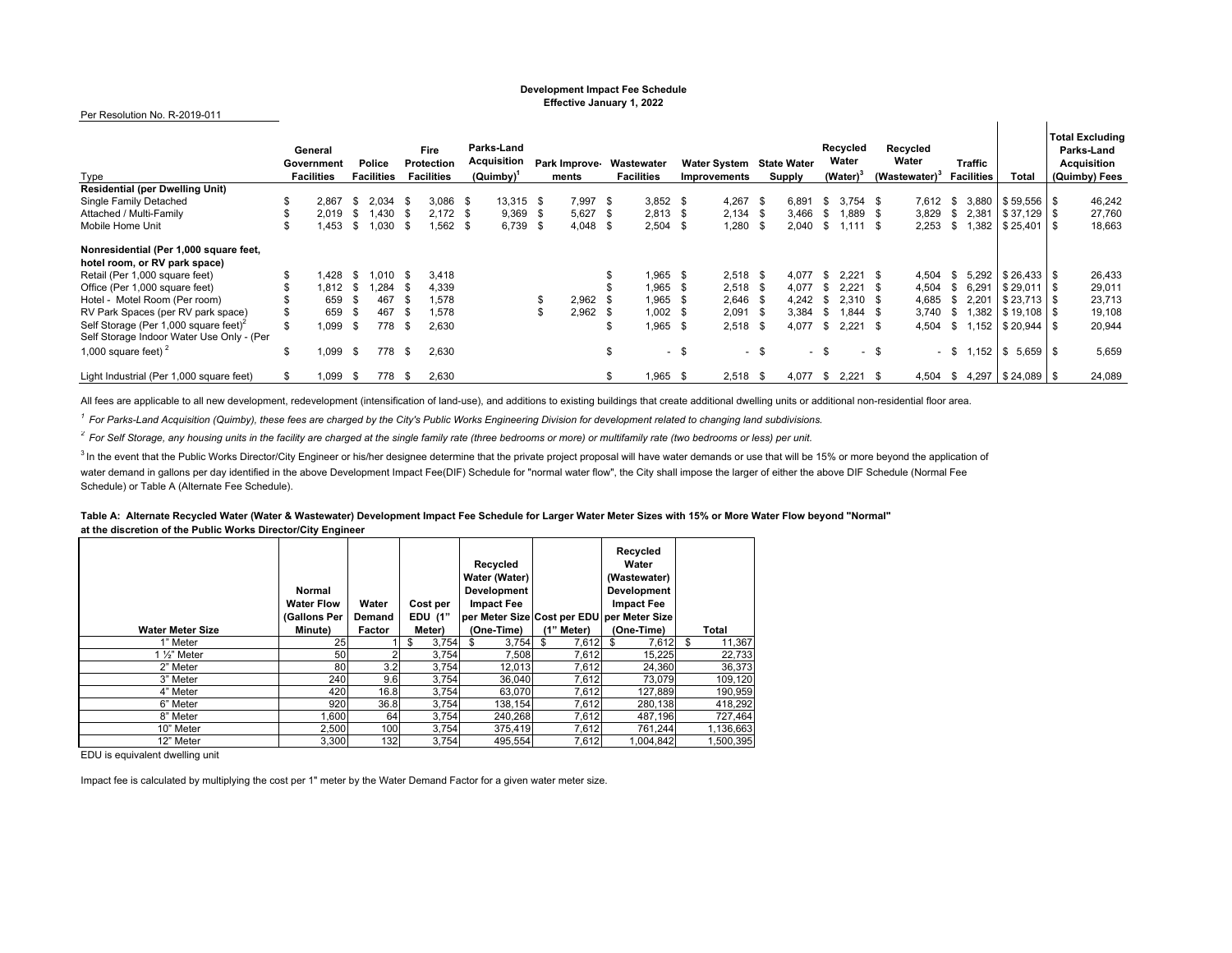#### **Schedule of Fees - Parking Division**

**Effective Date: July 1, 2022 Prior Schedule: July 1, 2021**

|                                                                                 | Effective Date of Fees July 1:        |            | 2022            |                                                                                                                                                                                                                                                                                                                                               |
|---------------------------------------------------------------------------------|---------------------------------------|------------|-----------------|-----------------------------------------------------------------------------------------------------------------------------------------------------------------------------------------------------------------------------------------------------------------------------------------------------------------------------------------------|
|                                                                                 | Percent Change from prior fee         |            | 7.40%           |                                                                                                                                                                                                                                                                                                                                               |
| Fee ID<br><b>Fee Name/Description</b>                                           |                                       |            | <b>New Fees</b> | <b>Comments/Further Description</b>                                                                                                                                                                                                                                                                                                           |
| $(S-141)$                                                                       | Parking Kiosks / Meters               | - \$       |                 | 1.00 to 8.00 Per hour to achieve 80% to 85% occupancy of the paid parking area. Allow the Police Department to analyze the<br>parking data on a monthly basis to adjust rates to achieve the optimal occupancy level. Rates will not be adjusted<br>Imore frequently than every 30 days. Actual rate listed on each kiosk/meter - See Note 3. |
| Failure to Pay for Parking                                                      |                                       | -S         |                 | 80.00 Per Municipal Code Chapter 10.10.030 (A) Failure to pay for parking. Note 3                                                                                                                                                                                                                                                             |
|                                                                                 | <b>Expired Meter or Kiosk Receipt</b> | $\sqrt{3}$ |                 | 80.00 Per Municipal Code Chapter 10.10.040 (C), Expired Meter or Kiosk Receipt. Note 3                                                                                                                                                                                                                                                        |
|                                                                                 | (S-141X) Annual Parking Permit        | \$         |                 | 35.00 Annual permit for all City paid parking lots, except the Pier parking lot                                                                                                                                                                                                                                                               |
| Parking more than 72 Hours<br>lFine.                                            |                                       |            |                 | 40.00 Municipal Code Section 10.08.070 (A) Parking for more than Seventy-Two Hours Prohibited - See Note 2.                                                                                                                                                                                                                                   |
| Oversized Vehicles & Trailers<br>Fine<br>Failure to Display Disabled<br>Placard |                                       |            |                 | 40.00 Municipal Code Section 10.08.140 (A-B) Oversize Vehicles and Trailers - See Note 2.                                                                                                                                                                                                                                                     |
|                                                                                 |                                       |            |                 | 25.00 Administrative fee in lieu of collecting a fine for a citation for failure to display a disabled placard where the<br>individual can show proof that he or she had been issued a valid placard at the time the citation was received. Per<br>ICA Vehicle Code section 40226.                                                            |

- Note 1: Per City Council Resolution No. R-2015-036, adopted on May 5, 2015, effective July 5, 2015 and each year thereafter on July 1, all fees on this Schedule of Fees, (excluding percentage-based fees and the Parking-in-lieu Fee) shall be increased by the amount of annual increase in the Consumer Price Index -- U (Los Angeles-Long Beach-Anaheim, CA All Urban Consumers) as reported for the twelve months from February of the previous year to February of the current year.
- Note 2: Per City Council Resolution No. R-2018-038, adopted May 15, 2018, effective May 15, 2018, Parking Kiosks/Meters, Parking more than 72 Hours fine, and Oversized vehicles & trailers fine amended or added, not subject to CPI increase.
- Note 3: Per City Council Resolution No. R-2020-060, adopted June 16, 2020, effective June 16, 2020, Modified Parking Fees and Adding to the Existing Fee Schedule, not subject to CPI increase.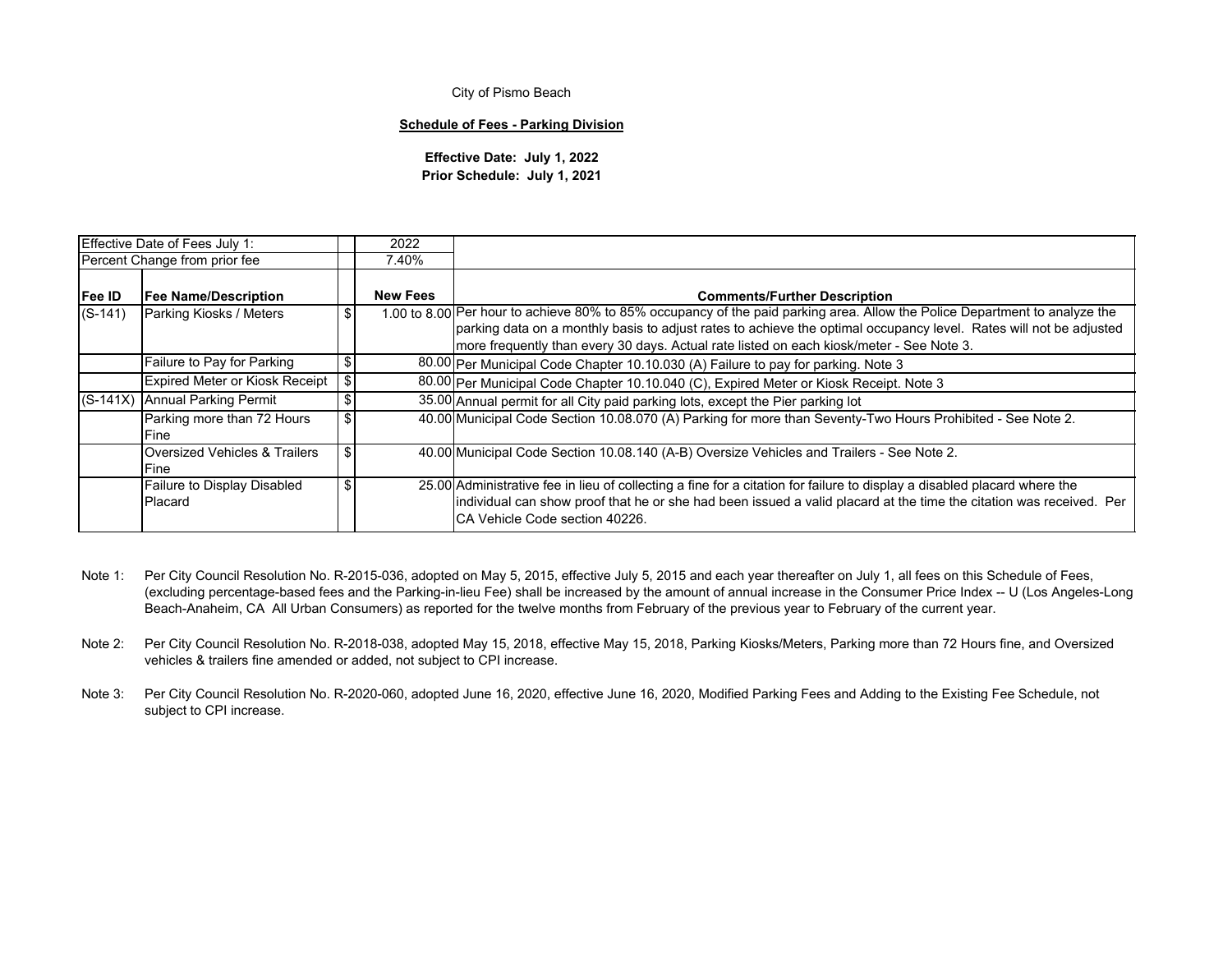## **Schedule of Fees - Planning Division**

|                           | Effective Date of Fees July 1:   |                                           | 2022            |                                                                                                                     |  |  |
|---------------------------|----------------------------------|-------------------------------------------|-----------------|---------------------------------------------------------------------------------------------------------------------|--|--|
|                           | Percent Change from prior fee    |                                           | 7.40%           |                                                                                                                     |  |  |
|                           |                                  |                                           |                 |                                                                                                                     |  |  |
| <b>Fee ID</b>             | <b>Fee Name/Description</b>      |                                           | <b>New Fees</b> | <b>Comments/Further Description</b>                                                                                 |  |  |
| S-134                     | Document Reproduction            | $\,$                                      |                 | 0.00 5 pages or fewer - No Charge                                                                                   |  |  |
|                           |                                  | $\, \, \raisebox{12pt}{$\scriptstyle \$}$ |                 | $0.25$ 6+ pages: B/W (8 1/2 x 11, 8 1/2 x14, and 11x17) - \$0.25 per page for all pages including pages 1 through 5 |  |  |
|                           |                                  | \$                                        |                 | 0.32 Per page, for color                                                                                            |  |  |
|                           | <b>Discretionary Development</b> | $\overline{\$}$                           |                 | 3,528.00 Per application - Single Family residential additions of less than 25% of the existing building area       |  |  |
| S-003                     | Permit                           |                                           |                 |                                                                                                                     |  |  |
|                           |                                  | \$                                        | 3,528.00        | Per application - Commercial additions less than 20% of the existing building area                                  |  |  |
|                           |                                  | \$                                        |                 | 7,059.00 Per application - All other projects                                                                       |  |  |
| $\overline{\text{S}$ -004 | <b>Discretionary Coastal</b>     | \$                                        |                 | 3,653.00 Per application - Single Family residential additions of less than 25% of the existing building area       |  |  |
|                           | <b>Development Permits</b>       |                                           |                 |                                                                                                                     |  |  |
|                           |                                  | \$                                        | 3,653.00        | Per application - Commercial additions less than 20% of the existing building area                                  |  |  |
|                           |                                  | \$                                        | 7,310.00        | Per application - All other projects                                                                                |  |  |
| $S-005$                   | <b>Conditional Use Permit</b>    | $\overline{\mathbf{s}}$                   | 4,580.00        | Per application                                                                                                     |  |  |
| $S-006$                   | Conditional Use Permit           | \$                                        | 460.00          | Administrative - Per application                                                                                    |  |  |
|                           | Monitoring                       | \$                                        | 1,630.00        | Discretionary - Per application                                                                                     |  |  |
| $S-031$                   | Sign Permit                      | $\overline{\mathbf{e}}$                   | 247.00          | Administrative - Per application                                                                                    |  |  |
|                           |                                  | \$                                        | 1,167.00        | Discretionary - Per application                                                                                     |  |  |
| S-029                     | Time extension review            | \$                                        | 1,350.00        | Per application                                                                                                     |  |  |
| $S-027$                   | Modification -Minor              | $\overline{\mathcal{S}}$                  |                 | 202.00 Per application                                                                                              |  |  |
| $S-028$                   | Modification - Major             | $\overline{\mathbf{S}}$                   | 6,257.00        | Deposit with charges at the fully allocated hourly rates for all personnel involved, plus any outside costs         |  |  |
| $S-008$                   | Development Agreement            | $\overline{\$}$                           | 12,519.00       | Deposit with charges at the fully allocated hourly rates for all personnel involved, plus any outside costs.        |  |  |
| S-019                     | Variance Application             | $\overline{\mathbf{e}}$                   | 2,395.00        | Per application                                                                                                     |  |  |
| $S-024$                   | Tentative parcel map review      | $\overline{\$}$                           |                 | 8,631.00 Per application                                                                                            |  |  |
| $S-025$                   | Tentative tract map review       | $\overline{\mathbf{e}}$                   | 8,631.00        | Per application plus:                                                                                               |  |  |
|                           |                                  | \$                                        | 497.00          | Per lot for every lot over 4 lots                                                                                   |  |  |
| $S-026$                   | Tentative map amendment          | $\overline{\$}$                           |                 | 7,611.00 Per application                                                                                            |  |  |
| $S-035$                   | <b>Condominium Conversion</b>    | $\overline{\$}$                           | 11,266.00       | Deposit with charges at the fully allocated hourly rates for all personnel involved, plus any outside costs         |  |  |
|                           | <b>Review</b>                    |                                           |                 |                                                                                                                     |  |  |
| $S-009$                   | Planned Development permit       | \$                                        | 5,049.00        | Minor - Per application                                                                                             |  |  |
|                           |                                  | \$                                        | 8,575.00        | Major - Per application                                                                                             |  |  |
|                           |                                  |                                           |                 | If processed together with a Discretionary Development Permit or Coastal Discretionary Development Permit,          |  |  |
|                           |                                  |                                           |                 | charge 50% of this fee.                                                                                             |  |  |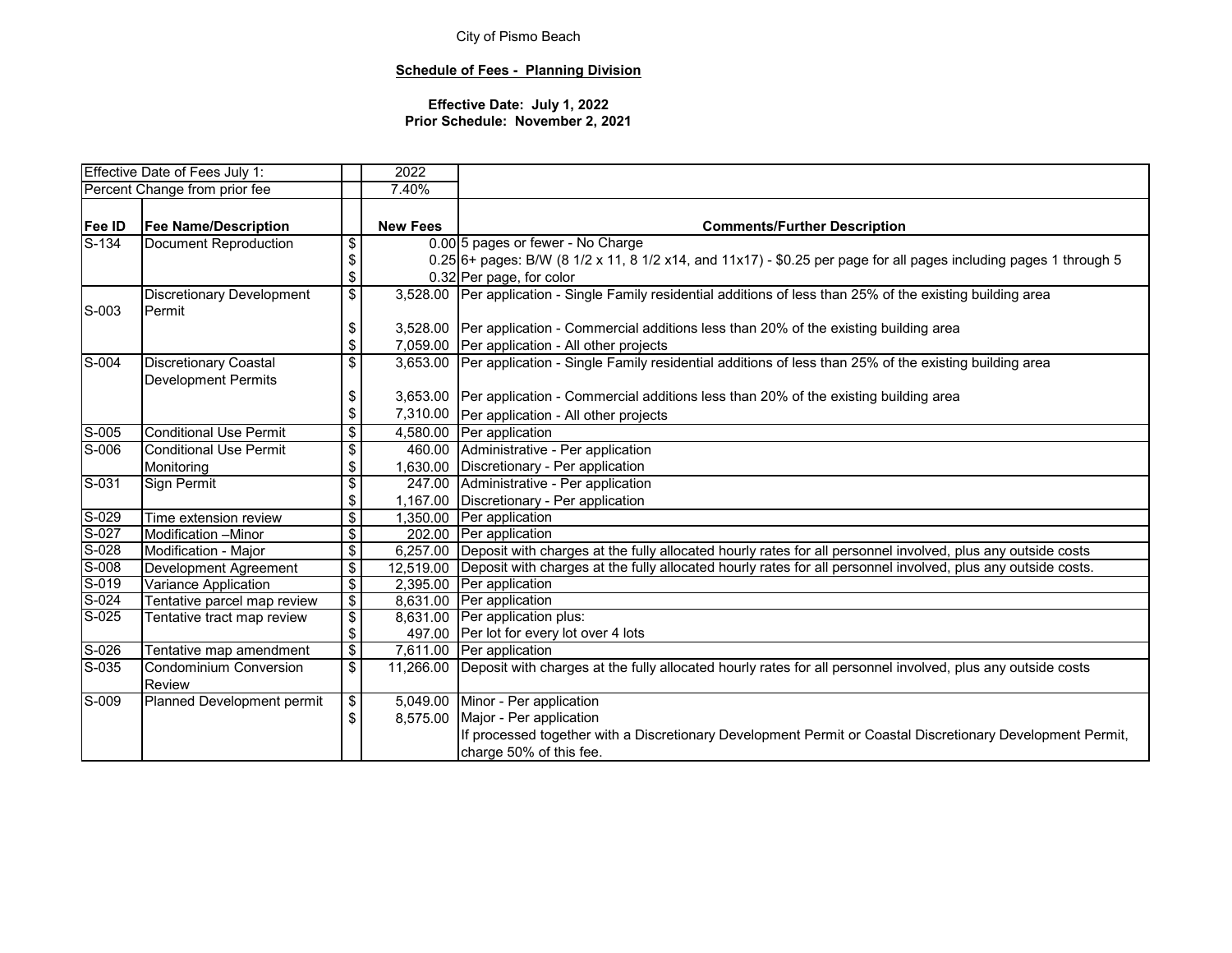## **Schedule of Fees - Planning Division**

|                             | Effective Date of Fees July 1:      |                          | 2022            |                                                                                                                        |  |
|-----------------------------|-------------------------------------|--------------------------|-----------------|------------------------------------------------------------------------------------------------------------------------|--|
|                             | Percent Change from prior fee       |                          | 7.40%           |                                                                                                                        |  |
|                             |                                     |                          |                 |                                                                                                                        |  |
| Fee ID                      | <b>Fee Name/Description</b>         |                          | <b>New Fees</b> | <b>Comments/Further Description</b>                                                                                    |  |
|                             | <b>Environmental Review</b>         |                          |                 |                                                                                                                        |  |
|                             | Environmental Initial study -       | \$                       | 2,019.00        | Per study or \$1,880 deposit if outside consultant is used                                                             |  |
| S-021                       | Minor                               |                          |                 |                                                                                                                        |  |
| $S-022$                     | Environmental initial study -       | $\overline{\mathbf{s}}$  |                 | Deposit determined by staff with charges at the fully allocated hourly rates for all personnel involved, plus any      |  |
|                             | Major                               |                          |                 | outside costs                                                                                                          |  |
| $S-023$                     | Environmental impact report         | $\overline{\mathcal{S}}$ |                 | Deposit determined by staff with charges at the fully allocated hourly rates for all personnel involved, plus any      |  |
|                             | review                              |                          |                 | outside costs                                                                                                          |  |
| S-X141                      | <b>Environmental Consultant Fee</b> | \$                       |                 | Contracts in excess of \$15,000: Have the applicant submit a deposit, using the planning application - "special        |  |
|                             |                                     |                          |                 | consultant services" - for the estimated amount plus 25% administrative overhead                                       |  |
|                             | <b>Administrative Actions</b>       |                          |                 |                                                                                                                        |  |
|                             | <b>Administrative Development</b>   | \$                       | 279.00          | Per application - Single Family Residential Additions of less than 25% existing floor area or second floor deck        |  |
| S-001                       | permit                              |                          |                 | additions                                                                                                              |  |
|                             |                                     | \$                       |                 | 692.00 Per application - Others                                                                                        |  |
| S-002                       | Administrative Coastal              | \$                       |                 | 279.00 Per application - Single Family Residential Additions of less than 25% existing floor area or second floor deck |  |
| <b>Development Permit</b>   |                                     |                          |                 | additions                                                                                                              |  |
|                             |                                     | \$                       |                 | 722.00 Per application - Others                                                                                        |  |
| S-020                       | Zone Clearance                      | $\overline{\$}$          |                 | 171.00 Per application                                                                                                 |  |
| S-020A                      | Goatkeeping permit                  | $\overline{\mathcal{S}}$ |                 | 497.00 Per application                                                                                                 |  |
| $S-030$                     | Home Occupation permit              | $\overline{\mathbf{S}}$  |                 | 135.00 Per application                                                                                                 |  |
| $S-032$                     | Temporary use permit                | $\overline{\mathbf{e}}$  |                 | 389.00 Per application                                                                                                 |  |
| $\overline{\text{S}}$ -032A | Temporary parking on private        | $\overline{\mathcal{S}}$ |                 | 279.00 Per application                                                                                                 |  |
|                             | property                            |                          |                 |                                                                                                                        |  |
| <b>Special Actions</b>      |                                     |                          |                 |                                                                                                                        |  |
| $S-036$                     | Appeal to Planning                  | \$                       | 985.00          | Per application                                                                                                        |  |
|                             | Commission                          |                          |                 |                                                                                                                        |  |
|                             |                                     | \$                       |                 | Deposit - determined by staff with charges at the fully allocated hourly rates for all personnel involved, plus any    |  |
| S-017                       | Annexation                          |                          |                 | outside costs                                                                                                          |  |
| S-007                       | <b>Conceptual Review</b>            | \$                       | 578.00          | Administrative per application                                                                                         |  |
|                             |                                     | \$                       | 5,871.00        | Discretionary                                                                                                          |  |
|                             |                                     |                          |                 | Fees are deducted from the cost of that project's future fees                                                          |  |
| $S-016$                     | Sphere of influence                 | \$                       |                 | Deposit - determined by staff with charges at the fully allocated hourly rates for all personnel involved, plus any    |  |
|                             | amendment                           |                          |                 | outside costs                                                                                                          |  |
| $S-016A$                    | Sphere of services amendment   \$   |                          |                 | Deposit - determined by staff with charges at the fully allocated hourly rates for all personnel involved, plus any    |  |
|                             |                                     |                          |                 | outside costs                                                                                                          |  |
| $\overline{S-010}$          | Specific Plan                       | \$                       |                 | Deposit - determined by staff with charges at the fully allocated hourly rates for all personnel involved, plus any    |  |
|                             |                                     |                          |                 | outside costs.                                                                                                         |  |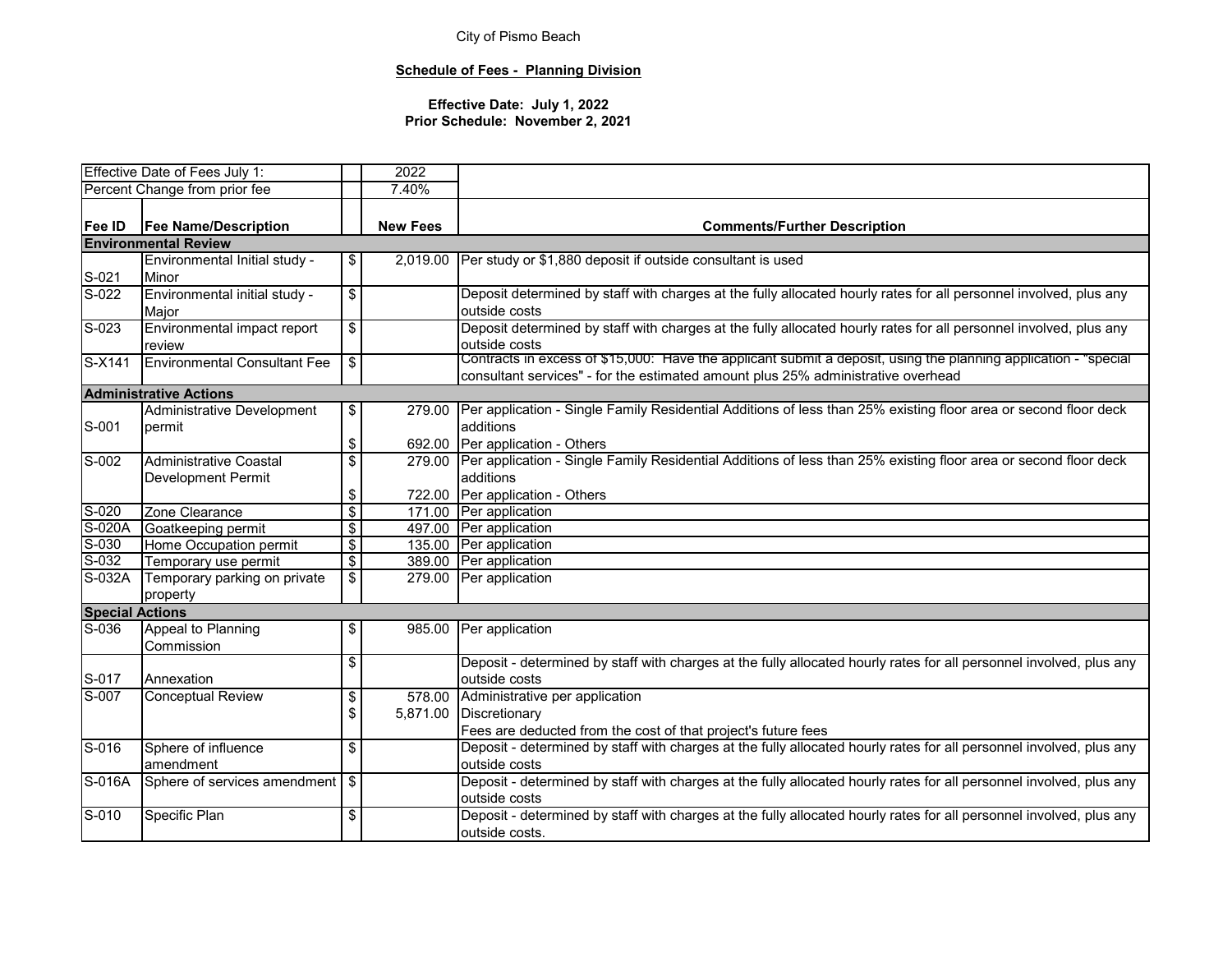## **Schedule of Fees - Planning Division**

|                            | Effective Date of Fees July 1:                                |                                  | 2022            |                                                                                                                                                                                                                                                     |  |  |
|----------------------------|---------------------------------------------------------------|----------------------------------|-----------------|-----------------------------------------------------------------------------------------------------------------------------------------------------------------------------------------------------------------------------------------------------|--|--|
|                            | Percent Change from prior fee                                 |                                  | 7.40%           |                                                                                                                                                                                                                                                     |  |  |
| Fee ID                     | <b>Fee Name/Description</b>                                   |                                  | <b>New Fees</b> | <b>Comments/Further Description</b>                                                                                                                                                                                                                 |  |  |
| <b>Amendments</b>          |                                                               |                                  |                 |                                                                                                                                                                                                                                                     |  |  |
| S-014                      | Local Coastal Plan amendment                                  | \$                               | 9,388.00        | Minor - Deposit with charges at the fully allocated hourly rates for all personnel involved, plus any outside costs.                                                                                                                                |  |  |
|                            |                                                               | \$                               |                 | 18,783.00 Major - Deposit with charges at the fully allocated hourly rates for all personnel involved, plus any outside costs.                                                                                                                      |  |  |
| S-012                      | General plan amendment-<br>minor                              | \$                               |                 | 3,797.00 Per application                                                                                                                                                                                                                            |  |  |
| $\overline{S-013}$         | General plan amendment-<br>major                              | \$                               | 12,519.00       | Deposit with charges at the fully allocated hourly rates for all personnel involved, plus any outside costs                                                                                                                                         |  |  |
| $S-011$                    | Specific Plan amendment                                       | \$                               |                 | Deposit determined by staff with charges at the fully allocated hourly rates for all personnel involved, plus any<br>outside costs                                                                                                                  |  |  |
| $\overline{\text{S}}$ -018 | Zoning Map or text amendment   \$                             |                                  | 7,441.00        | Per application                                                                                                                                                                                                                                     |  |  |
| <b>Miscellaneous</b>       |                                                               |                                  |                 |                                                                                                                                                                                                                                                     |  |  |
| S-038                      | Special Commission/Council<br>meeting                         | \$                               | 2,519.00        | Per application                                                                                                                                                                                                                                     |  |  |
| S-033                      | Building re-address processing                                | $\sqrt{2}$                       |                 | 422.00 Per application                                                                                                                                                                                                                              |  |  |
| S-037                      | Appeal to City Council                                        | \$                               |                 | No Charge - appeal of Coastal Development Permits                                                                                                                                                                                                   |  |  |
|                            | Processing                                                    | \$                               |                 | 985.00 Per appeal application - all actions except Coastal Development Permits                                                                                                                                                                      |  |  |
| $S-034$                    | Protected tree removal<br>inspection                          | \$                               |                 | 786.00 Per inspection plus arborist cost                                                                                                                                                                                                            |  |  |
| S-015                      | General Plan maintenance                                      | \$                               |                 | 5% 5% of construction valuation (BEMP and applicable stormwater, energy and accessibility compliance fees) for<br>new building or addition. Not applicable to alterations or permits issued solely for electrical, plumbing, or<br>mechanical work. |  |  |
| $S-130$                    | <b>Agenda Mailing Service</b>                                 | $\overline{\mathbf{s}}$          |                 | 47.00 Per year plus self addressed stamped envelopes                                                                                                                                                                                                |  |  |
|                            | <b>Mailing Service Notification</b><br><b>Application Fee</b> | \$                               |                 | 222.00 Per application                                                                                                                                                                                                                              |  |  |
| $S-133$                    | Document Certification                                        | $\overline{\boldsymbol{\theta}}$ |                 | 26.00 Per request - (non-notary)                                                                                                                                                                                                                    |  |  |
| $S-135$                    | Records Compilation Research                                  | $\sqrt[6]{\frac{1}{2}}$          |                 | Charge the fully allocated hourly rate for all required personnel subject to Public Records Act restrictions.                                                                                                                                       |  |  |
| $S-136$                    | <b>Public Notary Service</b>                                  | \$                               |                 | 15.00 Per signature for most services (Fee is set by the State)                                                                                                                                                                                     |  |  |
| S-060                      | <b>Digital Archive Services</b>                               | \$                               |                 | 3% of building construction Plan Review and Permit fees (includes BEMP, Stormwater, Energy and Accessibility<br>Compliance Fees)                                                                                                                    |  |  |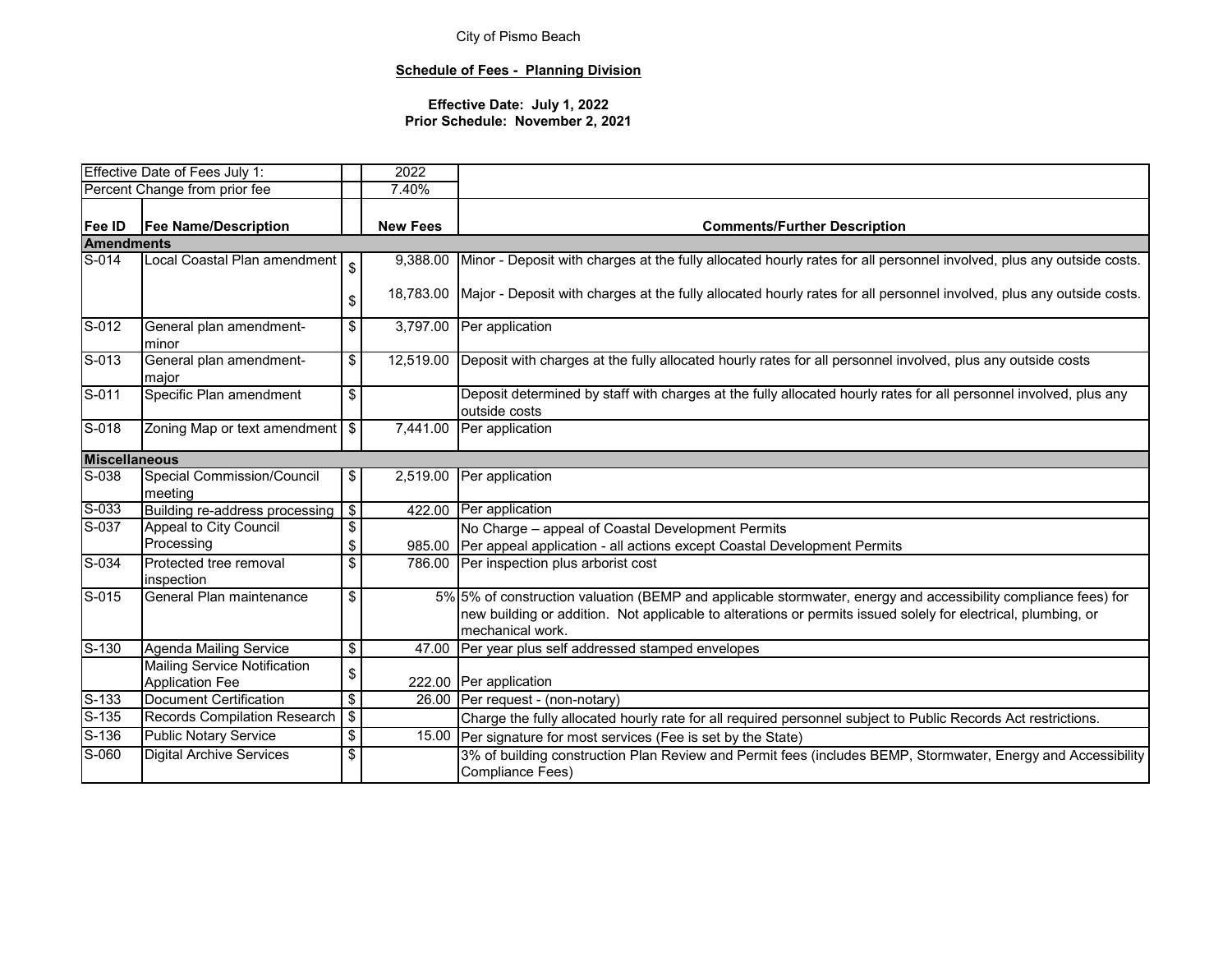#### **Schedule of Fees - Planning Division**

|                                              | Effective Date of Fees July 1: | 2022 |                 |                                                                                                                                                                                                    |  |  |
|----------------------------------------------|--------------------------------|------|-----------------|----------------------------------------------------------------------------------------------------------------------------------------------------------------------------------------------------|--|--|
| Percent Change from prior fee                |                                |      | 40% '           |                                                                                                                                                                                                    |  |  |
|                                              |                                |      |                 |                                                                                                                                                                                                    |  |  |
| <b>Fee ID</b><br><b>Fee Name/Description</b> |                                |      | <b>New Fees</b> | <b>Comments/Further Description</b>                                                                                                                                                                |  |  |
| $S-137$                                      | Electronic File Copy to Device |      |                 | 16.00 Per device                                                                                                                                                                                   |  |  |
| S-X147                                       | Sand Supply Fee                |      |                 | Mandated by California Coastal Commission                                                                                                                                                          |  |  |
| <b>Film Permit</b>                           |                                |      |                 | 1,295.00  Per commercial film production.  Additional costs may be required for filming, including a Fire/Life Saftey<br>Inspection Film Permit. See Fire Department schedule of fees for details. |  |  |

- Notes: 1. Per City Council Resolution No. R-2015-036, adopted on May 5, 2015, effective July 5, 2015 and each year thereafter on July 1, all fees on this Schedule of Fees, (excluding percentage-based fees and the Parking-in-lieu Fee) shall be increased by the amount of annual increase in the Consumer Price Index -- U (Los Angeles-Long Beach-Anaheim, CA All Urban Consumers) as reported for the twelve months from February of the previous year to February of the current year.
	- 2. Also included on page 2 of 4 of this schedule of fees Planning Department Fee ID S-X141, which is authorized by Council Resolution No. R-01-51, adopted August 21, 2001.
	- 3. Per City Council Resolution No. R-2020-018, adopted on February 18, 2020, effective February 18, 2020 and each year thereafter on July 1, all fees (unless otherwise noted) on this Schedule of Fees, (excluding percentage-based fees and the Parking-in-lieu Fee) shall be increased by the amount of annual increase in the Consumer Price Index -- U (Los Angeles-Long Beach-Anaheim, CA All Urban Consumers) as reported for the twelve months from February of the previous year to February of the current year.
	- 4. Per City Council Resolution No. R-2021-087, adopted on November 2, 2021, effective November 2, 2021 and each year thereafter on July 1, all fees (unless otherwise noted) on this Schedule of Fees, (excluding percentage-based fees and the Parking-in-lieu Fee) shall be increased by the amount of annual increase in the Consumer Price Index -- U (Los Angeles-Long Beach-Anaheim, CA All Urban Consumers) as reported for the twelve months from February of the previous year to February of the current year.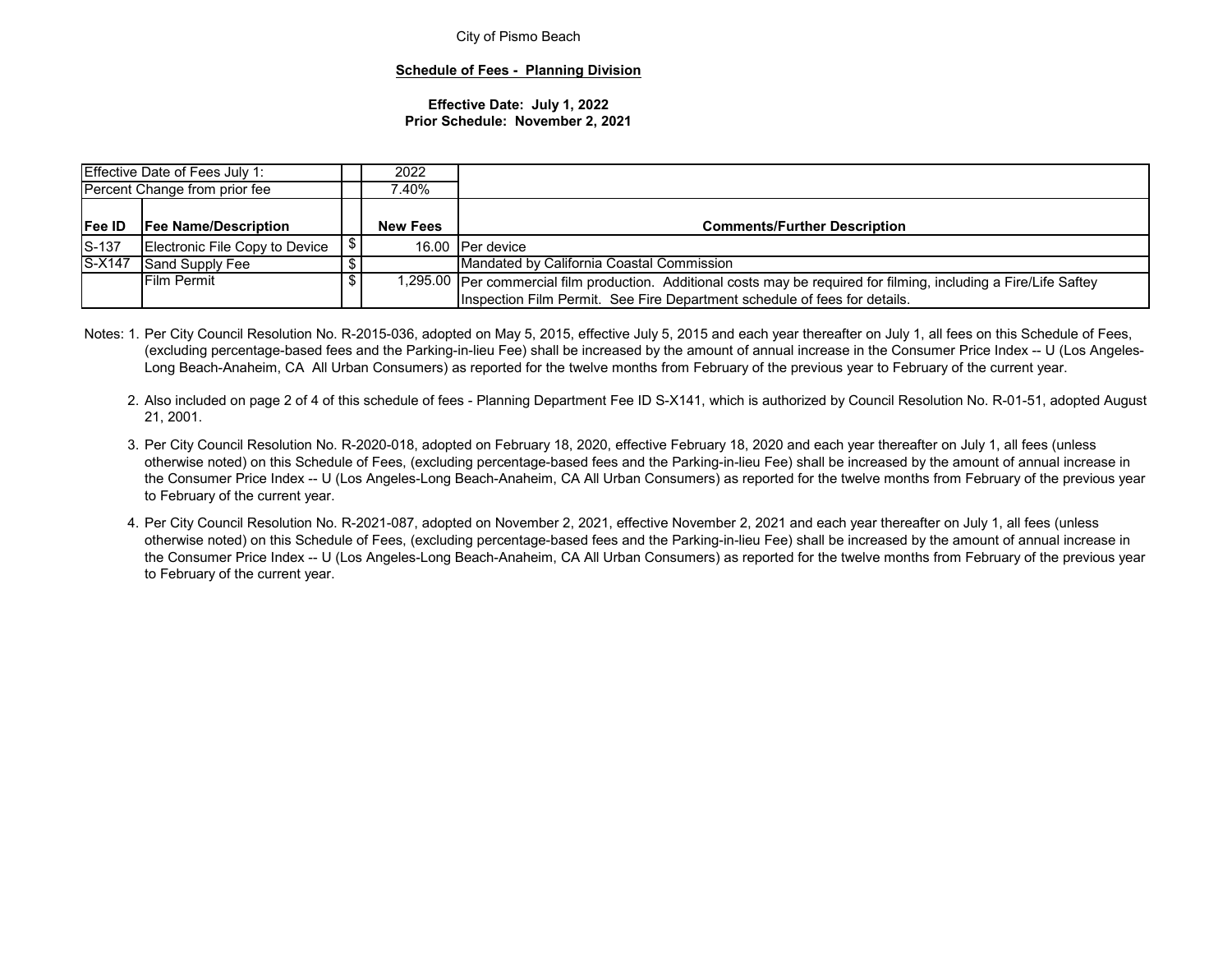## **Schedule of Fees - Police Department**

|           | Effective Date of Fees July 1:   |                                    | 2022            |                                                                                                                           |  |  |
|-----------|----------------------------------|------------------------------------|-----------------|---------------------------------------------------------------------------------------------------------------------------|--|--|
|           | Percent Change from prior fee    |                                    | 7.40%           |                                                                                                                           |  |  |
| Fee ID    | <b>Fee Name/Description</b>      |                                    | <b>New Fees</b> | <b>Comments/Further Description</b>                                                                                       |  |  |
| $(S-134)$ | <b>Document Reproduction</b>     | \$                                 |                 | 0.00 5 pages or fewer - No Charge                                                                                         |  |  |
| and       | including Police report copy     | \$                                 |                 | $0.25$ 6+ pages: B/W (8 1/2 x 11, 8 1/2 x14, and 11x17) - \$0.25 per page for all pages including pages 1 through 5       |  |  |
| $(S-086)$ |                                  | \$                                 |                 | 0.32 Per page, for color                                                                                                  |  |  |
|           |                                  |                                    |                 | Actual invoiced costs for duplication services by outside vendors.                                                        |  |  |
| $(S-065)$ | Taxi/Tow provider application    | \$                                 |                 | 1,279.00 Per application                                                                                                  |  |  |
| $(S-066)$ | Taxi operator permit             | $\overline{\mathbf{S}}$            |                 | 127.00 New with background investigation - If issued in conjunction with taxi provider application - per permit (existing |  |  |
|           |                                  |                                    |                 | company) - See Note 2                                                                                                     |  |  |
|           |                                  | \$                                 |                 | 294.00 New with background investigation - If issued without conjunction with taxi provider application - per permit (new |  |  |
|           |                                  |                                    |                 | company) - See Note 2                                                                                                     |  |  |
|           |                                  | \$                                 |                 | 127.00 New without background investigation per permit (new driver, existing company, background check performed by       |  |  |
|           |                                  |                                    |                 | another agency) - See Note 2                                                                                              |  |  |
|           |                                  | \$                                 |                 | 113.00 Renewal - per permit - See Note 2                                                                                  |  |  |
|           |                                  | \$                                 |                 | 66.00 Per vehicle inspection - See Note 2                                                                                 |  |  |
| $(S-067)$ | Massage parlor biennial permit   | \$                                 |                 | 591.00 Per permit (every 2 years) - See Note 4 (fee temporarily suspended between 10/01/2021 to 9/30/2023)                |  |  |
| $(S-068)$ | Massage therapist permit         | \$                                 |                 | 560.00 Per permit - See Note 4 (fee temporarily suspended between 10/01/2021 to 9/30/2023)                                |  |  |
| $(S-069)$ | Second-hand dealer permit        | $\overline{\mathbf{e}}$            |                 | 468.00 New - per application                                                                                              |  |  |
|           |                                  | \$                                 |                 | 135.00 Renewal - per application                                                                                          |  |  |
| $(S-070)$ | Police false alarm response      | $\overline{\mathbf{e}}$            |                 | 176.00 Per false alarm after two false alarms in a calendar year                                                          |  |  |
| $(S-071)$ | Noise disturbance response call- | $\sqrt[6]{2}$                      |                 | Full costs of all responding personnel                                                                                    |  |  |
|           | back                             |                                    |                 |                                                                                                                           |  |  |
| $(S-072)$ | Impound vehicle release          | $\overline{\mathbf{e}}$            |                 | 265.00 Per vehicle                                                                                                        |  |  |
| $(S-073)$ | Repossessed vehicle release      | $\bullet$                          |                 | 15.00 Per vehicle (fee is set by State law)                                                                               |  |  |
| $(S-074)$ | Vehicle equipment correction     | \$                                 |                 | 21.00 Per inspection                                                                                                      |  |  |
|           | inspection                       |                                    |                 |                                                                                                                           |  |  |
|           |                                  |                                    |                 | Fee is set by State law:                                                                                                  |  |  |
| $(S-076)$ | Concealed weapon                 | \$                                 | 100.00 New      |                                                                                                                           |  |  |
|           | permit                           | \$                                 |                 | 25.00 Renewal                                                                                                             |  |  |
|           |                                  | \$                                 |                 | 10.00 Amended                                                                                                             |  |  |
|           |                                  |                                    |                 |                                                                                                                           |  |  |
|           |                                  |                                    |                 | Psychological testing costs are to be added to the above fee up to \$150. 20% of the license fee collected upon           |  |  |
|           |                                  |                                    |                 | filing of the initial application is non-refundable. The balance of the fee is collected on issuance of the license.      |  |  |
| $(S-077)$ | Voluntary gun registration       | $\overline{\mathbf{e}}$            |                 | 21.00 Per person                                                                                                          |  |  |
| $(S-078)$ | Records check /                  | $\overline{\boldsymbol{\epsilon}}$ |                 | 47.00 Per letter                                                                                                          |  |  |
|           | Clearance letter                 | \$                                 |                 |                                                                                                                           |  |  |
| $(S-079)$ | Fingerprint card                 | $\overline{\mathbf{e}}$            |                 | 20.00 Per set of prints plus any costs for outside agencies.                                                              |  |  |
| $(S-081)$ | Court ordered booking            | $\overline{\mathbf{S}}$            |                 | 145.00 Per booking                                                                                                        |  |  |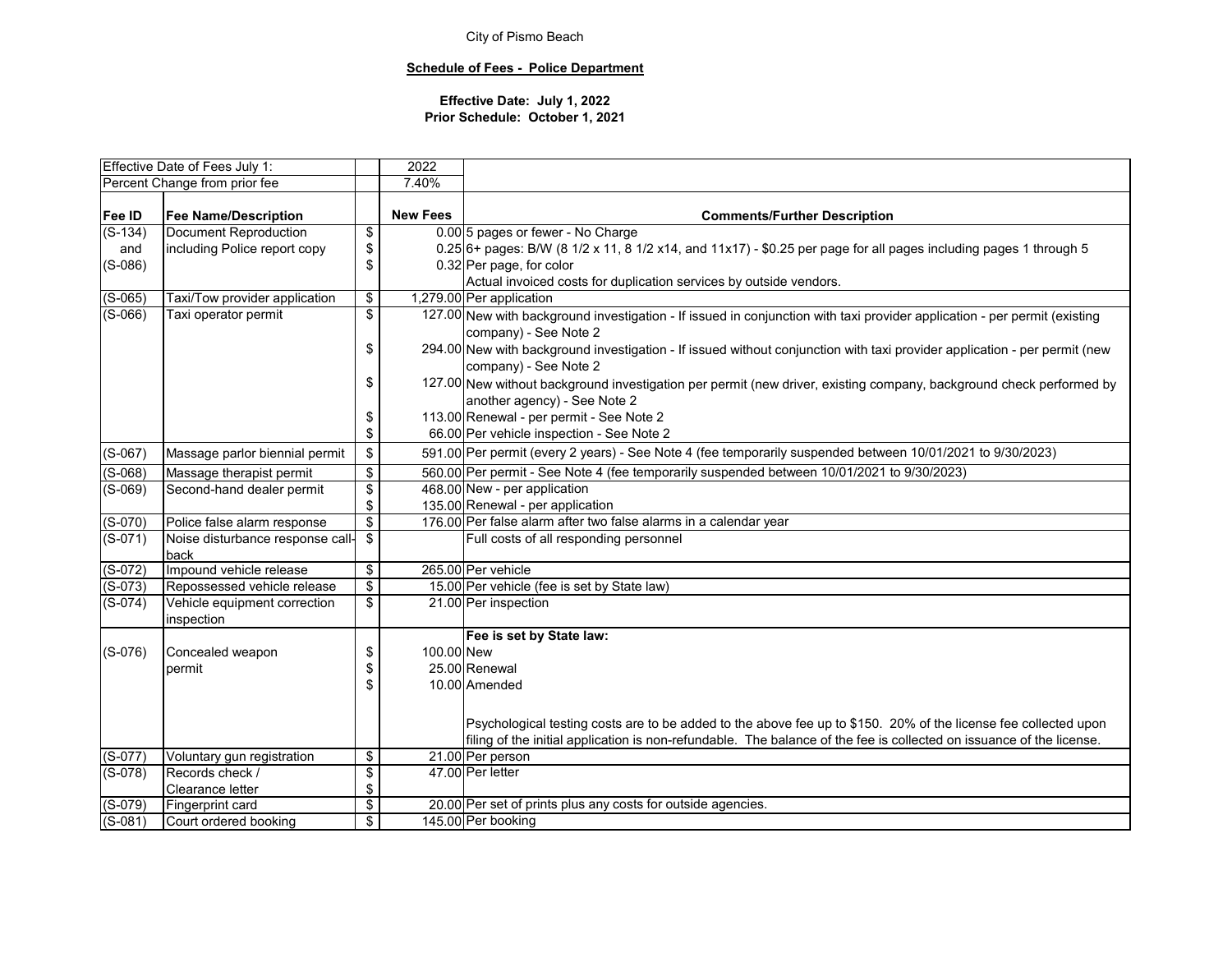#### **Schedule of Fees - Police Department**

#### **Effective Date: July 1, 2022 Prior Schedule: October 1, 2021**

|                               | Effective Date of Fees July 1: | 2022            |                                                                                                                                    |
|-------------------------------|--------------------------------|-----------------|------------------------------------------------------------------------------------------------------------------------------------|
| Percent Change from prior fee |                                | 7.40%           |                                                                                                                                    |
| <b>Fee ID</b>                 | <b>Fee Name/Description</b>    | <b>New Fees</b> | <b>Comments/Further Description</b>                                                                                                |
| $(S-082)$                     | <b>DUI/Accident Response</b>   |                 | Charge the fully allocated hourly rate for all emergency personnel responding, not to exceed \$12,000 per incident<br>by State law |
| $(S-083)$                     | Juvenile parent release        |                 | 154.00 Per hour that the juvenile is in custody                                                                                    |
| $(S-084)$                     | Police special services        |                 | Full costs of all personnel required, plus any actual material or equipment expenses required for the event.                       |
| $(S-087)$                     | Police electronic file copy    | \$              | 16.00 Digital files - per media device<br>Film photograph - Actual cost of reproduction                                            |
| $(S-090)$                     | Dispatch computer research     | \$              | Fully allocated hourly rate for all required personnel.                                                                            |
| $(S-091)$                     | Subpoena duces tecum           | \$              | 30.00 Per hour (fees are set by the Court)                                                                                         |
| $(S-092)$                     | Damage to police vehicle       |                 | 272.00 Per incident plus actual repair costs.                                                                                      |

Notes:Per City Council Resolution No. R-2015-036, adopted on May 5, 2015, effective July 5, 2015 and each year thereafter on July 1, all fees on this Schedule of Fees, (excluding percentage-based fees and the Parking-in-lieu Fee) shall be increased by the amount of annual increase in the Consumer Price Index -- U (Los Angeles-Long Beach-Anaheim, CA All Urban Consumers) as reported for the twelve months from February of the previous year to February of the current year.

- Note 2:Per City Council Resolution No. R-2017-031, adopted on April 18, 2017, effective April 18, 2017 and each year thereafter on July 1, all fees on this Schedule of Fees, (excluding percentage-based fees and the Parking-in-lieu Fee) shall be increased by the amount of annual increase in the Consumer Price Index -- U (Los Angeles-Long Beach-Anaheim, CA All Urban Consumers) as reported for the twelve months from February of the previous year to February of the current year.
- Note 3:Per City Council Resolution No. R-2020-018, adopted on February 18, 2020, effective February 18, 2020 and each year thereafter on July 1, all fees (unless otherwise noted) on this Schedule of Fees, (excluding percentage-based fees and the Parking-in-lieu Fee) shall be increased by the amount of annual increase in the Consumer Price Index -- U (Los Angeles-Long Beach-Anaheim, CA All Urban Consumers) as reported for the twelve months from February of the previous year to February of the current year.
- Note 4: Per City Council Resolution No. R-2021-091, adopted on November 16, 2021, temporarily suspends the Massage Establishment biennial permit fee and the Massage Therapist permit fee for two years, effective October 1, 2021 through September 30, 2023, updating Resolutions R-2015-036 and R-2020-018.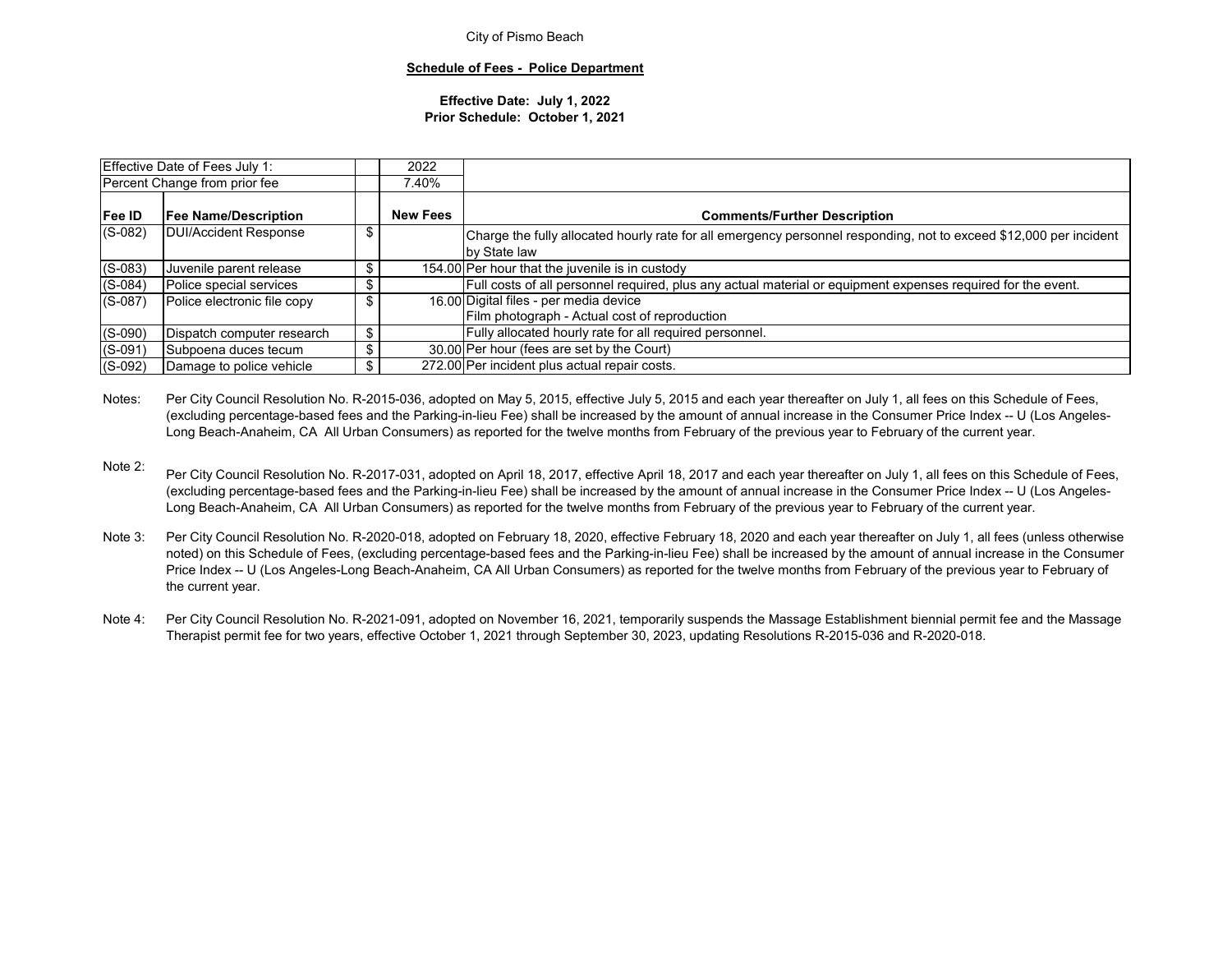## **Schedule of Fees - Public Works Department**

## **Effective Date: July 1, 2022 Prior Schedule: July 1, 2021**

| Effective Date of Fees July 1: |                                                |                        | 2022             |                                                                                                                            |  |  |  |  |
|--------------------------------|------------------------------------------------|------------------------|------------------|----------------------------------------------------------------------------------------------------------------------------|--|--|--|--|
|                                | Percent Change from prior fee                  |                        | 7.40%            |                                                                                                                            |  |  |  |  |
|                                |                                                |                        |                  |                                                                                                                            |  |  |  |  |
| Fee ID                         | <b>New Fees</b><br><b>Fee Name/Description</b> |                        |                  | <b>Comments/Further Description</b>                                                                                        |  |  |  |  |
| S-107                          | Private Parade/Special event                   | \$                     |                  | 197.00 Event involving the public right-of-way                                                                             |  |  |  |  |
|                                | permit                                         | \$                     |                  | 74.00 Event not involving the public right-of-way                                                                          |  |  |  |  |
|                                |                                                | \$                     |                  | 0.00 No charge for Non-profits, involving the public right of way                                                          |  |  |  |  |
|                                |                                                | \$                     |                  | 240.00 Appeal of staff rejection to City Council                                                                           |  |  |  |  |
|                                |                                                | \$                     |                  | 56.00 Per event. Special Events Permit Application Late filing fee (if City receives Special Events Permit Application     |  |  |  |  |
|                                |                                                |                        |                  | less than 60 days prior to the first date of the event) - See Note 2                                                       |  |  |  |  |
|                                |                                                | \$                     |                  | 295.00 Per event. Special Events Permit Application Late filing fee (if City receives Special Events Permit Application    |  |  |  |  |
|                                |                                                |                        |                  | less than 30 days prior to the first date of the event) - See Note 2                                                       |  |  |  |  |
| S-108                          | Private Parade/Special event                   | \$                     |                  | Actual costs of required personnel plus equipment rental rates, except non-profit events                                   |  |  |  |  |
|                                | staffing                                       |                        |                  |                                                                                                                            |  |  |  |  |
| $S-109$                        | <b>Banner Installation</b>                     | $\bullet$              |                  | 241.00 Per banner for any non-City event or promotion, except non-profit events                                            |  |  |  |  |
| $S-115$                        | Water delinquent turn off /on                  | \$                     |                  | 96.00 Per turn off/on                                                                                                      |  |  |  |  |
|                                |                                                | \$                     |                  | 39.00 48 Hour Notices                                                                                                      |  |  |  |  |
|                                |                                                | \$                     |                  | 226.00 Additional per after-hours meter unlock                                                                             |  |  |  |  |
|                                |                                                |                        |                  | 10% Delinquent charge - based on total utility bill or total amount due, plus interest at 8% per year shall accrue for the |  |  |  |  |
|                                |                                                |                        |                  | period of said non-payment and collected as a part of the principal amount thereof.                                        |  |  |  |  |
|                                | <b>Reduced Residential Water</b>               | \$                     |                  | 54.00 Reconnection fee during business hours for residential customers who demonstrate household income below              |  |  |  |  |
|                                | <b>Reconnection Fees</b>                       |                        |                  | 200% of the federal poverty line per SB998                                                                                 |  |  |  |  |
|                                |                                                | \$                     |                  | 167.00 Reconnection fee during Non-business hours for residential customers who demonstrate household income               |  |  |  |  |
|                                |                                                |                        |                  | below 200% of the federal poverty line per SB998                                                                           |  |  |  |  |
| S-116                          | Water meter installation                       | \$                     |                  | Less than 3" - \$96, plus the actual cost of the meter and supplies                                                        |  |  |  |  |
|                                |                                                | \$                     |                  | 3" or greater - \$192, plus the actual cost of the meter and supplies                                                      |  |  |  |  |
| S-117                          | Water meter test                               | \$                     |                  | 229.00 Per test plus the cost of testing and shipping, which will be refunded if meter is running fast                     |  |  |  |  |
| $S-118$                        | Water meter set/Box inspection                 | \$                     |                  | 82.00 Per inspection                                                                                                       |  |  |  |  |
|                                |                                                |                        |                  |                                                                                                                            |  |  |  |  |
| $S-119$                        | Temporary meter rental                         | \$                     |                  | 247.00 Per meter plus:                                                                                                     |  |  |  |  |
|                                |                                                | \$                     | 1,374.00 Deposit |                                                                                                                            |  |  |  |  |
| $S-120X$                       | Wastewater services                            |                        |                  | Various rates depending upon classification of consumer and meter size                                                     |  |  |  |  |
| $S-120$                        | Utility Pipe TV service                        | \$                     |                  | 272.00 Per request                                                                                                         |  |  |  |  |
| $S-121$                        | Private tree trim in R-O-W                     | \$                     |                  |                                                                                                                            |  |  |  |  |
|                                | (Right of way)                                 |                        |                  | Charge to property owner for trimming a tree when requested by City to clear right of way or remedy safety                 |  |  |  |  |
|                                |                                                |                        |                  | concerns: (Deny requests for private purposes)                                                                             |  |  |  |  |
|                                |                                                |                        |                  | Actual cost plus arborist costs                                                                                            |  |  |  |  |
| S-125                          | Damage to City property repair                 | \$                     |                  | Charge the fully allocated hourly rate for all personnel plus any material costs                                           |  |  |  |  |
| S-126                          | Emergency call-out service                     | $\boldsymbol{\varphi}$ |                  | Charge the fully allocated hourly rate for all responding personnel with a 3 hour minimum                                  |  |  |  |  |
| $S-134$                        | <b>Document Reproduction</b>                   | \$                     |                  | 0.00 5 pages or fewer - No Charge                                                                                          |  |  |  |  |
|                                |                                                | \$                     |                  | $0.25$ 6+ pages: B/W (8 1/2 x 11, 8 1/2 x14, and 11x17) - \$0.25 per page for all pages including pages 1 through 5        |  |  |  |  |
|                                |                                                | \$                     |                  | 0.32 Per page, for color                                                                                                   |  |  |  |  |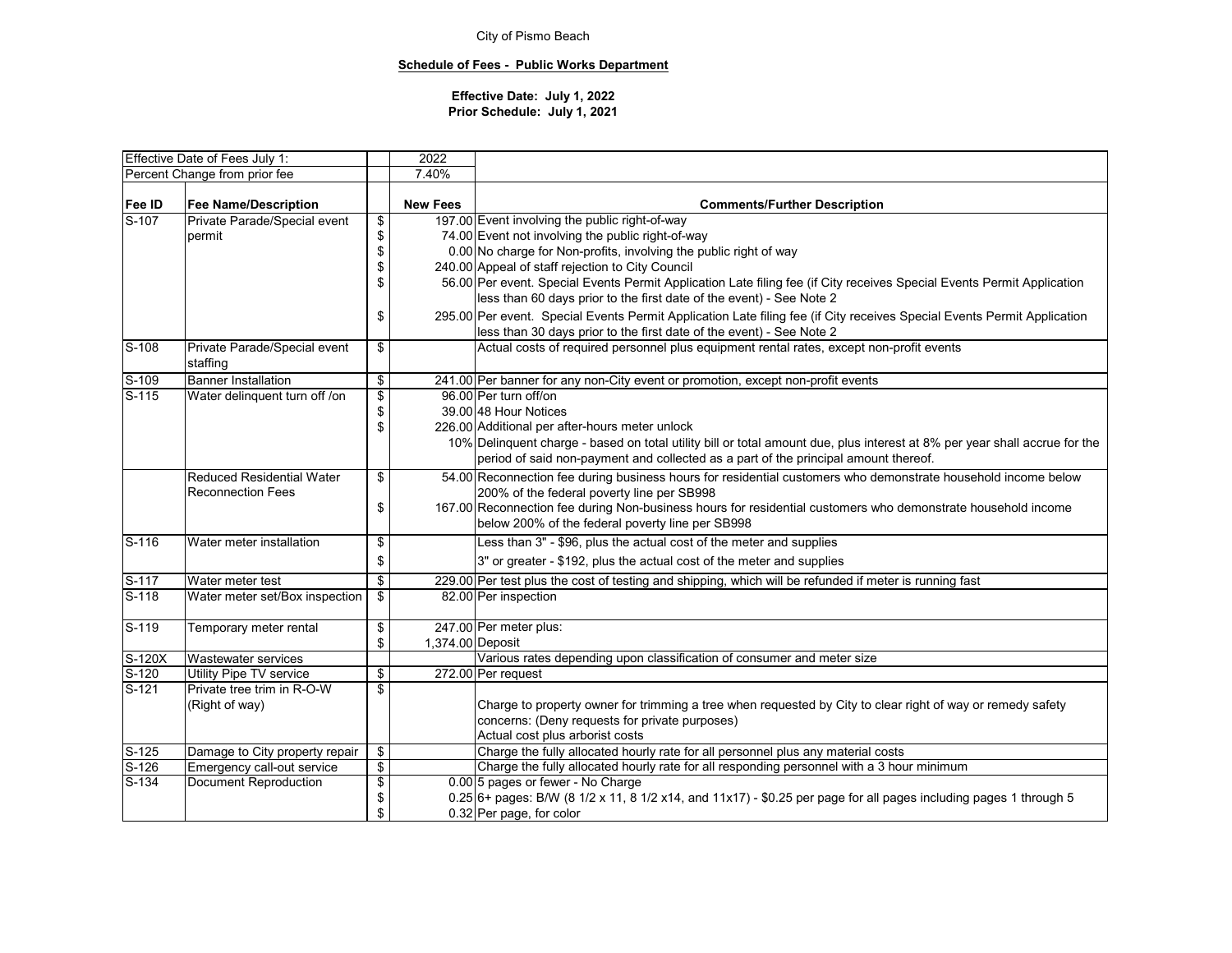#### **Schedule of Fees - Public Works Department**

#### **Effective Date: July 1, 2022 Prior Schedule: July 1, 2021**

|                                        | Effective Date of Fees July 1:    |  | 2022                                                            |                                                                          |
|----------------------------------------|-----------------------------------|--|-----------------------------------------------------------------|--------------------------------------------------------------------------|
| Percent Change from prior fee          |                                   |  | 7.40%                                                           |                                                                          |
| Fee ID<br><b>Fee Name/Description</b>  |                                   |  | <b>New Fees</b>                                                 | <b>Comments/Further Description</b>                                      |
| <b>EV Charging Station - City Hall</b> |                                   |  |                                                                 |                                                                          |
| Level 3                                |                                   |  |                                                                 | While charging: \$0.40/kWh (kilowatt per hour)                           |
|                                        |                                   |  |                                                                 | 5.00 Per hour while parked, not charging                                 |
|                                        | <b>EV Charging Station - Pier</b> |  |                                                                 |                                                                          |
|                                        | Plaza Level 2                     |  |                                                                 | While charging: \$0.40/kWh (kilowatt per hour), plus hourly parking rate |
|                                        |                                   |  |                                                                 | 8.00 Per hour while parked, not charging Monday through Thursday         |
|                                        |                                   |  | 10.00 Per hour while parked, not charging Friday through Sunday |                                                                          |
|                                        | Fire Hydrant Flow Test Fee        |  |                                                                 | 237.00 Per Test - see Note 2                                             |

- Notes: Per City Council Resolution No. R-2015-036, adopted on May 5, 2015, effective July 5, 2015 and each year thereafter on July 1, all fees on this Schedule of Fees, (excluding percentage-based fees and the Parking-in-lieu Fee) shall be increased by the amount of annual increase in the Consumer Price Index -- U (Los Angeles-Long Beach-Anaheim, CA All Urban Consumers) as reported for the twelve months from February of the previous year to February of the current year.
- Note 2:Per City Council Resolution No. R-2017-074, adopted on August 15, 2017, effective August 15, 2017 and each year thereafter on July 1, all fees on this Schedule of Fees, (excluding percentage-based fees and the Parking-in-lieu Fee) shall be increased by the amount of annual increase in the Consumer Price Index -- U (Los Angeles-Long Beach-Anaheim, CA All Urban Consumers) as reported for the twelve months from February of the previous year to February of the current year.
- Note 3:Per City Council Resolution No. R-2020-018, adopted on February 18, 2020, effective February 18, 2020 and each year thereafter on July 1, all fees (unless otherwise noted) on this Schedule of Fees, (excluding percentage-based fees and the Parking-in-lieu Fee) shall be increased by the amount of annual increase in the Consumer Price Index -- U (Los Angeles-Long Beach-Anaheim, CA All Urban Consumers) as reported for the twelve months from February of the previous year to February of the current year.
- Note 4: Per City Council Resolution No. R-2020-069, adopted on August 18, 2020, effective August 18, 2020.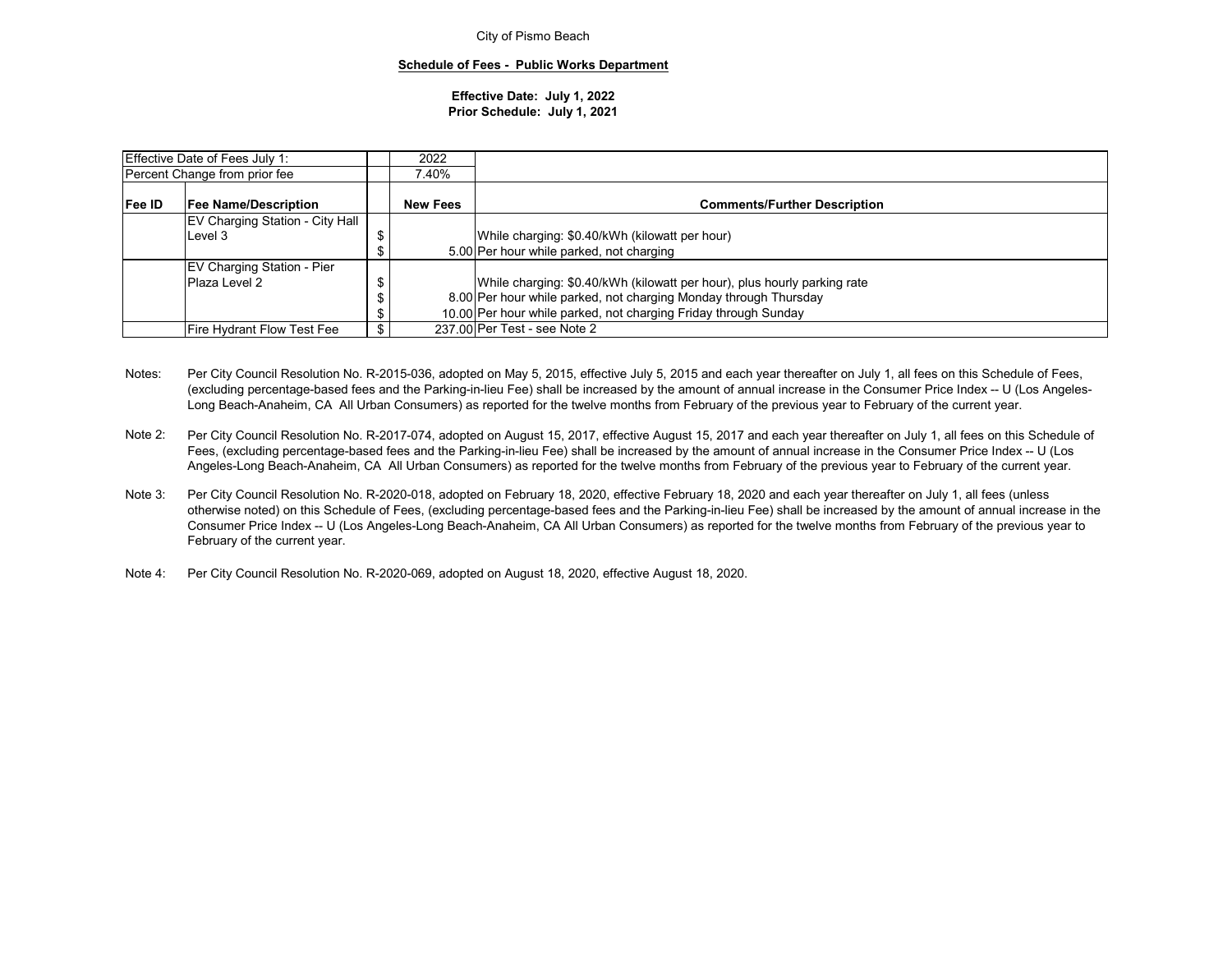#### **Schedule of Fees - Recreation Division**

|       | Effective Date of Fees July 1:      |            | 2022            |                                                                                                                     |
|-------|-------------------------------------|------------|-----------------|---------------------------------------------------------------------------------------------------------------------|
|       | Percent Change from prior fee       |            | 7.40%           |                                                                                                                     |
|       |                                     |            |                 |                                                                                                                     |
|       | <b>Fee ID Fee Name/Description</b>  |            | <b>New Fees</b> | <b>Comments/Further Description</b>                                                                                 |
| S-104 | Contract Recreation Classes         | \$         |                 | Various fees depending on the class.                                                                                |
|       | Additional Fees for                 | \$         | 2.00            | Per individual class per person - see Note 3                                                                        |
|       | Recreational Classes at the         |            |                 |                                                                                                                     |
|       | <b>Chapman Estate</b>               |            |                 |                                                                                                                     |
| S-105 | Beach Volleyball Program            | \$         |                 | The CVBA Tournament fee is set by the CVBA                                                                          |
|       | S-110 Pismo Beach Vet's Hall Rental | $\sqrt{2}$ |                 | Various Fees per Exhibit B, Part PBV (attached)                                                                     |
| S-111 | Shell Beach Vet's Hall Rental       | Φ          |                 | Various Fees per Exhibit B, Part SBV (attached)                                                                     |
| S-112 | <b>Ball Field Rental</b>            | \$         |                 | 10.00   For four hours plus:                                                                                        |
|       |                                     | \$         |                 | 25.00 Refundable deposit                                                                                            |
| S-112 | <b>Volleyball Courts</b>            | \$         |                 | 10.00 For four hours plus:                                                                                          |
|       |                                     |            |                 | 25.00 Refundable deposit                                                                                            |
|       |                                     |            |                 | 10.00 Nets: per day plus \$50 deposit                                                                               |
|       |                                     |            |                 | 5.00 Balls: per day plus \$25 deposit                                                                               |
|       |                                     |            |                 | Tournament rates will be determined at Department's discretion                                                      |
|       | Adopt-A-Bench                       |            |                 | 6,000.00 Pier Concrete Picnic table with plaque (for 10 years) - see Note 3                                         |
|       |                                     |            |                 | 4,000.00 Pier Concrete Bench without back with plaque (for 10 years) - see Note 2                                   |
|       |                                     |            |                 | 5,000.00 Pier Concrete Bench with back with plaque (for 10 years) - see Note 2                                      |
|       |                                     |            |                 | 5,000.00 Bluff Top Bench with plaque (for 10 years) - see Note 3                                                    |
|       |                                     |            |                 | 3,000.00 Shell Beach Streetscape Bench with plaque (for 10 years) - see Note 3                                      |
| S-129 | Parks & Gazebo Reservations         | \$         |                 | Various Fees per Exhibit B, Part PARKS (attached)                                                                   |
| S-134 | Document Reproduction               | \$         |                 | 5 pages or fewer - No Charge                                                                                        |
|       |                                     | \$         |                 | $0.25$ 6+ pages: B/W (8 1/2 x 11, 8 1/2 x14, and 11x17) - \$0.25 per page for all pages including pages 1 through 5 |
|       |                                     |            |                 | 0.32 Per page, for color                                                                                            |

- Notes: Per City Council Resolution No. R-2015-036, adopted on May 5, 2015, effective July 5, 2015 and each year thereafter on July 1, all fees on this Schedule of Fees, (excluding percentage-based fees and the Parking-in-lieu Fee) shall be increased by the amount of annual increase in the Consumer Price Index -- U (Los Angeles-Long Beach-Anaheim, CA All Urban Consumers) as reported for the twelve months from February of the previous year to February of the current year.
- Note 2: Per City Council Resolution No. R-2017-074, adopted on August 15, 2017, effective August 15, 2017. See staff report dated August 15, 2017, Adopt-A-Bench program fees not subject to CPI.
- Note 3: Per City Council Resolution No. R-2021-087, adopted on November 2, 2021 and effective November 2, 2021. See staff report dated November 2, 2021, Adopt-A-Bench program fees not subject to CPI.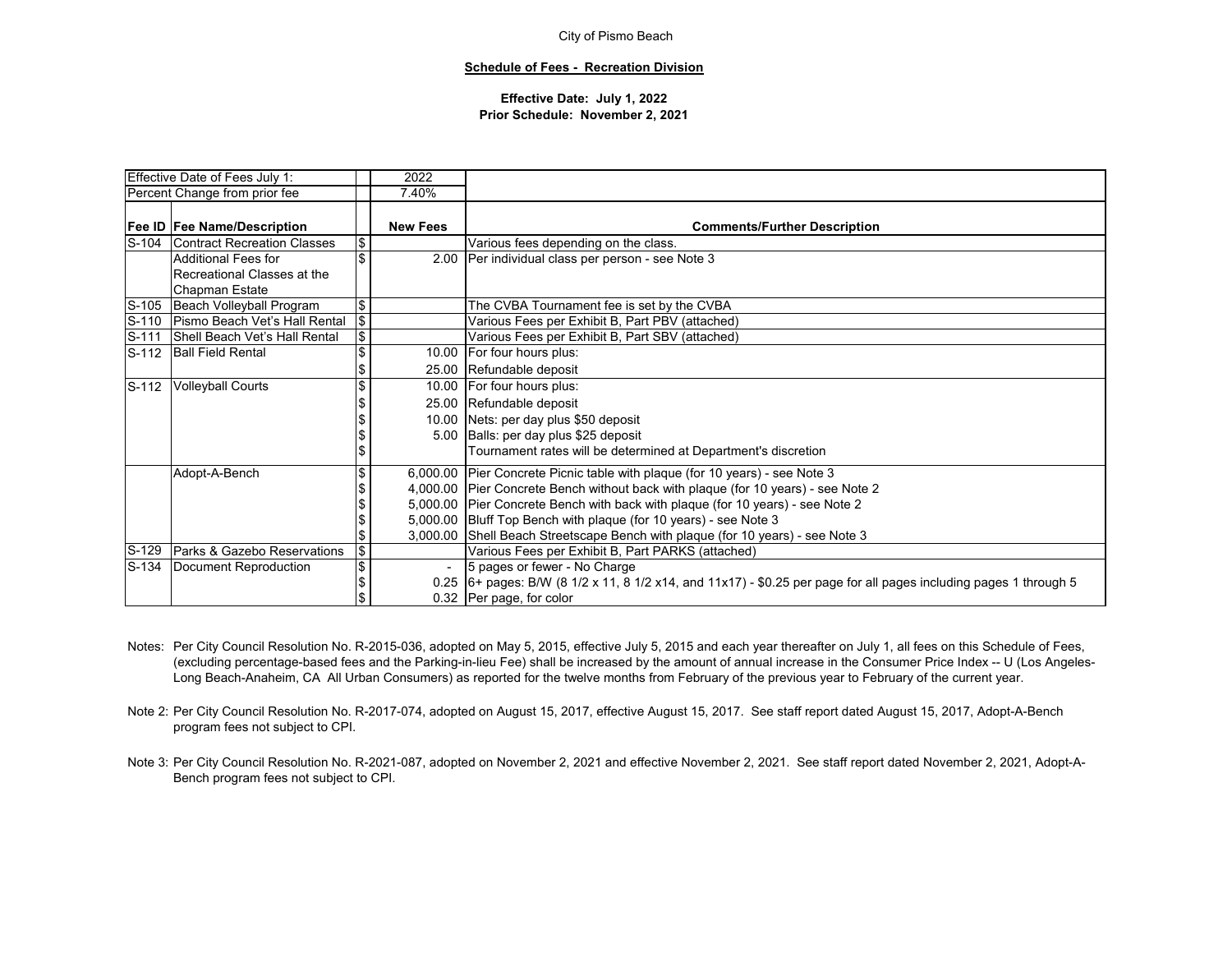Exhibit B-Part PBV

## **Fee Schedule - Pismo Beach Veteran's Memorial Building Effective Date: July 1, 2022**

## **Prior Schedule: July 1, 2021**

Total Capacity: 600 Auditorium Seating or 280 Dining

| <b>Group Type</b>                                                                                                      | <b>Auditorium</b><br>includes wings                                                                                | <b>Right Wing or</b><br><b>Left Wing</b><br>rented alone         | <b>Classroom</b><br>rented alone                                                                                                                                                                                                                                                                                                                                                    | <b>Deposit</b>                                                                                                       |  |  |  |  |
|------------------------------------------------------------------------------------------------------------------------|--------------------------------------------------------------------------------------------------------------------|------------------------------------------------------------------|-------------------------------------------------------------------------------------------------------------------------------------------------------------------------------------------------------------------------------------------------------------------------------------------------------------------------------------------------------------------------------------|----------------------------------------------------------------------------------------------------------------------|--|--|--|--|
|                                                                                                                        | Capacity 371 / 173                                                                                                 | Capacity 114 / 53                                                | Capacity 25 / 25                                                                                                                                                                                                                                                                                                                                                                    |                                                                                                                      |  |  |  |  |
| Group A: The City of Pismo Beach<br>Recreation Classes / Veteran's Groups                                              |                                                                                                                    |                                                                  |                                                                                                                                                                                                                                                                                                                                                                                     |                                                                                                                      |  |  |  |  |
| <b>Group B:</b> Sanctioned Recreational<br>Groups                                                                      | \$26 per hour                                                                                                      | \$16 per hour                                                    | \$11 per hour                                                                                                                                                                                                                                                                                                                                                                       | Low impact \$250 (No food or alcohol)<br>Medium impact \$500 (Food only)<br>High impact \$1000 (Alcohol and/or band) |  |  |  |  |
| Group C: Non-profits (churches,<br>public schools, special interest groups,<br>organized youth or adult groups, etc.). | \$47 per hour or<br>\$63 with alcohol                                                                              | \$34 per hour or<br>\$47 with alcohol                            | \$18 per hour $or$<br>\$24 with alcohol                                                                                                                                                                                                                                                                                                                                             | Low impact \$250 (No food or alcohol)<br>Medium impact \$500 (Food only)<br>High impact \$1000 (Alcohol and/or band) |  |  |  |  |
| Group D: Private Groups (weddings<br>and receptions, family and class<br>reunions, etc.)                               | \$70 per hour or<br>\$81 with alcohol                                                                              | \$47 per hour or<br>\$63 with alcohol                            | \$31 per hour or<br>\$39 with alcohol                                                                                                                                                                                                                                                                                                                                               | Low impact \$250 (No food or alcohol)<br>Medium impact \$500 (Food only)<br>High impact \$1000 (Alcohol and/or band) |  |  |  |  |
| Group E: For Profit without<br>Charitable Cause                                                                        | \$76 per hour or<br>\$89 with alcohol                                                                              | \$56 per hour or<br>\$70 with alcohol                            | \$37 per hour or<br>\$48 with alcohol                                                                                                                                                                                                                                                                                                                                               | Low impact \$250 (No food or alcohol)<br>Medium impact \$500 (Food only)<br>High impact \$1000 (Alcohol and/or band) |  |  |  |  |
| <b>Other Charges:</b>                                                                                                  | Janitorial:<br>Liability Insurance:<br>Kitchen & BBQ:<br>Security Guard:<br>Facility Attendant:<br>Tables & Chair: | Varies<br>Varies<br>$\overline{a}$<br>Varies<br>\$21<br>Optional | Actual Cost per event charge for basic clean-up. Please see attached renter responsibilities.<br>Actual cost of insurance<br>No extra charge<br>Actual costs of approved list of companies with 1 guard for every 75 people at all events with alcohol<br>Per hour charge. A City representative will be onsite during the event duration.<br>Set-up/Tear-down charges: Actual cost |                                                                                                                      |  |  |  |  |
| Set-up/Tear-down charges: Actual cost<br>Chairs Only:<br>Optional                                                      |                                                                                                                    |                                                                  |                                                                                                                                                                                                                                                                                                                                                                                     |                                                                                                                      |  |  |  |  |
| <b>Cancellation Policy:</b>                                                                                            |                                                                                                                    | \$100 fee charged if cancelled more than 45 days from event date | Above deposit is forfeited if cancelled 45 days or less from event date                                                                                                                                                                                                                                                                                                             |                                                                                                                      |  |  |  |  |
| <b>Other Rental Policies:</b>                                                                                          |                                                                                                                    |                                                                  |                                                                                                                                                                                                                                                                                                                                                                                     | Please review policies. The applicant will be asked to certify that he/she has read the rules and policies.          |  |  |  |  |

Notes: Per City Council Resolution No. R-2015-036, adopted on May 5, 2015, effective July 5, 2015 and each year thereafter on July 1,

all fees on this Schedule of Fees, (excluding percentage-based fees and the Parking-in-lieu Fee) shall be increased by the amount of annual increase in the

Consumer Price Index -- U (Los Angeles-Long Beach-Anaheim, CA All Urban Consumers) as reported for the twelve months from February of the

previous year to February of the current year.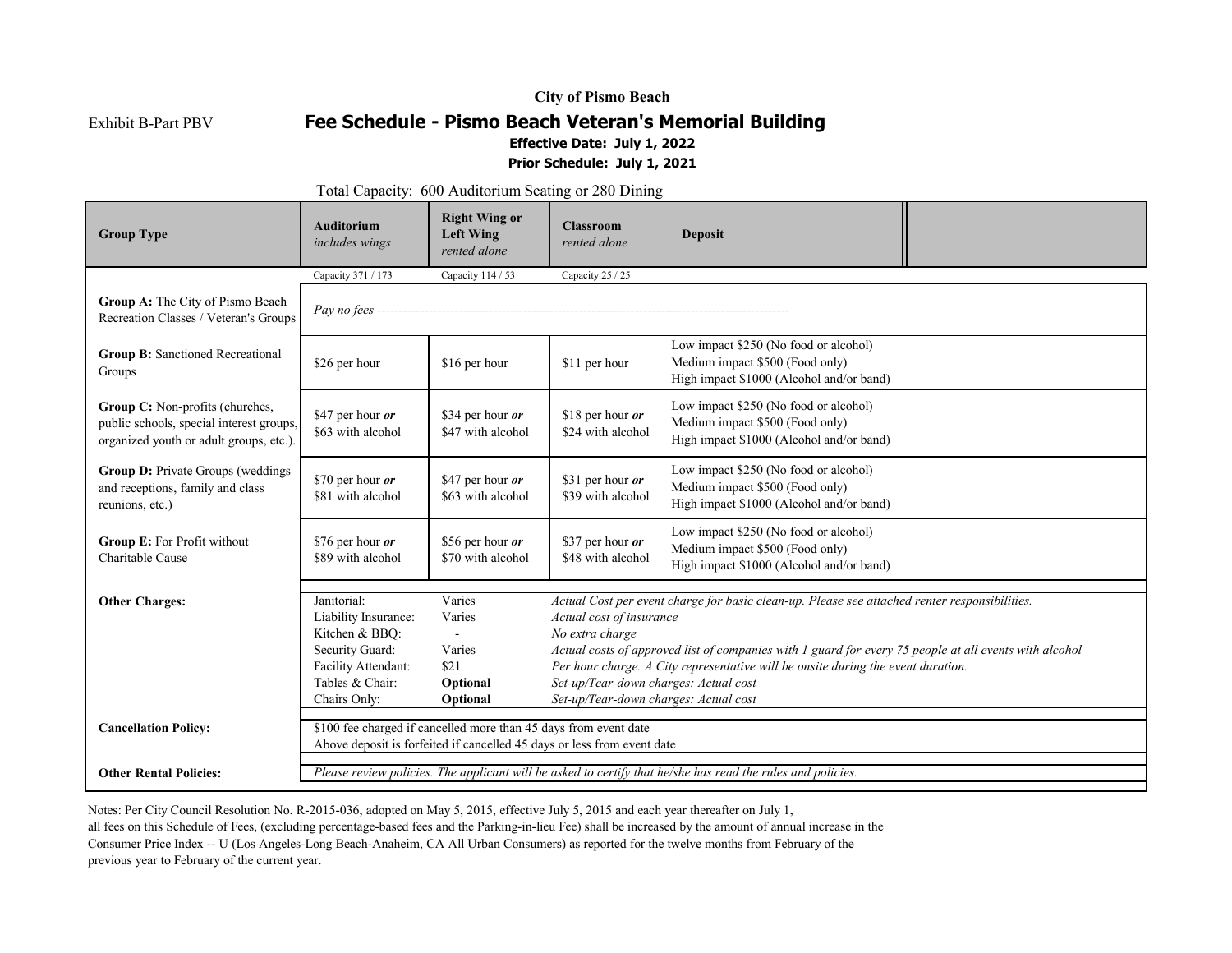Exhibit B-Part SBV

## **City of Pismo Beach Fee Schedule - Shell Beach Veteran's Memorial Building Effective Date: July 1, 2022 Prior Schedule: July 1, 2021**

| <b>Group Type</b>                                                                                                         | <b>Auditorium Only</b><br>without kitchen                                                                                                   | <b>Entire Facility</b><br>with kitchen                     | <b>Deposit</b>                                                                                                                                                                                                                                                                                                                                                                                                               |
|---------------------------------------------------------------------------------------------------------------------------|---------------------------------------------------------------------------------------------------------------------------------------------|------------------------------------------------------------|------------------------------------------------------------------------------------------------------------------------------------------------------------------------------------------------------------------------------------------------------------------------------------------------------------------------------------------------------------------------------------------------------------------------------|
| Group A: The City of Pismo<br>Beach Recreation Classes /<br>Veteran's Groups                                              |                                                                                                                                             |                                                            |                                                                                                                                                                                                                                                                                                                                                                                                                              |
| <b>Group B: Sanctioned Recreational</b><br>Groups                                                                         | \$10 per hour                                                                                                                               | \$10 per hour                                              | Low impact \$250 (No food or alcohol)<br>Medium impact \$500 (Food only)<br>High impact \$1000 (Alcohol and/or band)                                                                                                                                                                                                                                                                                                         |
| Group C: Non-profits (churches,<br>public schools, special interest<br>groups, organized youth or adult<br>groups, etc.). | \$16 per hour $or$<br>\$21 with alcohol                                                                                                     | \$16 per hour $or$<br>\$21 with alcohol                    | Low impact \$250 (No food or alcohol)<br>Medium impact \$500 (Food only)<br>High impact \$1000 (Alcohol and/or band)                                                                                                                                                                                                                                                                                                         |
| <b>Group D: Private Groups</b><br>(weddings and receptions, family<br>and class reunions, etc.)                           | \$26 per hour or<br>\$34 with alcohol                                                                                                       | \$26 per hour or<br>\$34 with alcohol                      | Low impact \$250 (No food or alcohol)<br>Medium impact \$500 (Food only)<br>High impact \$1000 (Alcohol and/or band)                                                                                                                                                                                                                                                                                                         |
| Group E: For Profit without<br>Charitable Cause                                                                           | \$26 per hour $or$<br>\$34 with alcohol                                                                                                     | \$26 per hour $or$<br>\$34 with alcohol                    | Low impact \$250 (No food or alcohol)<br>Medium impact \$500 (Food only)<br>High impact \$1000 (Alcohol and/or band)                                                                                                                                                                                                                                                                                                         |
| <b>Other Charges:</b>                                                                                                     | Janitorial:<br>Liability Insurance:<br>Kitchen & BBQ:<br>Security Guards:<br>Facility Attendant:<br>Tables & Chair:<br>Chairs Only:         | Varies<br>Varies<br>Varies<br>\$21<br>Optional<br>Optional | Actual Cost per event charge for basic clean-up. Please see attached renter responsibilities.<br>Actual cost of insurance<br>No extra charge<br>Actual costs of approved list of companies with 1 guard for every 75 people at all events with alcohol<br>Per hour charge. A City representative will be onsite during the event duration.<br>Set-up/Tear-down charges: Actual cost<br>Set-up/Tear-down charges: Actual cost |
| <b>Cancellation Policy:</b>                                                                                               | \$100 fee charged if cancelled more than 45 days from event date<br>Above deposit is forfeited if cancelled 45 days or less from event date |                                                            |                                                                                                                                                                                                                                                                                                                                                                                                                              |
| <b>Other Rental Policies:</b>                                                                                             |                                                                                                                                             |                                                            | Please review rental policies. The applicant will be asked to certify that he/she has read the rules and policies.                                                                                                                                                                                                                                                                                                           |

*Total Capacity 175 Auditorium Seating, 116 Dining*

Notes: Per City Council Resolution No. R-2015-036, adopted on May 5, 2015, effective July 5, 2015 and each year thereafter on July 1,

all fees on this Schedule of Fees, (excluding percentage-based fees and the Parking-in-lieu Fee) shall be increased by the amount of annual increase in the Consumer Price Index -- U (Los Angeles-Long Beach-Anaheim, CA All Urban Consumers) as reported for the twelve months from February of the previous year to February of the current year.